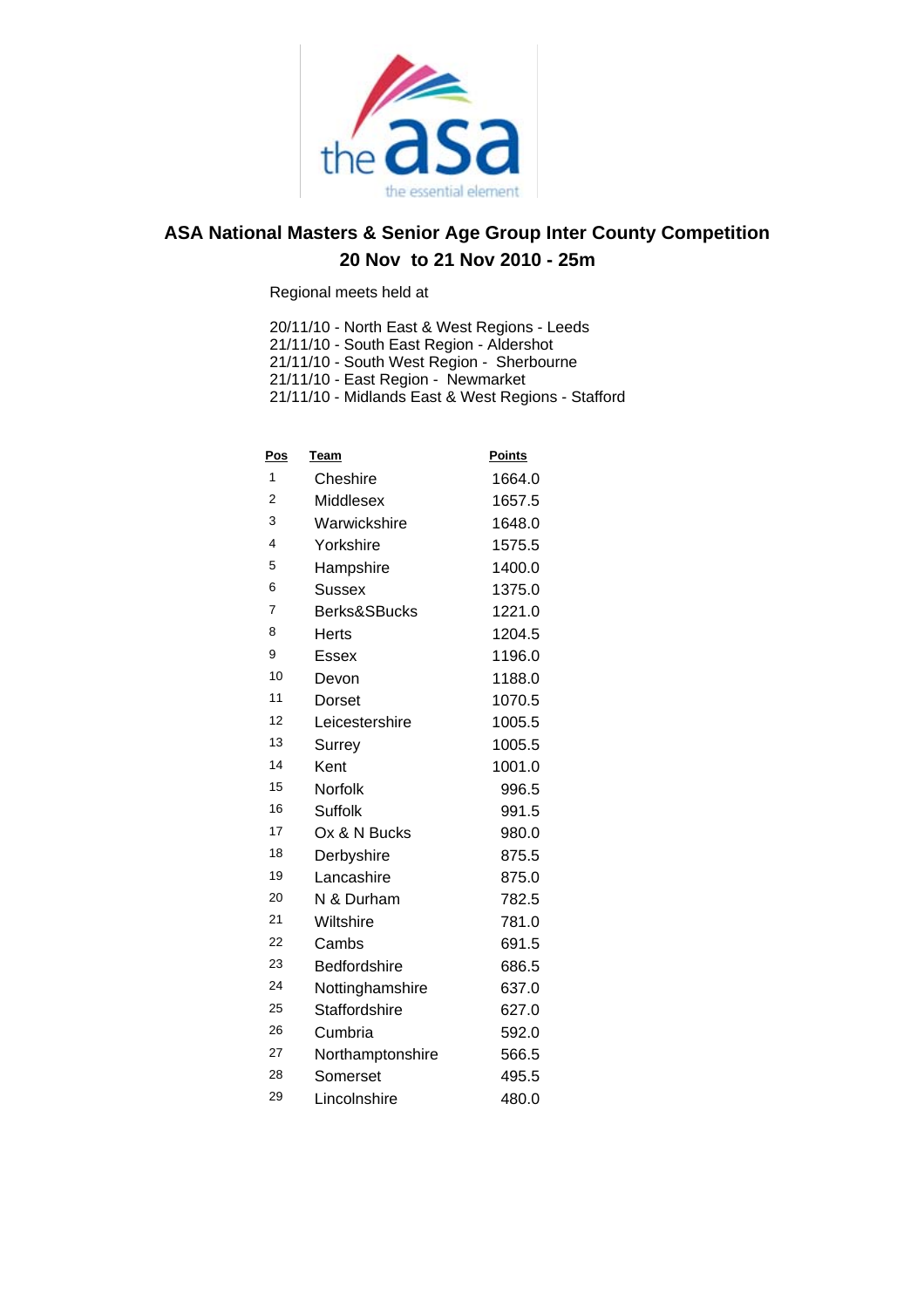| Event 1 Women's 65yrs+ 50m Breastroke                    |                        |
|----------------------------------------------------------|------------------------|
| 1<br>67<br>Diane FORD<br>Hampshire                       | 47.01 29               |
| 2<br>Jean HOWARD-JONES<br>67<br>Dorset                   | 47.72 28               |
| 3<br>67<br>Georgie HAMILTON<br>Middlesex                 | 49.28 27               |
| 4<br>Palmer ROTRAUD<br>Ox & N Bucks<br>69                | 49.81 26               |
| 5<br>Brenda Hallard<br>72<br>Warwickshire                | 50.04 25               |
| 6<br><b>Jill COMPLIN</b><br>70<br>Essex                  | 50.61 24               |
| 7<br>Doreen Gordon<br>Lancashire<br>68                   | 50.70 23               |
| 8<br>Matty VAN DE VEEN<br>Norfolk<br>66                  | 51.19 22               |
| 9<br><b>Glenys FRANCE</b><br>66<br>Wiltshire             | 51.81 21               |
| 10<br>Lindsay LANT<br>73<br>Somerset                     | 52.65 20               |
| 11<br>Jennie DEAN<br>67<br><b>Sussex</b>                 | 52.87<br>19            |
| 12<br>Christine MCINTYRE<br>Suffolk<br>66                | 55.01<br>18            |
| 13<br>Jane ASHER<br>79<br>Surrey                         | 17<br>55.08            |
| 14<br>Cheshire<br>Brenda Walker<br>72                    | 55.15<br>16            |
| 15<br>Bedfordshire<br><b>Iris BELLIS</b><br>67           | 15<br>58.51            |
| 16<br>65<br>Lincolnshire<br>Nina Savory                  | 14<br>1:01.92          |
| 17<br>Anne GRANTHAM<br>72<br>Devon                       | 1:05.37<br>13          |
| 18<br>Naomi Crowder<br>74<br>Yorkshire                   | 12<br>1:10.95          |
| 19<br>78<br>Cambs<br>Audrey HEAD                         | 1:10.97<br>11          |
| 20<br>Maureen TOMLINSON<br><b>Berks&amp;SBucks</b><br>66 | 1:12.15<br>10          |
| 21<br>Maureen FAKLEY<br>73<br>Kent                       | 1:19.91<br>9           |
|                                                          |                        |
| Event 2 Men's 65yrs+ 50m Breaststroke                    |                        |
| Robert Apel<br>Northamptonshire<br>1<br>66               | 39.75 29               |
| 65<br>Berks&SBucks<br>2<br>Duncan MCCREADIE              | 40.63 28               |
| 3<br>Chris JONES<br>67<br><b>Sussex</b>                  | 41.22 27               |
| 70<br>4<br>Warwickshire<br>Keith Ingram                  | 41.80 26               |
| 5<br>Norman Stephenson<br>66<br>N & Durham               | 42.04 25               |
| 73<br>6<br>Yorkshire<br><b>Bill Moore</b>                | 42.63 24               |
| 7<br>Paul WEBSTER<br>68<br>Kent                          | 42.81 23               |
| 8<br>65<br>Nottinghamshire<br>Robert Blane               | 43.07 22               |
| 9<br>65<br>Norfolk<br>George JACKSON                     | 43.50 21               |
| 10<br><b>John LIMMER</b><br>66<br>Essex                  | 43.77 20               |
| 11<br>Derek PARR<br>66<br>Middlesex                      | 44.32<br>19            |
| 12<br>75<br><b>Tom Walker</b><br>Cheshire                | 44.70<br>18            |
| 13<br>71<br><b>Geoff STOKES</b><br>Hampshire             | 17<br>44.87            |
| 14<br><b>Terence LAZENBY</b><br>68<br>Surrey             | 16<br>45.64            |
| 15<br>Robert LLOYD-EVANS<br>68<br>Dorset                 | 46.01<br>15            |
| 16<br>John FISH<br>70<br>Suffolk                         | 48.25<br>14            |
| 73<br>17<br><b>Brian REED</b><br>Ox & N Bucks            | 48.36 13               |
| 18<br><b>TED EVANS</b><br>75<br>Derbyshire               | 49.65<br>12            |
| 19<br>73<br>Norman STOREY<br>Devon                       | 11<br>50.00            |
| 20<br>Richard GODDARD<br>68<br>Cambs                     | 51.08<br>10            |
| 21<br><b>Basil GELL</b><br>79<br>Bedfordshire            | 54.70 9                |
| 22<br>Leicestershire<br>David Cobb<br>73                 | 56.32 $8$              |
| 23<br>70<br>Peter BISH<br>Herts                          | 58.05<br>7             |
| 24<br><b>Edgar Hastings</b><br>70<br>Staffordshire       | 58.39 6                |
| 25<br>Gordon RAWLINGS<br>70<br>Somerset                  | 59.15 5                |
|                                                          |                        |
| Richard PAYNE<br>Wiltshire                               |                        |
| 26<br>65<br>27<br>Lincolnshire<br>lan Benton<br>65       | 59.64 4<br>$1:13.52$ 3 |

|          | Event 3 Women's 55yrs+ 50m Breaststroke |          |                                 |                    |    |
|----------|-----------------------------------------|----------|---------------------------------|--------------------|----|
| 1        | <b>Frances PENWARDEN</b>                | 56       | Surrey                          | 40.60 29           |    |
| 2        | Sally Shields                           | 56       | Yorkshire                       | 41.02 28           |    |
| 3        | Jennifer MERRITT                        | 59       | Derbyshire                      | 42.42 27           |    |
| 4        | Clare WILLISON                          | 55       | <b>Sussex</b>                   | 43.42 26           |    |
| 5        | Rachel Barton                           | 62       | Cheshire                        | 43.66 25           |    |
| 6        | Barbara BOXALL                          | 55       | Essex                           | 43.92 24           |    |
| 7        | Kath Tunnicliffe                        | 58       | Staffordshire                   | 44.01 23           |    |
| 8        | <b>Christine AYERS</b>                  | 57       | Bedfordshire                    | 44.30 22           |    |
| 9        | Lesley HAROLD                           | 57       | Somerset                        | 45.63 21           |    |
| 10       | <b>Helen Jenkins</b>                    | 64       | Lancashire                      | 45.74 20           |    |
| 11       | Karen BELLAS                            | 58       | Middlesex                       | 46.14 19           |    |
| 12       | Anne CORK                               | 59       | Berks&SBucks                    | 46.53 18           |    |
| 13       | <b>Judy MCRAE</b>                       | 59       | Dorset                          | 46.98 17           |    |
| 14       | Diane FORD                              | 67       | Hampshire                       | 47.62 15.5         |    |
| $=$      | Margaret CARRIER                        | 56       | Herts                           | 47.62 15.5         |    |
| 16       | Teresa STRINGER                         | 57       | Kent                            | 47.77 14           |    |
| 17       | Nikki MILLER                            | 56       | Norfolk                         | 48.11              | 13 |
| 18       | Liz REID                                | 60       | Cambs                           | 48.33 12           |    |
| 19       | Muriel HITCHCOCK                        | 72       | Wiltshire                       | 48.48 11           |    |
| 20       | Liz HOLLIS                              | 56       | Ox & N Bucks                    | 49.55 10           |    |
| 21       | Kathryn FORWARD                         | 58       | Devon                           | 49.84 9            |    |
| 22       | Mary Purvis                             | 55       | N & Durham                      | 50.028             |    |
| 23       | Rosemarie Green                         | 62       | Warwickshire                    | 50.46 7            |    |
| 24       | Pat Reynolds                            | 60       | Northamptonshire                | 51.106             |    |
| 25       | Vicki BUCK                              | 60       | Suffolk                         | 51.955             |    |
| 26       | Kath Finch                              | 62       | Leicestershire                  | 54.47 4            |    |
|          | Event 4 Men's 55yrs+ 50m Breaststroke   |          |                                 |                    |    |
| 1        | Christopher KAETHNER 55                 |          | Middlesex                       | 35.53 29           |    |
| 2        | <b>Brian Taylor</b>                     | 60       | Yorkshire                       | 36.05 28           |    |
| 3        | Graham Pearson                          | 58       | Cumbria                         | 36.08 27           |    |
| 4        | <b>Fred Bolton</b>                      | 56       | Cheshire                        | 36.16 26           |    |
| 5        | Frank Stoney                            | 60       | Warwickshire                    | 37.02 25           |    |
| 6        | Tom Kelleher                            | 61       | Lancashire                      | 37.97 24           |    |
| 7        | Colin MAYES                             | 55       | Bedfordshire                    | 38.12 23           |    |
| 8        | David HAMM                              | 56       | <b>Sussex</b>                   | 38.81 22           |    |
| 9        | Alan WILTON                             | 57       | Norfolk                         | 39.80 21           |    |
| 10       | lan BAYS                                | 59       | <b>Herts</b>                    | 40.02 20           |    |
| 11       | <b>Terry WINDEATT</b>                   | 62       | Devon                           | 40.79 19           |    |
| 12       | lan Hamblet                             | 58       | Leicestershire                  | 41.02 18           |    |
| 13       | Mike ABBOTT                             | 55       | Kent                            | 41.12              | 17 |
| 14       | Peter GROUNDS                           | 57       | Dorset                          | 41.18              | 16 |
| 15       | Peter RAE                               | 57       | Essex                           | 41.59              | 15 |
| 16       | Alan Davis                              | 64       | Staffordshire                   | 41.96              | 14 |
| 17       | David HODGETTS                          | 63       | Surrey                          | 42.09              | 13 |
| 18       | George NICOL                            | 55       | Wiltshire                       | 42.35              | 12 |
| 19       | Gerard MCELROY                          | 56       | Hampshire                       | 43.26              | 11 |
| 20       | Anthony Goddard                         | 57       | Lincolnshire                    | 43.56              | 10 |
| 21       | John SUTTON                             | 62       | Somerset                        | 43.68              | 9  |
| 22       | Norman Stephenson                       | 66       | N & Durham                      | 43.70 8            |    |
| 23       | Duncan MCCREADIE                        | 65       | Berks&SBucks                    | 44.48 7            |    |
| 24       | DAVE THORPE                             | 59       | Derbyshire                      | 46.42 6            |    |
| 25       | Len PHOENIX                             | 61       | Suffolk                         | 46.77 5            |    |
| 26       | Richard Braybrook                       | 64       | Northamptonshire                | 47.61 4            |    |
| 27       | Iain Nicholson<br>Chris SCOTCHER        | 56       | Nottinghamshire<br>Ox & N Bucks | 47.76 3            |    |
| 28<br>29 | Richard GODDARD                         | 64<br>68 | Cambs                           | 51.67 2<br>56.16 7 |    |
|          |                                         |          |                                 |                    |    |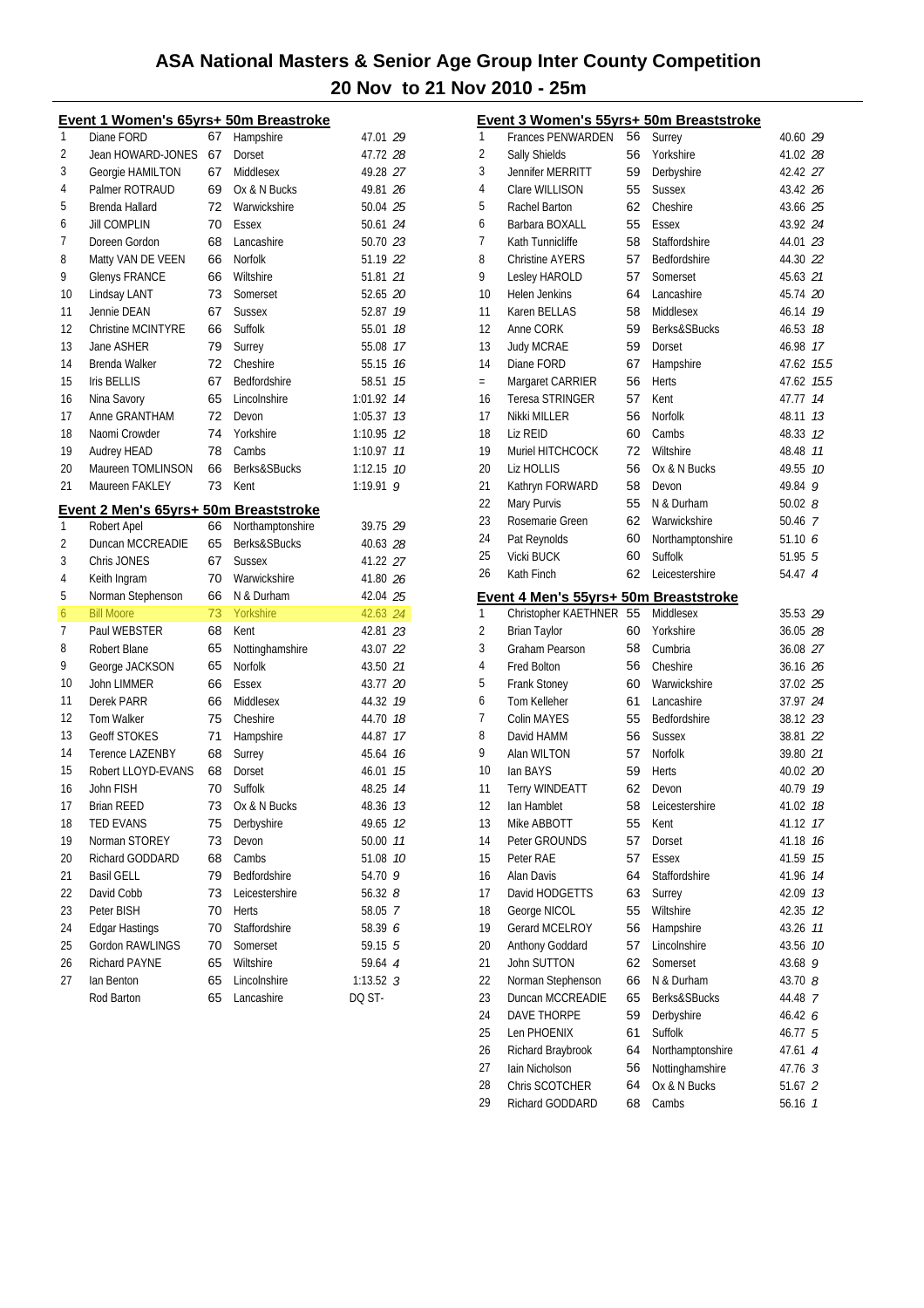|                | Event 5 Women's 45yrs+ 50m Breaststroke |    |                  |                    | Ē                        |
|----------------|-----------------------------------------|----|------------------|--------------------|--------------------------|
| 1              | <b>Hayley Bettinson</b>                 | 47 | Warwickshire     | 38.80 29           |                          |
| 2              | Ruth Cheema                             | 48 | Leicestershire   | 38.86 28           | 2                        |
| 3              | <b>Judy Hattle</b>                      | 50 | Cumbria          | 39.46 27           |                          |
| 4              | Amanda HEATH                            | 53 | Berks&SBucks     | 39.58 26           | $\overline{\mathcal{L}}$ |
| 5              | Verity Dobbie                           | 51 | N & Durham       | 40.25 25           | Ę                        |
| 6              | Lindsey Gowland                         | 53 | Staffordshire    | 41.04 24           | t                        |
| $\overline{7}$ | Jackie Buxton                           | 45 | Yorkshire        | 41.67 23           | ī                        |
| 8              | Inguna REINHARDS                        | 47 | Kent             | 41.94 21.5         |                          |
| $=$            | Judith MCKERCHAR                        | 53 | <b>Sussex</b>    | 41.94 21.5         | Ç                        |
| 10             | Thelma HAWKINGS                         | 50 | Hampshire        | 42.09 20           |                          |
| 11             | Hannah UECKERMANN 47                    |    | Essex            | 42.25 19           |                          |
| 12             | Jill Jones                              | 53 | Cheshire         | 42.40 18           |                          |
| 13             | Sara PERRY                              | 53 | Middlesex        | 42.65 17           |                          |
| 14             | Denise WARD                             | 45 | Devon            | 42.85 16           |                          |
| 15             | <b>BERRY WILSON</b>                     | 50 | Derbyshire       | 43.04 15           |                          |
| 16             | Karen Blakemore                         | 47 | Nottinghamshire  | 43.34 74           |                          |
| 17             | Dina THORNTON                           | 47 | Norfolk          | 44.05 73           |                          |
| 18             | Sara ALLEN                              | 47 | Surrey           | 45.09 12           |                          |
| 19             | Ann Henderson                           | 49 | Lancashire       | 45.45 77           |                          |
| 20             | Sam FULCHER                             | 45 | Suffolk          | 46.48 10           | 2                        |
| 21             | Kate MASON                              |    |                  |                    |                          |
| 22             |                                         | 51 | Dorset           | 46.79 9            | 2<br>ź                   |
|                | Fiona JAKEMAN                           | 51 | Cambs            | 47.87 8            |                          |
| 23             | Sian MACDONALD                          | 48 | Herts            | 49.00 7            | 2                        |
| 24             | Jeanetta LEE                            | 46 | Bedfordshire     | 50.03 $6$          | 2                        |
| 25             | Jane Swaby                              | 46 | Lincolnshire     | 50.055             | 2                        |
| 26             | Sharon CARLING                          | 54 | Wiltshire        | 50.37 4            | í                        |
| 27             | Lindsay THORNE                          | 54 | Somerset         | 50.77 2.5          | ź                        |
| $=$            | Jacqueline Farrow                       | 46 | Northamptonshire | 50.77 2.5          | ź                        |
|                | Barbara KOLBERT                         |    |                  |                    |                          |
| 29             |                                         | 62 | Ox & N Bucks     | 52.71 1            | Ē                        |
|                | Event 6 Men's 45yrs+ 50m Breaststroke   |    |                  |                    |                          |
| 1              | Dave MILBURN                            | 48 | Berks&SBucks     | 33.15 29           | ź                        |
| 2              | <b>Jim HOBSLEY</b>                      | 50 | Middlesex        | 33.81 28           |                          |
| 3              | Duncan BEVERIDGE                        | 49 | Herts            | 34.16 27           | $\overline{\mathcal{L}}$ |
| 4              | Christopher Ryall                       | 45 | Warwickshire     | 34.36 26           | Ę                        |
| 5              | Andrew FRESHER                          | 46 | Cambs            | 34.41 25           | t                        |
| 6              | Neville Barton                          | 56 | Cheshire         | 34.47 24           | ī                        |
| 7              | <b>Andy Pratt</b>                       | 52 | Lancashire       | 35.35 23           | ξ                        |
| 8              | Keith ODDY                              | 47 | Essex            | 35.64 22           | Ç                        |
| g              | Dave CARTLEDGE                          | 50 | Bedfordshire     | 35.87 21           |                          |
| 10             | Graham KING                             | 47 | Suffolk          | 36.06 20           |                          |
| 11             | Craig Heggie                            | 48 | Cumbria          | 36.22 19           |                          |
| 12             | Robert Lucas                            | 49 | Yorkshire        | 36.71 18           |                          |
| 13             | <b>Bruce JEFFERIES</b>                  | 47 | Hampshire        | 36.93 17           |                          |
| 14             | David LOVEMAN                           | 50 | <b>Sussex</b>    | 36.96 16           |                          |
| 15             | David CLEASBY                           | 47 | Surrey           | 37.14 15           |                          |
| 16             | Stephen HAMMOND                         | 45 | Devon            | 37.26 14           |                          |
| 17             | Paul Ross                               | 45 | N & Durham       | 37.81 13           |                          |
| 18             | Adam LELEAN                             | 48 | Norfolk          | 37.83 12           |                          |
| 19             | <b>TIM CLARK</b>                        | 45 | Derbyshire       | 38.08 77           | 2                        |
| 20             | Kevin HONOUR                            | 50 | Kent             | 38.53 10           |                          |
| 21             | Russell SIMPSON                         | 48 | Ox & N Bucks     | 38.54 9            | ź                        |
| 22             | <b>Robert Steel</b>                     | 53 | Nottinghamshire  | 38.74 <i>8</i>     |                          |
| 23             | lan Johnston                            | 48 | Leicestershire   | 38.87 7            | 2                        |
| 24             | Nigel RECKLESS                          | 48 | Wiltshire        | 39.12 6            |                          |
| 25             | <b>Neil Matthews</b>                    | 53 | Northamptonshire | 39.67 5            |                          |
| 26             | Paul MASON                              | 52 | Dorset           | 39.92 4            |                          |
| 27<br>28       | Tommy Schneider                         | 47 | Lincolnshire     | 40.53 <sup>3</sup> | 2                        |

|           | Event 7 Women's 35yrs+ 50m Breaststroke |    |                              |                    |               |
|-----------|-----------------------------------------|----|------------------------------|--------------------|---------------|
| 1         | Karen Key                               | 36 | Northamptonshire             | 36.22 29           |               |
| 2         | Nicola Bainbridge                       | 39 | Warwickshire                 | 36.49 28           |               |
| 3         | <b>Jo PEARCE</b>                        | 37 | Cambs                        | 37.34 27           |               |
| 4         | Claire ROWLAND                          | 37 | Surrey                       | 38.01 26           |               |
| 5         | Sharon Lock                             | 41 | Leicestershire               | 38.40 25           |               |
| 6         | <b>Julie SANDERS</b>                    | 38 | Essex                        | 38.58 24           |               |
| 7         | Jo Bolton                               | 44 | Cheshire                     | 38.84 22.5         |               |
| $=$       | <b>Del JENKINS</b>                      | 44 | Kent                         | 38.84 22.5         |               |
| 9         | Amanda WHITE                            | 37 | Herts                        | 39.04 21           |               |
| 10        | <b>Helen RAMSAY</b>                     | 39 | Hampshire                    | 39.15 20           |               |
| 11        | Karen O'DEA                             | 41 | Middlesex                    | 39.42 19           |               |
| 12        | <b>Bridget BEWICK</b>                   | 45 | Berks&SBucks                 | 39.98 18           |               |
| 13        | Melanie STRICKLAND                      | 35 | Devon                        | 40.52 17           |               |
| 14        | Ruth BROWN                              | 40 | Suffolk                      | 40.55 16           |               |
| 15        | Mandy Utley                             | 40 | Nottinghamshire              | 41.01              | 15            |
| 16        | Collette Brown                          | 51 | Cumbria                      |                    | 14            |
| 17        |                                         |    |                              | 41.11              |               |
|           | Karen SARGENT                           | 40 | <b>Sussex</b>                | 41.25              | 13            |
| 18        | Karen Driver                            | 39 | Lancashire                   | 42.17              | 12            |
| 19        | Adele PARHAM                            | 43 | Somerset                     | 42.33              | 11            |
| 20        | Debbie Martin                           | 36 | N & Durham                   | 42.55              | 10            |
| 21        | Jacqueline Robinson                     | 48 | Yorkshire                    | $42.64$ 9          |               |
| 22        | <b>Chantelle FERRIS</b>                 | 35 | Wiltshire                    | 43.178             |               |
| 23        | <b>JAQ MANN</b>                         | 38 | Derbyshire                   | 43.22 7            |               |
| 24        | <b>Helen DIXON</b>                      | 35 | <b>Norfolk</b>               | 43.38 6            |               |
| 25        | <b>Helen DICKENS</b>                    | 52 | Dorset                       | 44.47 5            |               |
| 26        | Rachel Haldenby                         | 38 | Lincolnshire                 | 44.94 4            |               |
| 27        | Lelsey BELLIS                           | 44 | Bedfordshire                 | 46.16 <sup>3</sup> |               |
| 28        | Lynda Flavell                           | 47 | Staffordshire                | 49.99 2            |               |
|           | Event 8 Men's 35yrs+ 50m Breaststroke   |    |                              |                    |               |
| 1         | David WARREN                            | 39 | Middlesex                    | 30.78 29           |               |
| 2         | <b>Lee PETERSEN</b>                     | 36 | Essex                        | 32.19 28           |               |
| 3         | Matthew Whittaker                       | 36 | Lancashire                   | 32.25 27           |               |
| 4         | Michael HODGSON                         | 43 | Surrey                       | 32.68 26           |               |
| 5         | Daryl MASON                             | 40 | Herts                        | 32.83 25           |               |
| 6         | Marcel SCHOLTEN                         | 44 | Bedfordshire                 | 32.86 24           |               |
| 7         | David Massey                            | 43 | Cheshire                     | 33.26 23           |               |
| 8         | Philip BRADLEY                          | 42 | Kent                         | 33.69 22           |               |
| 9         | Peter Undery                            | 35 | Warwickshire                 | 33.79 21           |               |
| 10        | Matthew GOMEZ                           | 44 | Ox & N Bucks                 | 33.82 20           |               |
| 11        | Nigel VICKERS                           | 44 | Hampshire                    | 34.06              | 19            |
| 12        | John Dyer                               | 35 | Nottinghamshire              | 34.09              | 18            |
| 13        | Paul Butler                             | 38 | Yorkshire                    | 34.49              | 17            |
| 14        | Myles Carter                            | 41 | N & Durham                   | 34.61              | 16            |
| 15        | Martyn FRESHER                          | 48 | Cambs                        | 34.77              | 15            |
| 16        | Gareth COWELL                           | 35 | Devon                        | 34.81              | 14            |
| 17        | CHRIS ROLLE                             | 36 |                              |                    |               |
|           | <b>Richard Stock</b>                    | 43 | Derbyshire<br>Leicestershire | 34.91              | 12.5          |
| $=$<br>19 | Martin SCOTT                            |    |                              | 34.91              | 12.5          |
| 20        | Gary Buxton                             | 41 | Dorset                       | 35.47              | 11            |
|           |                                         | 41 | Cumbria                      | 35.55              | 10            |
| 21        | Simeon Hemming                          | 38 | Staffordshire                | 35.73              | 9             |
| 22        | <b>Neil DAVIES</b>                      | 42 | <b>Sussex</b>                | 35.838             |               |
| 23        | Ray Barry                               | 39 | Lincolnshire                 | 36.44 7            |               |
| 24        | <b>Alex PINNEGAR</b>                    | 35 | Somerset                     | 36.456             |               |
| 25        | Andy NOAKES                             | 41 | Wiltshire                    | 36.475             |               |
| 26        | Adam KORN                               | 44 | Norfolk                      | 36.64 4            |               |
| 27        | Malcolm BURFITT                         | 41 | Berks&SBucks                 | 37.47 <sup>3</sup> |               |
| 28        | Richard Carter                          | 36 | Northamptonshire             | 38.50 2            |               |
| 29        | lain MILLIGAN                           | 38 | Suffolk                      | 49.21              | $\mathcal{I}$ |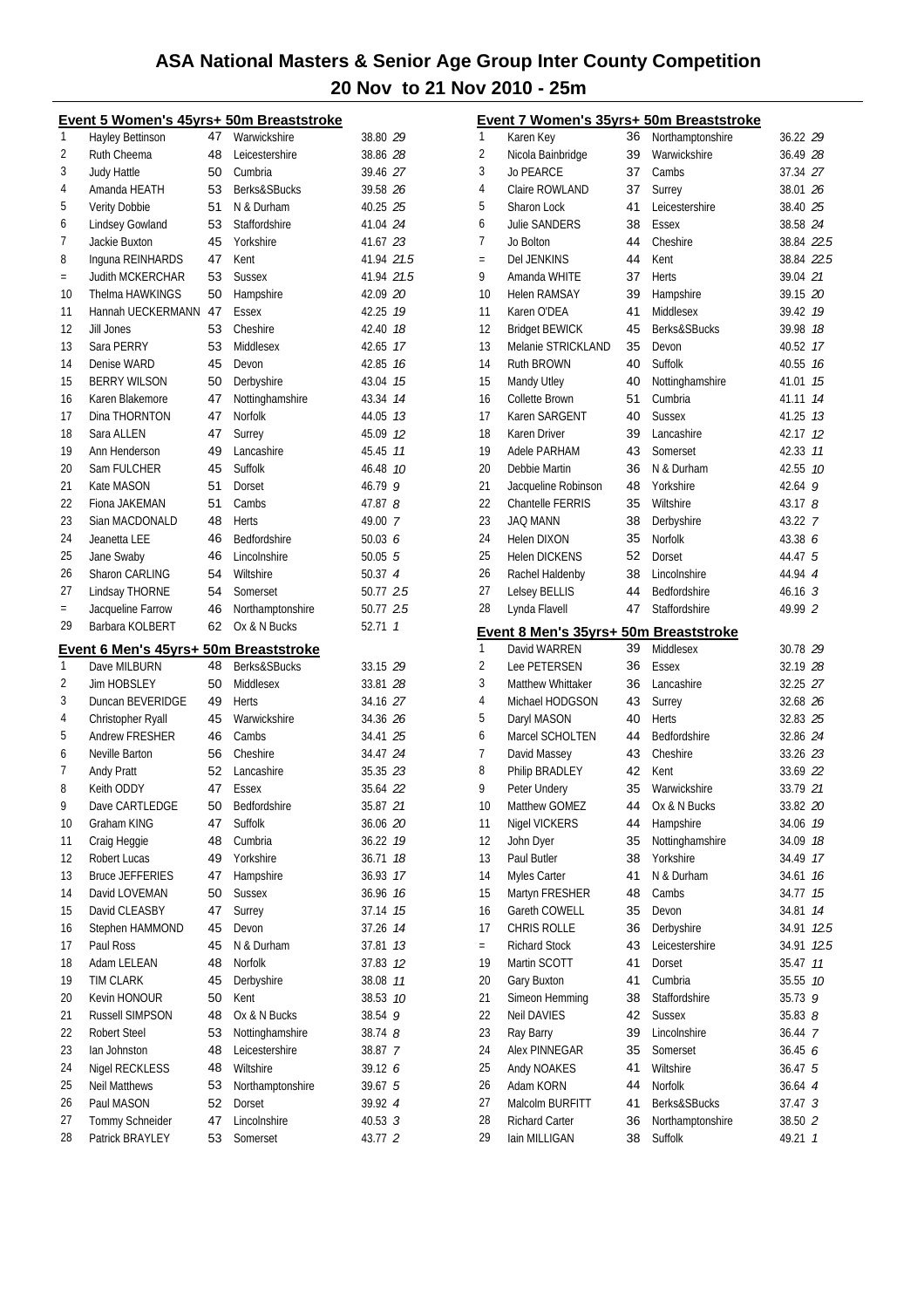|     | Event 9 Women's 25yrs+ 50m Breaststroke |    |                  |                    |      |
|-----|-----------------------------------------|----|------------------|--------------------|------|
| 1   | Nicola Raine                            | 28 | Warwickshire     | 34.11 29           |      |
| 2   | Kate HENDERSON                          | 29 | Berks&SBucks     | 34.40 28           |      |
| 3   | Kyla STEENHART                          | 32 | Middlesex        | 35.15 27           |      |
| 4   | Victoria BARKER                         | 31 | Herts            | 36.54 26           |      |
| 5   | Sarah PEARSE                            | 28 | Bedfordshire     | 36.67 25           |      |
| 6   | Alexandra MCCRAE                        | 31 | <b>Sussex</b>    | 36.88 24           |      |
| 7   | Jane NEVIN                              | 31 | Devon            | 36.93 23           |      |
| 8   | Laura HENRY                             | 28 | Surrey           | 36.97 22           |      |
| 9   | Katie HIGGON                            | 26 | <b>Essex</b>     | 37.44 21           |      |
| 10  | Laura Sims                              | 30 | Staffordshire    | 37.55 20           |      |
| 11  | Charlotte JAMES                         | 27 | Ox & N Bucks     | 37.72 19           |      |
| 12  | CHRISTINE HAWKRIGG 29                   |    | Derbyshire       | 37.79 18           |      |
| 13  | Nicola Hill                             | 26 | Yorkshire        | 38.09 17           |      |
| 14  | Karen YENDOLE                           | 30 | Dorset           | 38.26 16           |      |
| 15  | Michelle MATSON                         | 32 | Hampshire        | 38.62              | 15   |
| 16  | Suzanne Warren                          | 25 | Cheshire         | 38.72 14           |      |
| 17  | Carla BAILEY                            | 26 | Somerset         | 38.77 12.5         |      |
| $=$ | Sarah Brooksbank                        | 33 | Leicestershire   | 38.77 12.5         |      |
| 19  | Sarah Germain                           | 26 | N & Durham       | 39.01              | 11   |
| 20  | <b>Bethan SMITH</b>                     | 29 | Wiltshire        | 40.12 10           |      |
| 21  | Katie Loker                             | 25 | Nottinghamshire  | 40.64 9            |      |
| 22  | Sam PATTERSON                           | 29 | Suffolk          | $40.74$ $8$        |      |
| 23  | Catherine MARKWELL                      | 29 | <b>Norfolk</b>   | 40.88 7            |      |
| 24  | <b>Becci HARVEY</b>                     | 32 | Kent             | 41.616             |      |
| 25  | Wendy Clarkson                          | 40 | Lincolnshire     | 42.27 <sub>5</sub> |      |
| 26  | Louisa Wallace                          | 29 | Northamptonshire | 43.05 4            |      |
| 27  | Rosie Lewis                             | 39 | Lancashire       | $45.11 \t3$        |      |
| 28  | Vanessa Foster                          | 52 | Cumbria          | 45.23 2            |      |
| 29  | Louise BARKER                           | 33 | Cambs            | 45.31 7            |      |
|     |                                         |    |                  |                    |      |
|     |                                         |    |                  |                    |      |
|     | Event 10 Men's 25yrs+ 50m Breaststroke  |    |                  |                    |      |
| 1   | Chris AUST                              | 28 | Ox & N Bucks     | 30.16 29           |      |
| 2   | Leon SMITH                              | 27 | Middlesex        | 31.22 28           |      |
| 3   | David Holmes                            | 28 | Yorkshire        | 31.51 27           |      |
| 4   | <b>Thomas WILLIAMS</b>                  | 25 | Suffolk          | 31.88 26           |      |
| 5   | Adam JEACOCK                            | 32 | Hampshire        | 32.04 25           |      |
| 6   | Stephen MURPHY                          | 25 | <b>Sussex</b>    | 32.16 24           |      |
| 7   | Thomas HUGHES                           | 25 | Devon            | 32.19 23           |      |
| 8   | Gary SMITH                              | 25 | Cambs            | 32.76 22           |      |
| 9   | Neil Hitchman                           | 30 | Cheshire         | 32.79 21           |      |
| 10  | <b>Stewart GRANT</b>                    | 26 | Kent             | 33.13 19.5         |      |
| $=$ | Matthew Thomas                          | 27 | Warwickshire     | 33.13              | 19.5 |
| 12  | Tony FLATTERY                           | 32 | Dorset           | 33.24              | 18   |
| 13  | Dean RIDLEY                             | 25 | Somerset         | 33.48              | 17   |
| 14  | Marcel SCHOLTEN                         | 44 | Bedfordshire     | 33.78              | 16   |
| 15  | <b>Stuart GALVIN</b>                    | 43 | Surrey           | 33.86              | 15   |
| 16  | <b>Stuart CLARKE</b>                    | 26 | <b>Herts</b>     | 33.98              | 14   |
| 17  | Peter Germain                           | 28 | N & Durham       | 34.06              | 13   |
| 18  | Peter Stephenson                        | 33 | Nottinghamshire  | 34.27              | 12   |
| 19  | Richard Wood                            | 30 | Leicestershire   | 34.36              | 11   |
| 20  | Philip Croxhall                         | 41 | Lancashire       | 34.63              | 10   |
| 21  | Mark Little                             | 44 | Cumbria          | 34.75              | 9    |
| 22  | <b>GARRY VICKERS</b>                    | 42 | Derbyshire       | 34.95 <i>8</i>     |      |
| 23  | <b>Stewart PARK</b>                     | 28 | <b>Norfolk</b>   | 35.15 7            |      |
| 24  | Gary WRAIGHT                            | 33 | <b>Essex</b>     | 35.67 6            |      |
| 25  | Russell Gardner                         | 29 | Lincolnshire     | 35.87 5            |      |
| 26  | <b>Ben BRADLEY</b>                      | 30 | Berks&SBucks     | 36.08 4            |      |
| 27  | Phil MUSPRATT                           | 25 | Wiltshire        | 37.08 3            |      |
| 28  | Jonathan Page                           | 28 | Northamptonshire | 40.90 2            |      |

|          |                                                       |          | Event 11 Women's 18yrs+ 50m Breaststroke |                      |      |
|----------|-------------------------------------------------------|----------|------------------------------------------|----------------------|------|
| 1        | Amy Spencer                                           | 21       | Yorkshire                                | 35.28 29             |      |
| 2        | Justine Clark                                         | 22       | Warwickshire                             | 35.87 28             |      |
| 3        | Alexandra DIAMOND                                     | 19       | Devon                                    | 36.04 27             |      |
| 4        | Victoria Morgan                                       | 18       | Cheshire                                 | 36.64 26             |      |
| 5        | Sarah MEAKER                                          | 21       | Dorset                                   | 36.96 25             |      |
| 6        | Jemma Plant                                           | 24       | Lancashire                               | 37.22 24             |      |
| 7        | Katherine Loveys                                      | 23       | Northamptonshire                         | 37.32 23             |      |
| 8        | Clare WILLS                                           | 27       | Berks&SBucks                             | 37.46 22             |      |
| 9        | Sam EFFEMEY                                           | 25       | Middlesex                                | 37.60 21             |      |
| 10       | Louise BUSH                                           | 19       | <b>Norfolk</b>                           | 37.61 20             |      |
| 11       | Sharnie CLEMENTS                                      | 20       | Kent                                     | 37.81 19             |      |
| 12       | Emma PHILPOTT                                         | 20       | Wiltshire                                | 38.35 18             |      |
| 13       | Hollie MCINTYRE                                       | 18       | Ox & N Bucks                             | 38.69 16.5           |      |
| $=$      | Sharon Lock                                           | 41       | Leicestershire                           | 38.69                | 16.5 |
| 15       | Natalie THOMAS                                        | 23       | Hampshire                                | 39.46 75             |      |
| 16       | Hannah STOCKLEY                                       | 23       | Suffolk                                  | 39.47 14             |      |
| 17       | Sarah PEARSE                                          | 28       | Bedfordshire                             | 39.48 13             |      |
| 18       | Shiona Hattle                                         | 20       | Cumbria                                  | 39.79 12             |      |
| 19       | Caroline MOORE                                        | 22       | <b>Herts</b>                             | 40.02 11             |      |
| 20       | Carla BAILEY                                          | 26       | Somerset                                 | 40.11 10             |      |
| 21       | Anna HARTLAND                                         | 33       | <b>Sussex</b>                            | 40.30 9              |      |
| 22       | Gina Radford                                          | 18       | Lincolnshire                             | 40.36 $8$            |      |
| 23       | Becky Newman                                          | 22       | N & Durham                               | 40.51 7              |      |
| 24       | Alison GEORGE                                         | 20       | Essex                                    | 40.65 $6$            |      |
| 25       | Fay WESTWOOD                                          | 18       | Cambs                                    | 41.10 5              |      |
| 26       | LAURA MARINELLI                                       | 24       | Derbyshire                               | 41.18 4              |      |
| 27       | Tara Thornton                                         | 21       | Staffordshire                            | $43.63 \text{ } 3$   |      |
| 28       | Hayley WATTERSTON                                     | 25       | Surrey                                   | 43.84 2              |      |
| 29       | Rebecca Blackman                                      | 19       | Nottinghamshire                          | 45.27 1              |      |
|          |                                                       |          |                                          |                      |      |
|          |                                                       |          |                                          |                      |      |
| 1        | Event 12 Men's 18yrs+ 50m Breaststroke<br>Ross Turner | 30       | Warwickshire                             | 29.95 29             |      |
| 2        | <b>Tom LITTEN</b>                                     | 18       | Hampshire                                | 30.07 28             |      |
| 3        | <b>Edward RAFIPAY</b>                                 | 24       | Devon                                    | 30.49 27             |      |
| 4        | David HARRISON                                        | 24       | Suffolk                                  | 30.70 26             |      |
| 5        | Alex DE TULLIO                                        | 19       | Middlesex                                | 30.80 25             |      |
| 6        | Matthew Nicholson                                     | 19       | Cumbria                                  | 31.12 24             |      |
| 7        | Peter WILLIAMS                                        | 30       | Ox & N Bucks                             | 31.81 23             |      |
| 8        | <b>Andrew Ball</b>                                    | 26       | Yorkshire                                | 31.96 22             |      |
| 9        | Rich MOLLOY                                           | 20       | Herts                                    | 32.00 21             |      |
| 10       | Aaron Jones                                           | 24       | Cheshire                                 | 32.01 20             |      |
| 11       | Kostas STAMATAKIS                                     | 23       | Dorset                                   | 32.26 19             |      |
| 12       | <b>Richard Eccles</b>                                 | 19       | Lancashire                               | 32.33 18             |      |
| 13       | Chris Hulme                                           | 28       | N & Durham                               | 32.77 17             |      |
| 14       | <b>Justin LANGFORD</b>                                | 20       | <b>Sussex</b>                            | 32.88 16             |      |
| 15       | Andrew Wainscot                                       | 19       | Leicestershire                           | 33.11                | 15   |
| 16       | <b>Richard Bell</b>                                   | 24       | Lincolnshire                             | 33.45 74             |      |
| 17       | Sebastian WATERS                                      | 19       | Norfolk                                  |                      |      |
| 18       | <b>Tom Bates</b>                                      |          |                                          | 33.57 13<br>33.98    | 12   |
|          |                                                       | 23       | Nottinghamshire                          |                      |      |
| 19       | Roger KING                                            | 19       | Kent                                     | 34.06 77<br>34.10 10 |      |
| 20       | Matthew JAKEMAN                                       | 18       | Cambs                                    |                      |      |
| 21<br>22 | Daniel MESSENGER                                      | 23<br>22 | Essex<br>Somerset                        | 34.78 9              |      |
| 23       | Greg KYD                                              | 21       | Berks&SBucks                             | 34.99 8              |      |
| 24       | Matt PADGETT<br>Robert BALDRANCE                      | 18       | Bedfordshire                             | 35.09 7<br>35.99 6   |      |
| 25       | Russell CREW                                          | 43       |                                          |                      |      |
| 26       | Daniel O'Shea                                         | 24       | Surrey                                   | 36.055               |      |
| 27       | Olie Brown                                            | 22       | Northamptonshire<br>Staffordshire        | 36.73 4              |      |
| 28       | RICHARD BOSWORTH                                      | 22       | Derbyshire                               | 38.07 3<br>38.12 2   |      |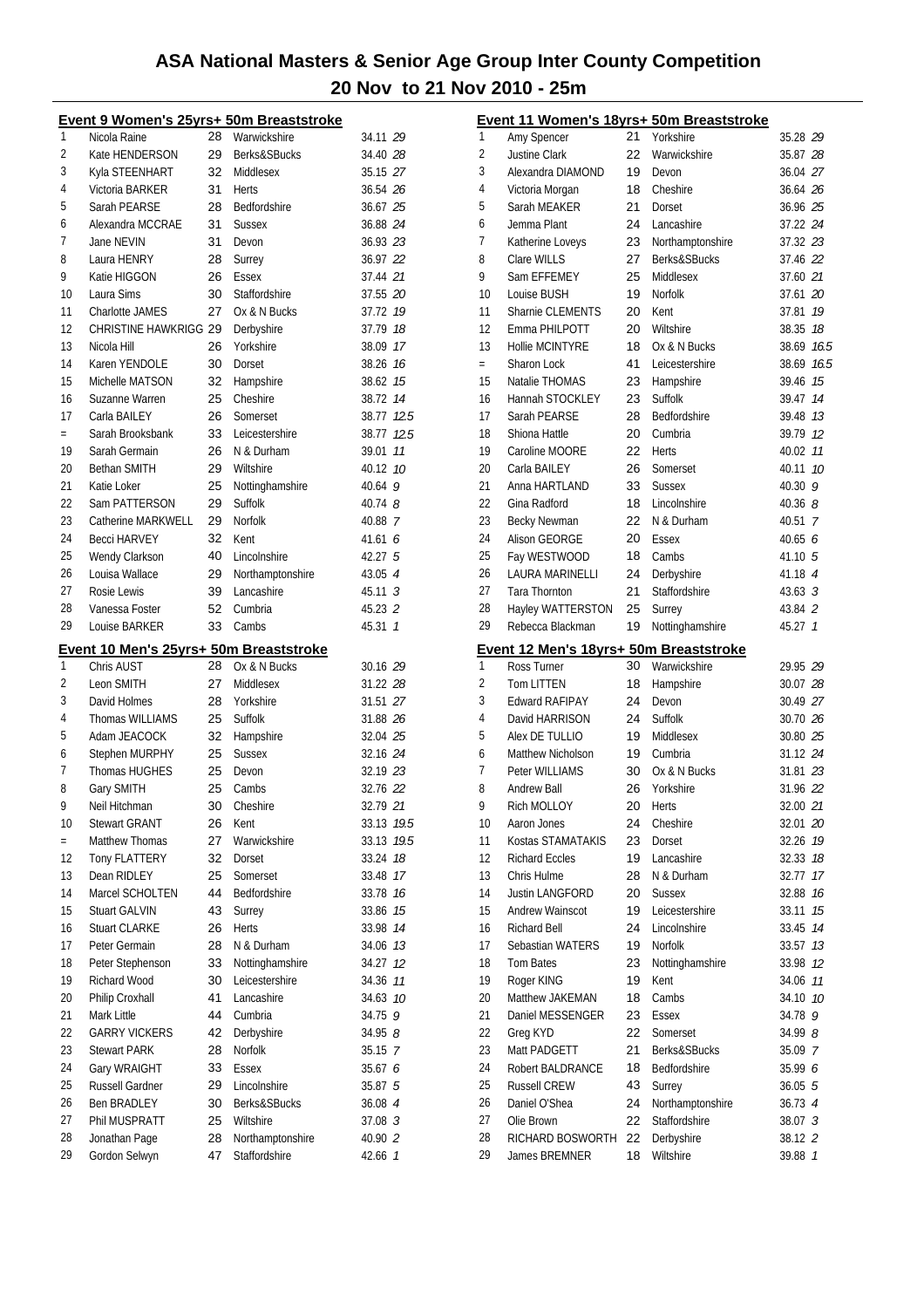|          | Event 13 Mixed 240yrs+ 4x50m Freestyle Relay   |               |
|----------|------------------------------------------------|---------------|
| 1        | Dorset                                         | 2:08.59 29    |
| 2        | <b>Sussex</b>                                  | 2:10.70 28    |
| 3        | Warwickshire                                   | 2:11.57 27    |
| 4        | Yorkshire                                      | 2:12.55 26    |
| 5        | Hampshire                                      | 2:13.33 25    |
| 6        | Essex                                          | 2:13.67 24    |
| 7        | Cheshire                                       | 2:16.30 23    |
| 8        | Berks&SBucks                                   | 2:16.95 22    |
| 9        | Middlesex                                      | 2:17.71 21    |
| 10       | Devon                                          | 2:19.28 20    |
| 11       | Derbyshire                                     | 2:19.70 19    |
| 12       | Herts                                          | 2:20.81<br>18 |
| 13       | Surrey                                         | 2:22.97<br>17 |
| 14       | Norfolk                                        | 2:23.53 76    |
| 15       | Leicestershire                                 | 2:25.71 75    |
| 16       | Suffolk                                        | 2:25.92 14    |
| 17       | Kent                                           | 2:26.20 73    |
| 18       | Lancashire                                     | 2:33.32 12    |
| 19       | Somerset                                       | 2:34.26 11    |
| 20       | Bedfordshire                                   | 2:34.55 10    |
| 21       | Northamptonshire                               | $2:36.95$ 9   |
| 22       | Ox & N Bucks                                   | $2:37.96$ 8   |
| 23       | Wiltshire                                      | 2:44.40 7     |
| 24       | Staffordshire                                  | 2:49.466      |
| 25       | Cambs                                          | $2:54.31$ 5   |
| 26       | Nottinghamshire                                | 2:56.06 4     |
|          | Event 14 Women's 160yrs+ 4x50m Freestyle Relay |               |
|          |                                                |               |
| 1        | Middlesex                                      | 1:55.54 29    |
| 2        | Cheshire                                       | 1:59.62 28    |
| 3        | Warwickshire                                   | 1:59.76 27    |
| 4        | Yorkshire                                      | 2:00.33 26    |
| 5        | Essex                                          | 2:03.20 25    |
| 6        | Derbyshire                                     | 2:03.84 24    |
| 7        | Berks&SBucks                                   | 2:03.85 23    |
| 8        | Suffolk                                        | 2:06.23 22    |
| 9        | Herts                                          | 2:07.70 21    |
| 10       | Kent                                           | 2:07.84 20    |
| 11       | Cumbria                                        | 2:08.25 19    |
| 12       | Hampshire                                      | 2:08.52 18    |
| 13       | Cambs                                          | 2:09.52 17    |
| 14       | Leicestershire                                 | 2:09.53<br>16 |
| 15       | <b>Sussex</b>                                  | 2:10.10<br>15 |
| 16       | Dorset                                         | 2:10.86<br>14 |
| 17       | Staffordshire                                  | 2:12.09 13    |
| 18       | <b>Norfolk</b>                                 | 2:12.80 12    |
| 19       | Lancashire                                     | 11<br>2:12.92 |
| 20       | Ox & N Bucks                                   | 10<br>2:12.95 |
| 21       | Lincolnshire                                   | 2:15.07<br>9  |
| 22       | Wiltshire                                      | $2:16.34$ 8   |
| 23       | Devon                                          | 2:16.43 7     |
| 24       | Nottinghamshire                                | 2:16.78 6     |
| 25       | N & Durham                                     | $2:17.21$ 5   |
| 26       | Bedfordshire                                   | 2:18.47 4     |
| 27<br>28 | Somerset                                       | $2:22.38$ 3   |

|    | Event 15 Men's 160yrs+ 4x50m Freestyle Relay                  |                          |          |
|----|---------------------------------------------------------------|--------------------------|----------|
| 1  | Middlesex                                                     | 1:42.76 29               |          |
| 2  | Hampshire                                                     | 1:44.47 28               |          |
| 3  | Cambs                                                         | 1:45.20 27               |          |
| 4  | Cheshire                                                      | 1:45.35 26               |          |
| 5  | Warwickshire                                                  | 1:45.63 25               |          |
| 6  | Herts                                                         | 1:45.65 24               |          |
| 7  | <b>Sussex</b>                                                 | 1:47.02 23               |          |
| 8  | Yorkshire                                                     | 1:47.59 22               |          |
| 9  | Berks&SBucks                                                  | 1:47.85 21               |          |
| 10 | Surrey                                                        | 1:47.89 20               |          |
| 11 | N & Durham                                                    | 1:49.16                  | 19       |
| 12 | Leicestershire                                                | 1:49.69                  | 18       |
| 13 | Derbyshire                                                    | 1:50.20 17               |          |
| 14 | Lancashire                                                    | 1:50.22                  | 16       |
| 15 | Kent                                                          | 1:51.25                  | 15       |
| 16 | Dorset                                                        | 1:51.44 74               |          |
| 17 | Essex                                                         | 1:52.31                  | 13       |
| 18 | Suffolk                                                       | 1:52.91                  | 12       |
| 19 | Cumbria                                                       | 1:52.92 11               |          |
| 20 | Devon                                                         | 1:53.58 10               |          |
| 21 | Norfolk                                                       | $1:54.31$ 9              |          |
| 22 | Nottinghamshire                                               | 1:55.15 $8$              |          |
| 23 | Lincolnshire                                                  | 1:56.02 7                |          |
| 24 | Ox & N Bucks                                                  | 1:57.416                 |          |
| 25 | Wiltshire                                                     | 1:58.205                 |          |
| 26 | Northamptonshire                                              | $2:00.82$ 4              |          |
| 27 | Somerset                                                      | $2:02.09$ 3              |          |
| 28 | Staffordshire                                                 | 2:02.63 2                |          |
| 29 | Bedfordshire                                                  | $2:05.00$ 1              |          |
|    |                                                               |                          |          |
|    |                                                               |                          |          |
| 1  | Event 16 Women's 72yrs+ 4x50m Freestyle Relay<br>Warwickshire | 1:50.77 29               |          |
| 2  | Middlesex                                                     |                          |          |
| 3  | Dorset                                                        | 1:53.89 28<br>1:55.92 27 |          |
| 4  | Yorkshire                                                     | 1:56.25 26               |          |
| 5  |                                                               | 1:56.74 25               |          |
| 6  | Hampshire<br>Cheshire                                         | 1:56.96 24               |          |
| 7  | <b>Sussex</b>                                                 | 1:57.45 23               |          |
| 8  | Norfolk                                                       | 1:57.77 22               |          |
| 9  | Suffolk                                                       |                          |          |
| 10 |                                                               | 1:58.23 21               |          |
| 11 | Ox & N Bucks<br>Wiltshire                                     | 1:58.46 20<br>1:58.93    | 19       |
| 12 | Berks&SBucks                                                  |                          |          |
| 13 | Devon                                                         | 1:59.07                  | 18<br>17 |
| 14 |                                                               | 1:59.18<br>1:59.31       | 16       |
| 15 | Derbyshire<br>Essex                                           |                          | 15       |
| 16 |                                                               | 2:00.26<br>2:00.40       | 14       |
| 17 | Northamptonshire<br>Leicestershire                            | 2:03.15                  | 13       |
| 18 | Somerset                                                      | 2:04.03                  | 12       |
| 19 |                                                               | 2:05.05                  | 11       |
| 20 | Nottinghamshire<br>Bedfordshire                               | 2:05.12                  | 10       |
| 21 | <b>Herts</b>                                                  | 2:05.20 9                |          |
| 22 | Surrey                                                        | $2:06.06$ $8$            |          |
| 23 | N & Durham                                                    | 2:07.06 7                |          |
| 24 | Cambs                                                         | 2:07.206                 |          |
| 25 | Kent                                                          | $2:07.24$ 5              |          |
| 26 | Lincolnshire                                                  | 2:07.94 4                |          |
| 27 | Lancashire                                                    | $2:09.02$ 3              |          |
| 28 | Staffordshire                                                 | 2:10.84 2                |          |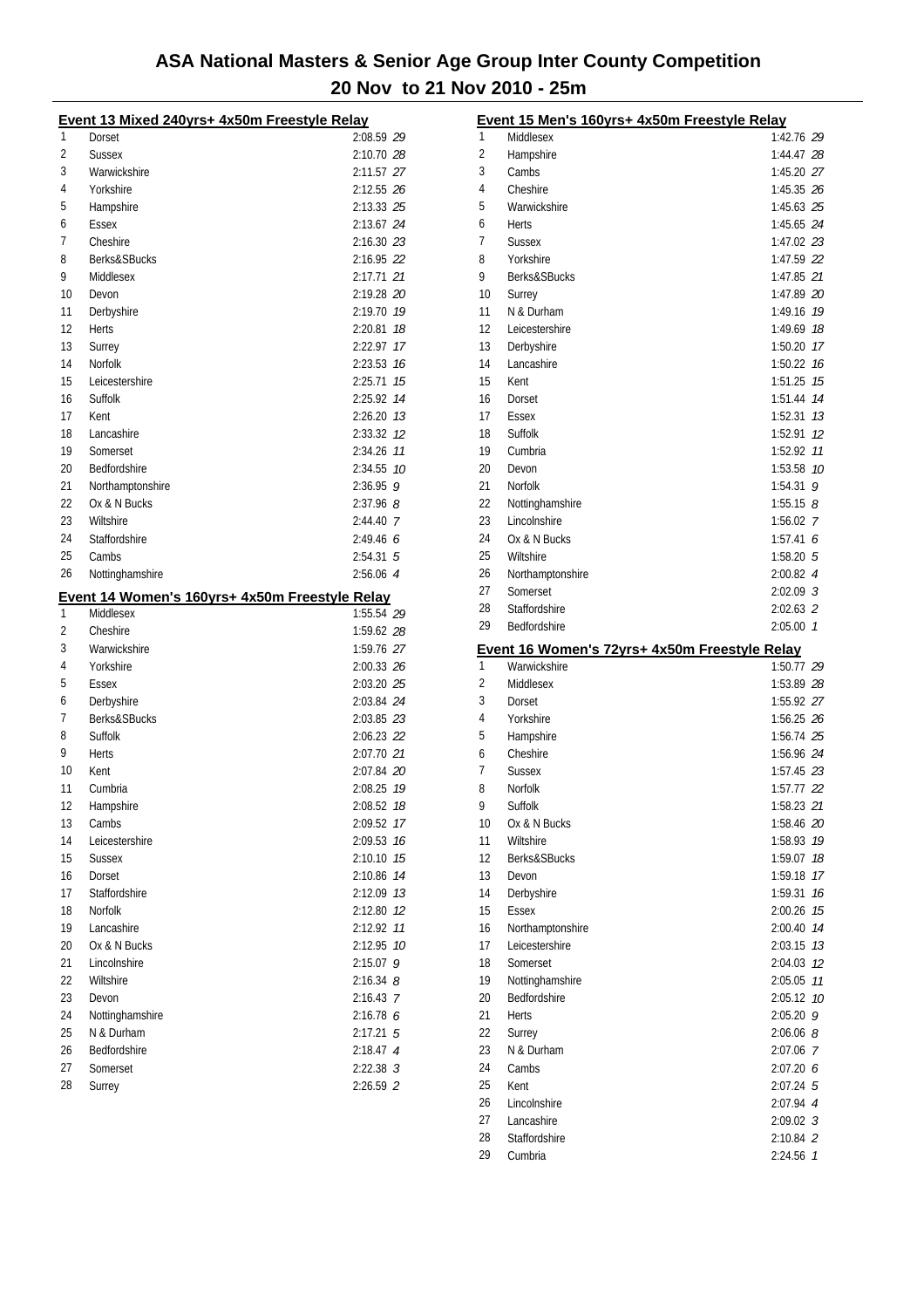|    | <u>Event 17 Men's 72yrs+ 4x50m Freestyle Relay</u> |    |               |                      |
|----|----------------------------------------------------|----|---------------|----------------------|
| 1  | Hampshire                                          |    |               | 1:36.26 29           |
| 2  | Yorkshire                                          |    |               | 1:37.37 28           |
| 3  | Cheshire                                           |    |               | 1:38.69 27           |
| 4  | Warwickshire                                       |    |               | 1:40.86 26           |
| 5  | Herts                                              |    |               | 1:40.88 25           |
| 6  | Essex                                              |    |               | 1:40.91 24           |
| 7  | Devon                                              |    |               | 1:41.10 23           |
| 8  | Ox & N Bucks                                       |    |               | 1:41.51 22           |
| 9  | Kent                                               |    |               | 1:41.56 21           |
| 10 | Suffolk                                            |    |               | 1:41.57 20           |
| 11 | Middlesex                                          |    |               | 1:41.58 19           |
| 12 | Leicestershire                                     |    |               | 1:42.30 18           |
| 13 | Berks&SBucks                                       |    |               | 1:42.83 17           |
| 14 | Cambs                                              |    |               | 1:43.22 16           |
| 15 | Lincolnshire                                       |    |               | $1:43.27$ 15         |
| 16 | <b>Sussex</b>                                      |    |               | 1:43.39 74           |
| 17 | N & Durham                                         |    |               | $1:44.16$ 13         |
| 18 | Nottinghamshire                                    |    |               | 1:44.23 12           |
| 19 | Lancashire                                         |    |               | 1:45.28 11           |
| 20 | Norfolk                                            |    |               | 1:45.79 10           |
| 21 | Dorset                                             |    |               | $1:46.19$ 9          |
| 22 | Wiltshire                                          |    |               | 1:46.69 $8$          |
| 23 | Derbyshire                                         |    |               | 1:47.52 7            |
| 24 | Cumbria                                            |    |               | 1:49.01 $6$          |
| 25 | Bedfordshire                                       |    |               | $1:52.43 \text{ } 5$ |
| 26 | Somerset                                           |    |               | $1:52.83$ 4          |
| 27 | Surrey                                             |    |               | $1:54.72$ 3          |
| 28 | Northamptonshire                                   |    |               | $1:57.69$ 2          |
| 29 | Staffordshire                                      |    |               | $1:58.20$ 1          |
|    |                                                    |    |               |                      |
| 1  | Event 18 Women's 65yrs+ 50m Backstroke             | 65 |               |                      |
|    | Elaine BLOWER                                      | 68 | Middlesex     | 44.47 29             |
| 2  | Doreen Gordon                                      |    | Lancashire    | 46.74 28             |
| 3  | Rotraud PALMER                                     | 69 | Ox & N Bucks  | 47.00 27             |
| 4  | Elizabeth SAVIDGE                                  | 66 | Surrey        | 47.31 26             |
| 5  | <b>Janet MASTERS</b>                               | 70 | Bedfordshire  | 48.02 25             |
| 6  | Brenda Walker                                      | 72 | Cheshire      | 48.76 24             |
| 7  | Janet JEFFRIES                                     | 65 | <b>Sussex</b> | 49.15 23             |
| 8  | Elisabeth Green                                    | 70 | Warwickshire  | 50.39 22             |
| 9  | Susan HOLDICH                                      | 67 | Suffolk       | 50.64 21             |
| 10 | Jean HOWARD-JONES                                  | 67 | Dorset        | 50.99 20             |
| 11 | Matty VAN DE VEEN                                  | 66 | Norfolk       | 52.00 19             |
| 12 | Jackie JACKSON                                     | 72 | <b>Herts</b>  | 52.96<br>18          |
| 13 | Anne GRANTHAM                                      | 72 | Devon         | 53.43<br>17          |
| 14 | Jenny BALL                                         | 72 | Hampshire     | 53.47<br>16          |
| 15 | Nina Savory                                        | 65 | Lincolnshire  | 55.10<br>15          |
| 16 | Val STANDAGE                                       | 68 | <b>Essex</b>  | 56.25<br>14          |
| 17 | Maureen TOMLINSON                                  | 66 | Berks&SBucks  | 58.13<br>13          |
| 18 | Diana Evans                                        | 66 | Staffordshire | 59.79<br>12          |
| 19 | Rosemary JOHNSON                                   | 70 | Somerset      | 1:00.27<br>11        |
| 20 | Naomi Crowder                                      | 74 | Yorkshire     | 10<br>1:02.52        |
| 21 | Maureen FAKLEY                                     | 73 | Kent          | 1:09.70<br>9         |
| 22 | Audrey HEAD                                        | 78 | Cambs         | 1:23.01 $8$          |
|    | Lorna HARDING                                      | 78 | Wiltshire     | <b>DQ T-1L</b>       |

|    | Event 19 Men's 65yrs+ 50m Backstroke   |    |                  |             |    |
|----|----------------------------------------|----|------------------|-------------|----|
| 1  | Roger BILLING                          | 67 | Surrey           | 37.79 29    |    |
| 2  | Neil McKinnon                          | 69 | Cheshire         | 37.88 28    |    |
| 3  | Paul Ferguson                          | 66 | Staffordshire    | 37.95 27    |    |
| 4  | Peter Kendrew                          | 70 | Yorkshire        | 39.03 26    |    |
| 5  | William LETCH                          | 70 | Devon            | 39.13 25    |    |
| 6  | David STAVELEY                         | 68 | Kent             | 39.79 24    |    |
| 7  | Duncan MCCREADIE                       | 65 | Berks&SBucks     | 40.09 23    |    |
| 8  | Alan JACKSON                           | 71 | <b>Norfolk</b>   | 40.36 22    |    |
| 9  | Keith Ingram                           | 70 | Warwickshire     | 40.46 21    |    |
| 10 | Derek PARR                             | 66 | Middlesex        | 41.91 20    |    |
| 11 | <b>Charles PARKER</b>                  | 69 | Hampshire        | 42.97 19    |    |
| 12 | Robert Apel                            | 66 | Northamptonshire | 43.06       | 18 |
| 13 | Tony Taylor                            | 68 | Nottinghamshire  | 43.23       | 17 |
| 14 | <b>Tim PEARCE</b>                      | 71 | <b>Sussex</b>    | 44.46       | 16 |
| 15 | William Dalzell                        | 66 | Lancashire       | 44.75 15    |    |
| 16 | <b>TED EVANS</b>                       | 75 | Derbyshire       | 45.47       | 14 |
| 17 | Derek GORE                             | 70 | Essex            | 47.02 13    |    |
| 18 | <b>Bob HOLMAN</b>                      | 66 | Dorset           | 47.60 12    |    |
| 19 | Norman Stephenson                      | 66 | N & Durham       | 47.61       | 11 |
| 20 | <b>Brian REED</b>                      | 73 | Ox & N Bucks     | 48.16       | 10 |
| 21 | Dave SKYE                              | 66 | Herts            | 48.20 9     |    |
| 22 | John FISH                              | 70 | Suffolk          | 49.25 8     |    |
| 23 | <b>Allen Miles</b>                     | 82 | Leicestershire   | 51.23 7     |    |
| 24 | Richard PAYNE                          | 65 | Wiltshire        | 53.53 $6$   |    |
| 25 | <b>Basil GELL</b>                      | 79 | Bedfordshire     | 54.78 5     |    |
| 26 | lan Benton                             | 65 | Lincolnshire     | 55.85 4     |    |
| 27 | <b>Richard GODDARD</b>                 | 68 | Cambs            | 56.263      |    |
| 28 | Peter WILLIAMS                         | 64 | Somerset         | 57.53 2     |    |
|    |                                        |    |                  |             |    |
|    | Event 20 Women's 55yrs+ 50m Backstroke |    |                  |             |    |
| 1  | Rachel Barton                          | 62 | Cheshire         | 36.88 29    |    |
|    |                                        |    |                  |             |    |
| 2  | Kath Tunnicliffe                       | 58 | Staffordshire    | 38.67 28    |    |
| 3  | Anne Bourne                            | 56 | Warwickshire     | 38.73 27    |    |
| 4  | Kathy BIDNALL                          | 55 | <b>Sussex</b>    | 39.17 26    |    |
| 5  | Susan HAIGH                            | 58 | Devon            | 39.31 25    |    |
| 6  | Wendy Offord                           | 56 | Yorkshire        | 40.01 24    |    |
| 7  | Mary Purvis                            | 55 | N & Durham       | 41.59 23    |    |
| 8  | Anne CORK                              | 59 | Berks&SBucks     | 41.78 22    |    |
| 9  | PAULINE INWOOD                         | 58 | Derbyshire       | 41.84 21    |    |
| 10 | <b>Frances PENWARDEN</b>               | 56 | Surrey           | 41.96 20    |    |
| 11 | <b>Christine AYERS</b>                 | 57 | Bedfordshire     | 42.82       | 19 |
| 12 | Pat JACKSON                            | 63 | Norfolk          | 43.48       | 18 |
| 13 | Barbara BOXALL                         | 55 | Essex            | 44.79       | 17 |
| 14 | Pat Reynolds                           | 60 | Northamptonshire | 44.87       | 16 |
| 15 | Carol MOSS                             | 56 | Dorset           | 45.12       | 15 |
| 16 | Karen BELLAS                           | 58 | Middlesex        | 46.03       | 14 |
| 17 | Janet GARDINER                         | 61 | Herts            | 46.91       | 13 |
| 18 | Teresa STRINGER                        | 57 | Kent             | 47.26       | 12 |
| 19 | Helen Jenkins                          | 64 | Lancashire       | 47.65       | 11 |
| 20 | Liz HOLLIS                             | 56 | Ox & N Bucks     | 48.08       | 10 |
| 21 | Vicki BUCK                             | 60 | Suffolk          | 48.13 9     |    |
| 22 | Sue DEWAR                              | 64 | Hampshire        | 49.28 8     |    |
| 23 | Liz REID                               | 60 | Cambs            | 50.39 7     |    |
| 24 | Muriel HITCHCOCK                       | 72 | Wiltshire        | 52.46 6     |    |
| 25 | Janet Wood                             | 60 | Leicestershire   | 53.16 5     |    |
| 26 | Lesley HAROLD                          | 57 | Somerset         | 54.78 4     |    |
| 27 | Janet West                             | 59 | Nottinghamshire  | $1:00.17$ 3 |    |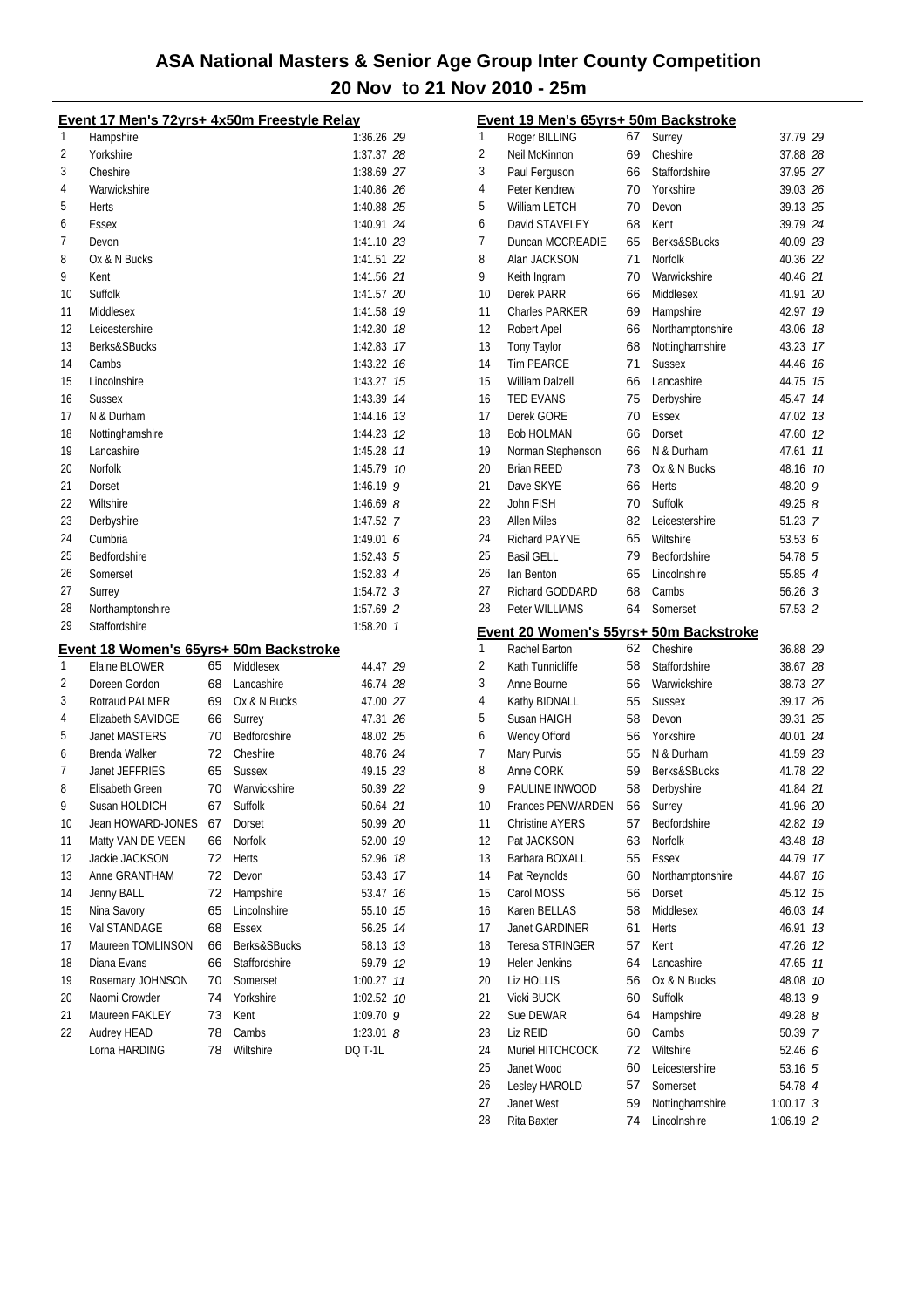|     | Event 21 Men's 55yrs+ 50m Backstroke   |    |                                |                    |
|-----|----------------------------------------|----|--------------------------------|--------------------|
| 1   | Christopher Brown                      | 57 | Yorkshire                      | 31.59 29           |
| 2   | <b>Trevor Clark</b>                    | 56 | Warwickshire                   | 32.45 28           |
| 3   | <b>Simon DAVIS</b>                     | 55 | <b>Sussex</b>                  | 34.23 27           |
| 4   | <b>Fred Bolton</b>                     | 56 | Cheshire                       | 35.58 26           |
| 5   | <b>DAVE THORPE</b>                     | 59 | Derbyshire                     | 36.99 25           |
| 6   | <b>Tony MEEK</b>                       | 60 | Kent                           | 37.03 24           |
| 7   | Carl MULLENDER                         | 55 | Surrey                         | 37.24 23           |
| 8   | lan WOOLLARD                           | 56 | Middlesex                      | 37.26 22           |
| 9   | Robin Oldfield                         | 63 | Leicestershire                 | 37.57 21           |
| 10  | Chris DUNN                             | 64 | <b>Herts</b>                   | 37.90 20           |
| 11  | Peter RAE                              | 57 | Essex                          | 37.92 19           |
| 12  | Alan WILTON                            | 57 | <b>Norfolk</b>                 | 38.15<br>18        |
| 13  | Neil JACKSON                           | 64 | Hampshire                      | 38.32 17           |
| 14  | <b>Colin MAYES</b>                     | 55 | Bedfordshire                   | 39.11<br>16        |
| 15  | <b>Bill RATTY</b>                      | 55 | Ox & N Bucks                   | 15<br>39.38        |
| 16  | Peter GROUNDS                          | 57 | Dorset                         | 39.46<br>14        |
| 17  | Nigel SALSBURY                         | 70 | Berks&SBucks                   | 39.52 13           |
| 18  | Len PHOENIX                            | 61 | Suffolk                        | 39.73<br>-12       |
| 19  |                                        | 57 | Wiltshire                      | 11                 |
| 20  | Andy CHAPMAN<br>Graham Pearson         | 58 | Cumbria                        | 40.45              |
| 21  |                                        |    |                                | 43.02 10           |
|     | Richard Braybrook                      | 64 | Northamptonshire<br>Lancashire | 43.72 8.5          |
| $=$ | <b>Tony Catterall</b>                  | 64 |                                | 43.72 8.5          |
| 23  | Terry WINDEATT                         | 62 | Devon                          | 46.31 7            |
| 24  | Iain Nicholson                         | 56 | Nottinghamshire                | 46.686             |
| 25  | Norman Stephenson                      | 66 | N & Durham                     | 48.32 5            |
| 26  | Lionel Spittle                         | 57 | Staffordshire                  | 49.51 4            |
| 27  | lan Paulger                            | 59 | Lincolnshire                   | $54.05 \text{ } 3$ |
| 28  | Richard GODDARD                        | 68 | Cambs                          | 58.09 2            |
|     | Event 22 Women's 45yrs+ 50m Backstroke |    |                                |                    |
|     |                                        |    |                                |                    |
| 1   | Judy Brown                             | 46 | Cheshire                       | 34.26 29           |
| 2   | <b>Judy Hattle</b>                     | 50 | Cumbria                        | 35.33 28           |
| 3   | Mellisa CANNON                         | 45 | Middlesex                      | 35.88 27           |
| 4   | Carolyn Irvine                         | 47 | Yorkshire                      | 36.33 26           |
| 5   | <b>BERRY WILSON</b>                    | 50 | Derbyshire                     | 36.38 25           |
| 6   | Jacqueline Grace                       | 48 | Warwickshire                   | 36.48 24           |
| 7   | <b>Bridget BEWICK</b>                  | 45 | Berks&SBucks                   | 36.83 23           |
| 8   | Jane SNEDDON                           | 50 | Wiltshire                      | 37.11 22           |
| 9   | Sally WINTER                           | 50 | Herts                          | 37.43 21           |
| 10  | Alyson FORDHAM                         | 54 | <b>Essex</b>                   | 37.63 20           |
| 11  | Karen Barton                           | 50 | Lancashire                     | 19<br>38.02        |
| 12  | Chris Barnett                          | 50 | Leicestershire                 | 18<br>38.31        |
| 13  | Sue Arrowsmith                         | 48 | Nottinghamshire                | 17<br>38.94        |
| 14  | Denise WARD                            | 45 | Devon                          | 16<br>39.21        |
| 15  | Pauline CAVEN                          | 48 | Kent                           | 39.25<br>15        |
| 16  | Marie ROYAL                            | 45 | Ox & N Bucks                   | 39.77<br>14        |
| 17  | Joan Edwards                           | 52 | N & Durham                     | 41.93<br>13        |
| 18  | Dina THORNTON                          | 47 | Norfolk                        | 42.35<br>12        |
| 19  | Catherine BECKETT                      | 54 | Hampshire                      | 11<br>42.83        |
| 20  | Fiona JAKEMAN                          | 51 | Cambs                          | 43.19 10           |
| 21  | Christine GOODAIR                      | 53 | Surrey                         | 9<br>43.65         |
| 22  | Lynda Flavell                          | 47 | Staffordshire                  | 43.73 8            |
| 23  | Andrea FIELDING                        | 45 | Somerset                       | 44.15 7            |
| 24  | Dawn PRETTY                            | 46 | Suffolk                        | 45.49 6            |
| 25  | Sue Prictor                            | 49 | Lincolnshire                   | 46.08 5            |
| 26  | Denise Poynter                         | 51 | Northamptonshire               | 56.40 4            |
| 27  | Andrea MINOR                           | 62 | Bedfordshire                   | 58.63 <sup>3</sup> |
|     | <b>Helen DICKENS</b>                   | 52 | Dorset                         | <b>DQ T-1L</b>     |
|     | Eileen LUTHER                          | 52 | Sussex                         | <b>DQ T-1L</b>     |

|          | <u>Event 23 Men's 45yrs+ 50m Backstroke</u> |          |                               |                    |    |
|----------|---------------------------------------------|----------|-------------------------------|--------------------|----|
| 1        | Stan VELA                                   | 48       | Middlesex                     | 30.22 29           |    |
| 2        | Colin Holmes                                | 49       | Cheshire                      | 30.93 28           |    |
| 3        | <b>Andrew SMALL</b>                         | 47       | Dorset                        | 31.09 27           |    |
| 4        | <b>Simon VEALE</b>                          | 54       | Devon                         | 31.13 26           |    |
| 5        | Stephen Allen                               | 50       | Yorkshire                     | 32.16 25           |    |
| 6        | Michael Ireland                             | 46       | Warwickshire                  | 32.26 24           |    |
| 7        | Mark Patterson                              | 46       | Nottinghamshire               | 32.37 23           |    |
| 8        | Guy EMERSON                                 | 47       | Berks&SBucks                  | 32.39 22           |    |
| 9        | Peter KELLEWAY                              | 50       | Herts                         | 32.46 21           |    |
| 10       | Kenny CROMWELL                              | 45       | Wiltshire                     | 32.47 19.5         |    |
| $=$      | Clive BENSON                                | 47       | Hampshire                     | 32.47 19.5         |    |
| 12       | Dale BARKER                                 | 48       | Suffolk                       | 32.59 18           |    |
| 13       | <b>Graham POWELL</b>                        | 54       | Bedfordshire                  | 32.92 17           |    |
| 14       | <b>Gavin KILPATRICK</b>                     | 51       | Cambs                         | 33.25 16           |    |
| 15       | John CROUCH                                 | 47       | <b>Sussex</b>                 | 33.46 75           |    |
| 16       | Paul Ross                                   | 45       | N & Durham                    | 33.55 74           |    |
| 17       | David FULLER                                | 48       | Surrey                        | 33.99 13           |    |
| 18       | Steve Conway                                | 46       | Leicestershire                | 34.09 12           |    |
| 19       | Anthony BALL                                | 50       | Kent                          | 34.29 11           |    |
| 20       | <b>TIM CLARK</b>                            | 45       | Derbyshire                    | 34.44 10           |    |
| 21       | Mark Smith                                  | 46       | Lincolnshire                  | $34.54$ 9          |    |
| 22       | <b>Steve DIMMICK</b>                        | 46       | <b>Essex</b>                  | 35.79 8            |    |
| 23       | Phillip COTTON                              | 54       | Norfolk                       | 36.33 7            |    |
| 24       | Rob Schofield                               | 45       | Lancashire                    | 36.90 6            |    |
| 25       | Kevin Odams                                 | 49       | Northamptonshire              | 37.53 5            |    |
| 26       | <b>Russell BROWN</b>                        | 47       | Somerset                      | 37.89 4            |    |
| 27       | Julian REED                                 | 45       | Ox & N Bucks                  | 39.59 3            |    |
| 28       | Paul Nicholson                              | 53       | Cumbria                       | 40.73 2            |    |
| 29       | Gordon Selwyn                               | 47       | Staffordshire                 | 42.00 7            |    |
|          | Event 24 Women's 35yrs+ 50m Backstroke      |          |                               |                    |    |
| 1        | <b>Jill Groves</b>                          | 36       | Warwickshire                  | 33.30 29           |    |
| 2        | Nikki HARRIS                                | 42       |                               |                    |    |
|          |                                             |          | Wiltshire                     | 33.45 28           |    |
| 3        | <b>Helen Sadler</b>                         | 40       | Cheshire                      | 33.63 27           |    |
| 4        | Alla SHEPTOVA                               | 39       | Middlesex                     | 34.06 26           |    |
| 5        | Lesley CORDIAL                              | 43       | Berks&SBucks                  | 34.11 25           |    |
| 6        | Lydianne Lock                               | 41       | Leicestershire                | 35.01 24           |    |
| 7        | Sarah Noble-Kendrick                        | 36       | Northamptonshire              | 35.28 23           |    |
| 8        | Philippa Rickard                            | 39       | Yorkshire                     | 35.58 22           |    |
| 9        | Katherine VEALE                             | 44       | Devon                         | 35.89 21           |    |
| 10       | Jenny Powell                                | 42       | Staffordshire                 | 36.43 20           |    |
| 11       | Diane CHRISMAS                              | 43       | <b>Sussex</b>                 | 37.04              | 19 |
| 12       | Kate WICKENS                                | 40       | Suffolk                       | 37.80              | 18 |
| 13       | <b>Helen DIXON</b>                          | 35       | Norfolk                       | 37.81              | 17 |
| 14       | Nicola HORSFORD                             | 41       | Bedfordshire                  | 37.90              | 16 |
| 15       | Claire ROWLAND                              | 37       | Surrey                        | 38.03              | 15 |
| 16       | Debbie Martin                               | 36       | N & Durham                    | 38.39              | 14 |
| 17       | <b>Becky KELLY</b>                          | 36       | Dorset                        | 38.56              | 13 |
| 18       | Hayley Fountain                             | 35       | Lincolnshire                  | 38.63 12           |    |
| 19       | Delia BAXTER                                | 38       | Hampshire                     | 38.69              | 11 |
| 20       | <b>JAQ MANN</b>                             | 38       | Derbyshire                    | 38.86              | 10 |
| 21       | Sue WELHAM                                  | 40       | Herts                         | 39.60 9            |    |
| 22       | Adele PARHAM                                | 43       | Somerset                      | 39.91 8            |    |
| 23       | Sarah BERRY                                 | 37       | Essex                         | 39.95 7            |    |
| 24       | Collette Brown                              | 51       | Cumbria                       | 40.68 6            |    |
| 25       | Margaret SMITH                              | 52       | Ox & N Bucks                  | 40.80 4.5          |    |
| $=$      | <b>Felicity PORRIT</b>                      | 46       | Kent                          | 40.80 4.5          |    |
| 27       | Linden JACK                                 | 44       | Cambs                         | 41.24 3            |    |
| 28<br>29 | Karen Driver<br>Kaye Arbon                  | 39<br>38 | Lancashire<br>Nottinghamshire | 41.25 2<br>42.53 7 |    |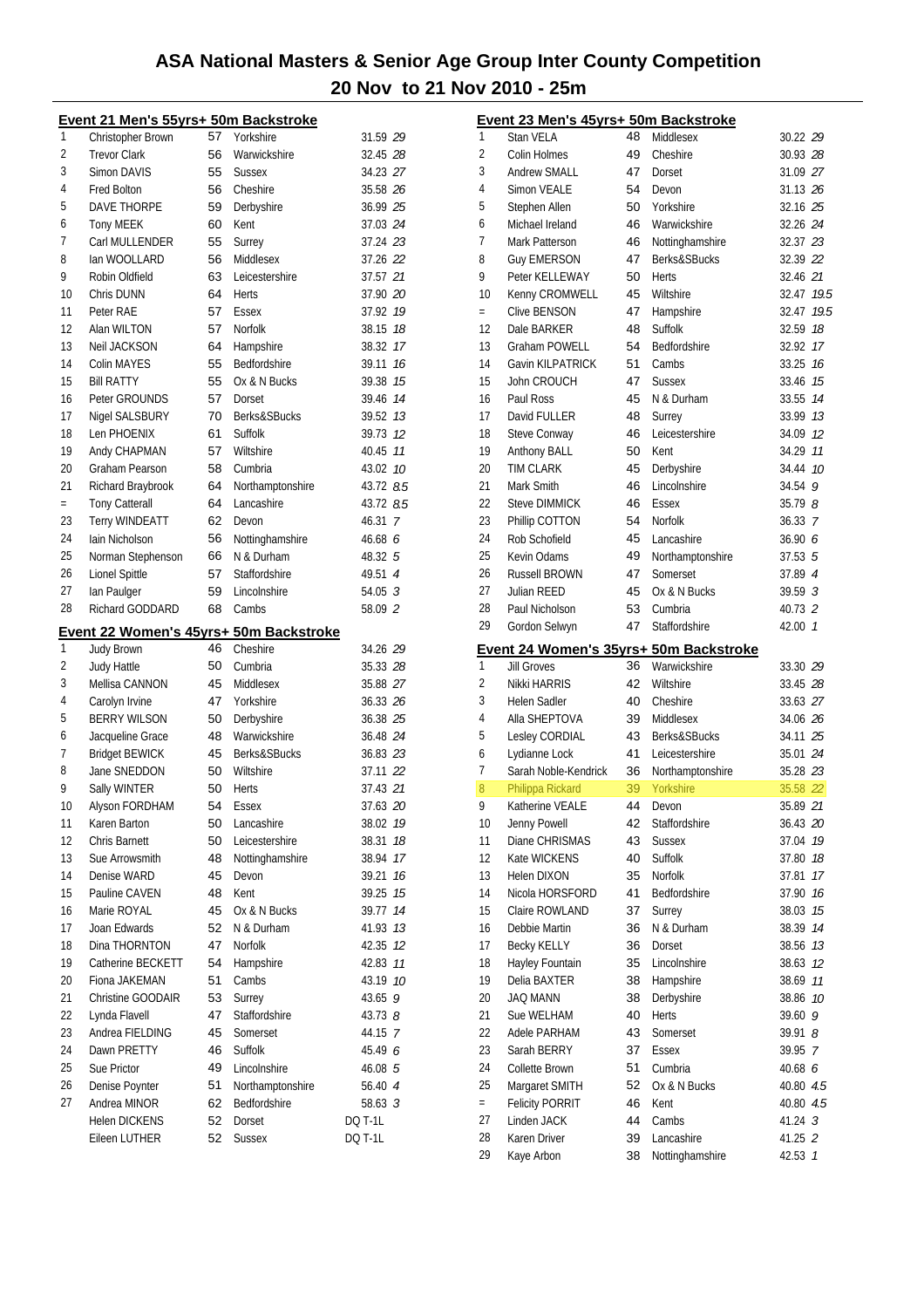|          | Event 25 Men's 35yrs+ 50m Backstroke   |          |                                    |                    |
|----------|----------------------------------------|----------|------------------------------------|--------------------|
| 1        | Stephen MAVIN                          | 35       | Cambs                              | 28.24 29           |
| 2        | Lee PETERSEN                           | 36       | Essex                              | 28.36 28           |
| 3        | David WARREN                           | 39       | Middlesex                          | 28.70 27           |
| 4        | Mark SALWAY                            | 42       | <b>Sussex</b>                      | 29.70 26           |
| 5        | Richard Symons                         | 36       | Cheshire                           | 30.72 25           |
| 6        | David Chaney                           | 42       | N & Durham                         | 31.11 24           |
| 7        | <b>Andrew ALLUM</b>                    | 36       | Berks&SBucks                       | 31.56 23           |
| 8        | Damian LO CASCIO                       | 40       | Kent                               | 31.80 22           |
| 9        | Craig KIRKLAND                         | 42       | <b>Herts</b>                       | 32.19 21           |
| 10       | Craig Morris                           | 40       | Yorkshire                          | 32.35 20           |
| 11       | lan Wilkes                             | 43       | Leicestershire                     | 32.45 19           |
| 12       | Jerome BAKKER                          | 43       | Hampshire                          | 32.59 18           |
| 13       | Nick VAUGHAN                           | 46       | Dorset                             | 32.72 17           |
| 14       | <b>Steve BANNER</b>                    | 38       | Ox & N Bucks                       | 32.79 16           |
| 15       | <b>Trevor Clark</b>                    | 56       | Warwickshire                       | 32.82 15           |
| 16       | Keith WITHERS                          | 36       | Wiltshire                          | 14<br>33.01        |
| 17       | <b>CHRIS ROLLE</b>                     | 36       | Derbyshire                         | 33.08 73           |
| 18       | <b>Stuart WATSON</b>                   | 35       | Surrey                             | 33.35 12           |
| 19       | Adam KORN                              | 44       | Norfolk                            | 34.07 11           |
| 20       | Gary Buxton                            | 41       | Cumbria                            | 34.26 10           |
| 21       | <b>Adrian Homer</b>                    | 40       | Northamptonshire                   | 34.86 9            |
| 22       |                                        | 48       | Staffordshire                      | 34.99 8            |
| 23       | Keith Draper<br>Philip Croxall         | 41       | Lancashire                         |                    |
| 24       |                                        |          |                                    | 35.05 7            |
|          | Stephen HAMMOND<br>Nicholas Clover     | 45       | Devon                              | 35.29 6            |
| 25       |                                        | 36       | Lincolnshire                       | 36.765             |
| 26       | Andrew Mackay                          | 42       | Nottinghamshire                    | 37.47 4            |
| 27       | Gavin MUMMERY                          | 44       | Somerset                           | 38.673             |
| 28       | John O'ROURKE                          | 41       | Bedfordshire                       | 41.36 2            |
| 29       | lain MILLIGAN                          | 38       | Suffolk                            | $43.26 \quad 1$    |
|          |                                        |          |                                    |                    |
|          | Event 26 Women's 25yrs+ 50m Backstroke |          |                                    |                    |
| 1        | Zoe CRAY                               | 36       | Suffolk                            | 30.39 29           |
| 2        | Sarah Lambert                          | 29       | Yorkshire                          | 30.86 28           |
| 3        | Lucy Lloyd-Roach                       | 27       | Cheshire                           | 30.96 27           |
| 4        | Diletta LUGANO                         | 26       | <b>Sussex</b>                      | 31.87 26           |
| 5        | Jade PERRY                             | 28       | Essex                              | 32.00 25           |
| 6        | Cat DOBSON                             | 29       | Middlesex                          | 32.28 24           |
| 7        | Emma COLLINGS                          | 28       | Hampshire                          | 32.47 23           |
| 8        | Alison Peakman                         | 31       | Warwickshire                       | 32.49 22           |
| 9        | Laura BALE                             | 26       | Dorset                             | 33.19 21           |
| 10       | Rebwcca SMITH                          | 31       | Wiltshire                          | 33.31 20           |
| 11       | Laura Sims                             | 30       | Staffordshire                      | 34.59<br>19        |
| 12       | Katie Loker                            | 25       | Nottinghamshire                    | 35.26<br>18        |
| 13       | Katie FOSTER                           | 27       | Surrey                             | 35.40<br>17        |
| 14       | Belinda MCGINLEY                       | 32       | Herts                              | 16<br>35.51        |
| 15       | ROWENA BRIGHTON                        | 25       | Derbyshire                         | 35.75<br>15        |
| 16       | Kate HENDERSON                         | 29       | Berks&SBucks                       | 35.80<br>14        |
| 17       | Stephanie PARK                         | 26       | <b>Norfolk</b>                     | 36.44<br>13        |
| 18       | Ruth Hustwick                          | 28       | Lincolnshire                       | 36.89<br>12        |
| 19       | Louise JARVIS                          | 41       | Bedfordshire                       | 11                 |
|          |                                        |          | Devon                              | 37.01              |
| 20       | Samantha HAYMAN                        | 31       |                                    | 37.13<br>10<br>9   |
| 21<br>22 | Louisa Wallace<br>Aneska Binks         | 29<br>33 | Northamptonshire<br>Leicestershire | 37.25              |
|          |                                        |          |                                    | 37.538             |
| 23       | Emily SWAIN                            | 27       | Somerset                           | 38.05 7            |
| 24       | Zszusana FELVEGI                       | 31       | Ox & N Bucks                       | 38.28 6            |
| 25       | Karen Barton                           | 50       | Lancashire                         | 38.76 5            |
| 26       | Louise BARKER                          | 33       | Cambs                              | 39.55 4            |
| 27<br>28 | Pauline CAVEN<br>Joanne Tweedle        | 48<br>33 | Kent<br>Cumbria                    | 40.85 3<br>41.01 2 |
| 29       | Verity Dobbie                          | 25       | N & Durham                         | 41.66 1            |

|                | Event 27 Men's 25yrs+ 50m Backstroke                  |    |                        |                      |               |
|----------------|-------------------------------------------------------|----|------------------------|----------------------|---------------|
| 1              | Nathan Oxford                                         | 25 | Leicestershire         | 28.22 29             |               |
| $\overline{2}$ | <b>Philip Pratt</b>                                   | 29 | Yorkshire              | 28.62 28             |               |
| 3              | Stephen MURPHY                                        | 25 | <b>Sussex</b>          | 29.09 27             |               |
| 4              | DAVE HOLLAND                                          | 29 | Derbyshire             | 29.22 26             |               |
| 5              | <b>Ashley BUCK</b>                                    | 30 | Suffolk                | 29.38 24.5           |               |
| $=$            | Alistair GARMENDIA                                    | 26 | Hampshire              | 29.38 24.5           |               |
| 7              | <b>Thomas HUGHES</b>                                  | 25 | Devon                  | 29.44 23             |               |
| 8              | Chris Malpass                                         | 31 | Cheshire               | 29.57 22             |               |
| 9              | <b>Adrian FENNER</b>                                  | 26 | Essex                  | 29.59 21             |               |
| 10             | Chris Hulme                                           | 28 | N & Durham             | 29.61 20             |               |
| 11             | Mathew BURGHAM                                        | 30 | Middlesex              | 29.83 19             |               |
| 12             | Gary SMITH                                            | 25 | Cambs                  | 30.01                | 18            |
| 13             | Andrew Seggie                                         | 30 | Warwickshire           | 30.03                | 17            |
| 14             | <b>Max PATERSON</b>                                   | 29 | <b>Norfolk</b>         | 30.34                | 16            |
| 15             | Peter WILLIAMS                                        | 30 | Ox & N Bucks           | 30.58                | 15            |
| 16             | Karl BUCHHOLTZ                                        | 33 | Berks&SBucks           | 30.63                | 14            |
| 17             | Stefan Gant                                           | 29 | Lancashire             | 30.96 7.3            |               |
| 18             | James FROST                                           | 26 | Kent                   | 31.09 12             |               |
| 19             | Christopher Willerton                                 | 26 | Lincolnshire           | 31.16 11             |               |
| 20             | Tom CUNNINGHAM                                        | 26 | Dorset                 | 31.68                | 10            |
| 21             | Michael HODGSON                                       | 43 | Surrey                 | 31.82                | 9             |
| 22             | Chris Claux                                           | 25 | Cumbria                | $31.89$ $8$          |               |
| 23             | Matt Glover                                           | 32 | Nottinghamshire        | 32.10 7              |               |
| 24             | David READ                                            | 38 | <b>Herts</b>           | 32.49 6              |               |
| 25             | <b>Howard GELL</b>                                    | 39 | Bedfordshire           | $32.55$ $5$          |               |
| 26             | Jonathan Page                                         | 28 | Northamptonshire       | 34.66 4              |               |
| 27             | Ricky HAYES                                           | 41 | Somerset               | $34.86 \text{ } 3$   |               |
| 28             | Simeon Hemming                                        | 38 | Staffordshire          | 40.95 2              |               |
|                | Phil MUSPRATT                                         | 25 | Wiltshire              | DQ SH-1L             |               |
| 1              | Event 28 Women's 18yrs+ 50m Backstroke<br>Anna FENTON | 28 | Middlesex              |                      |               |
| 2              | Abbie Brown                                           | 21 | Warwickshire           | 30.86 29             |               |
| 3              | Emma CHALLIS                                          | 24 |                        | 30.99 28<br>31.61 27 |               |
| 4              | Hannah KEEN                                           | 24 | Devon<br><b>Sussex</b> | 32.34 26             |               |
| 5              | Laura HEALEY                                          | 21 | Suffolk                | 32.44 25             |               |
| 6              | Sarah TURNER                                          | 22 | Ox & N Bucks           | 32.76 24             |               |
| 7              | Victoria Morgan                                       | 18 | Cheshire               | 32.90 23             |               |
| 8              | Helen CLOSE                                           | 22 | Hampshire              | 32.98 22             |               |
| 9              | Katy NEALE                                            | 19 | Wiltshire              | 33.36 21             |               |
| 10             | Emma POWELL                                           | 24 | Bedfordshire           | 33.72 20             |               |
| 11             | Katy HANSON                                           | 18 | Herts                  | 33.93 19             |               |
| 12             | Claire Shortt                                         | 23 | Yorkshire              | 34.04                | 18            |
| 13             | Hanna DABBOUR                                         | 27 | Somerset               | 34.12                | 17            |
| 14             | Victoria Crawford                                     | 20 | Lancashire             | 34.14                | 16            |
| 15             | Amanda BEDDER                                         | 24 | Norfolk                | 34.29                | 15            |
| 16             | Shiona Hattle                                         | 20 | Cumbria                | 34.49 74             |               |
| 17             | Becky O'BRIEN                                         | 21 | Berks&SBucks           | 34.82 13             |               |
| 18             | Elaine LEWIS                                          | 22 | Dorset                 | 34.84 12             |               |
| 19             | Emily KING                                            | 24 | Kent                   | 34.95                | 11            |
| 20             | Lydianne Lock                                         | 41 | Leicestershire         | 35.48 10             |               |
| 21             | Gina Radford                                          | 18 | Lincolnshire           | 35.98 9              |               |
| 22             | Becki Newman                                          | 22 | N & Durham             | 36.088               |               |
| 23             | Amy Vaughan                                           | 24 | Northamptonshire       | 36.19 7              |               |
| 24             | Lauren COSTIN                                         | 20 | Essex                  | 36.23 6              |               |
| 25             | Kathleen LOVERIDGE                                    | 21 | Cambs                  | 36.48 5              |               |
| 26             | Hannah Scotney                                        | 18 | Nottinghamshire        | 37.36 4              |               |
| 27             | LAURA MARINELLI                                       | 24 | Derbyshire             | 37.72 3              |               |
| 28             | Tara Thornton                                         | 21 | Staffordshire          | 39.40 2              |               |
| 29             | <b>Heather RICHARDS</b>                               | 21 | Surrey                 | 40.58                | $\mathcal{I}$ |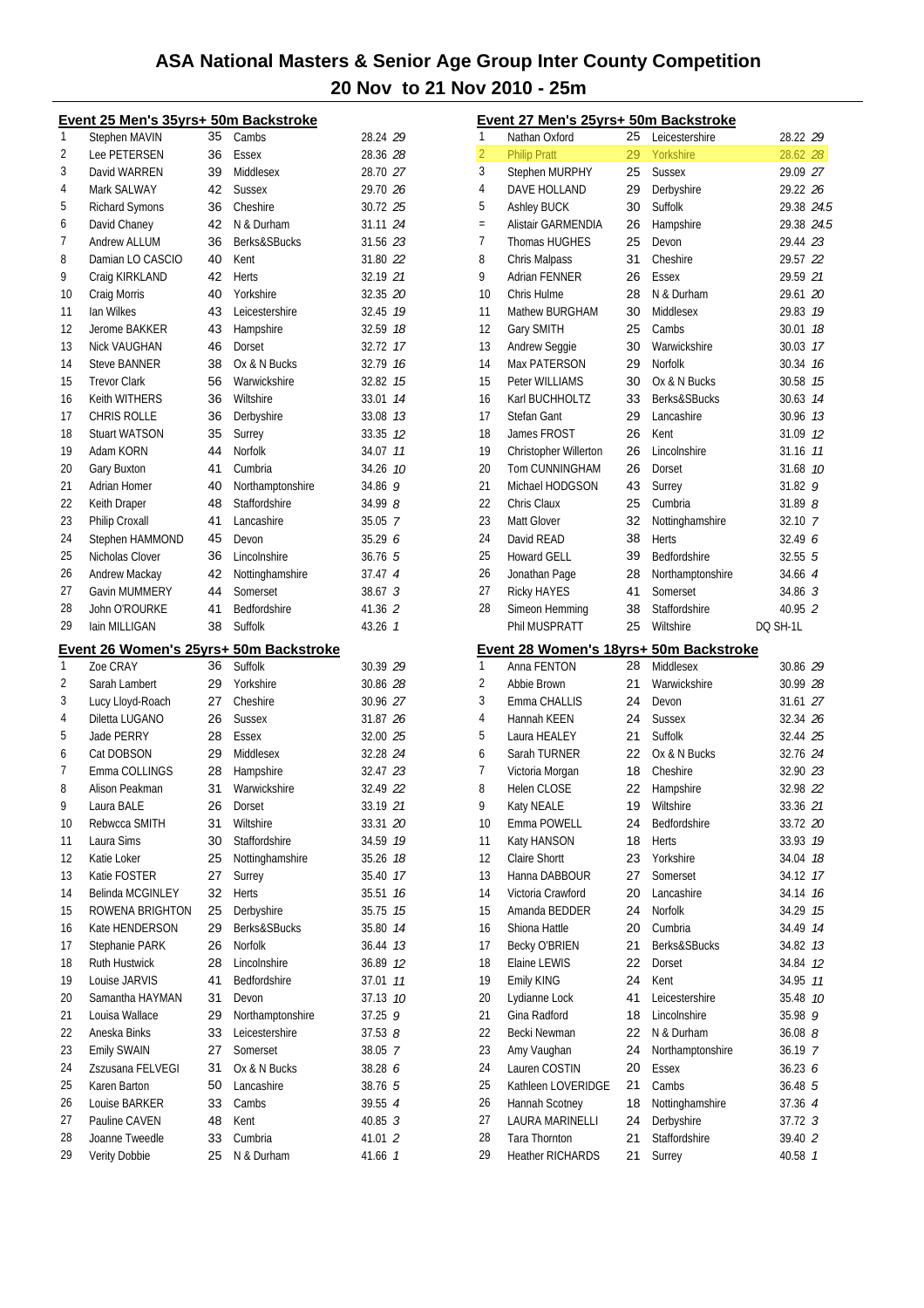|     | Event 29 Men's 18yrs+ 50m Backstroke         |    |                  |                    |      |
|-----|----------------------------------------------|----|------------------|--------------------|------|
| 1   | John MOLYNEAUX                               | 22 | Hampshire        | 27.20 29           |      |
| 2   | Kalon VEALE                                  | 19 | Devon            | 27.59 28           |      |
| 3   | Andrew Wainscot                              | 19 | Leicestershire   | 27.92 27           |      |
| 4   | Rich MOLLOY                                  | 20 | <b>Herts</b>     | 27.96 26           |      |
| 5   | Danny Martland                               | 23 | Yorkshire        | 28.12 25           |      |
| 6   | Martin Cox                                   | 21 | Nottinghamshire  | 28.17 24           |      |
| 7   | James Wardle                                 | 25 | Warwickshire     | 28.41 23           |      |
| 8   | Ryan Livingstone                             | 24 | N & Durham       | 28.84 22           |      |
| 9   | Thomas Richardson                            | 18 | Lincolnshire     | 29.01 21           |      |
| 10  | Oliver WILBY                                 | 19 | <b>Norfolk</b>   | 29.36 20           |      |
| 11  | Matthew Nicholson                            | 19 | Cumbria          | 29.39              | 19   |
| 12  | David MCGUIRE                                | 23 | Berks&SBucks     | 29.99              | 18   |
| 13  | Leon SMITH                                   | 27 | Middlesex        | 30.18              | 17   |
| 14  | Ronan GILES                                  | 18 | Kent             | 30.37              | 16   |
| 15  | Craig Prime                                  | 25 | Cheshire         | 30.38 14.5         |      |
| $=$ | Adam WARNER                                  | 20 | <b>Sussex</b>    | 30.38              | 14.5 |
| 17  | Stephen Boyd                                 | 23 | Lancashire       | 30.61              | 13   |
| 18  | Rob LANGAN                                   | 23 | Wiltshire        | 31.08              | 12   |
| 19  | <b>Toby THORNE</b>                           | 21 | Somerset         | 31.23              | 11   |
| 20  |                                              |    |                  |                    | 10   |
| 21  | Kenneth DAYMAN                               | 19 | Essex            | 31.34              |      |
|     | <b>Troy LYNCH</b>                            | 19 | Suffolk          | 31.40 9            |      |
| 22  | Chris MARSH                                  | 27 | Ox & N Bucks     | 32.568             |      |
| 23  | Darryl Vokes                                 | 25 | Northamptonshire | 33.20 7            |      |
| 24  | Lee-jay ROBERTSON                            | 22 | Dorset           | 33.356             |      |
| 25  | Robert BALDRANCE                             | 18 | Bedfordshire     | $33.71\;\;5$       |      |
| 26  | Paul Bates                                   | 42 | Staffordshire    | 34.54 4            |      |
| 27  | Alex BEREZYNSKYJ                             | 19 | Cambs            | 34.74 <sup>3</sup> |      |
| 28  | RICHARD BOSWORTH                             | 22 | Derbyshire       | 36.68 2            |      |
| 29  | <b>Russell CREW</b>                          | 43 | Surrey           | 45.74 1            |      |
|     | Event 30 Mixed 260yrs+ 4x50m Freestyle Relay |    |                  |                    |      |
| 1   | Surrey                                       |    |                  | 2:16.22 29         |      |
| 2   | Yorkshire                                    |    |                  | 2:21.22 28         |      |
| 3   | Hampshire                                    |    |                  | 2:21.26 27         |      |
| 4   | <b>Sussex</b>                                |    |                  | 2:23.80 26         |      |
| 5   | <b>Herts</b>                                 |    |                  | 2:25.62 25         |      |
| 6   | Cheshire                                     |    |                  | 2:27.10 24         |      |
| 7   | Middlesex                                    |    |                  | 2:27.32 23         |      |
| 8   | Essex                                        |    |                  | 2:28.01 22         |      |
| 9   | Warwickshire                                 |    |                  | 2:29.90 21         |      |
| 10  | Norfolk                                      |    |                  | 2:30.79 20         |      |
| 11  | Dorset                                       |    |                  | 2:34.06            | 19   |
| 12  | Berks&SBucks                                 |    |                  | 2:35.68            | 18   |
| 13  | Suffolk                                      |    |                  | 2:36.61            | 17   |
| 14  | Leicestershire                               |    |                  | 2:40.12            | 16   |
| 15  | Ox & N Bucks                                 |    |                  | 2:43.51            | 15   |
| 16  | Wiltshire                                    |    |                  | 2:47.61            | 14   |
| 17  | Bedfordshire                                 |    |                  | 2:49.00            | 13   |
| 18  | Devon                                        |    |                  | 2:51.54            | 12   |
| 19  | Kent                                         |    |                  | 2:57.64            | 11   |
| 20  | Lincolnshire                                 |    |                  | 3:11.21            | 10   |
| 21  | Staffordshire                                |    |                  | $3:23.80$ 9        |      |
|     | Lancashire                                   |    |                  | DQ ST-             |      |
|     | Somerset                                     |    |                  | DQ 0-4L            |      |
|     |                                              |    |                  |                    |      |

|          | Event 31 Men's 200yrs+ yrs+ 4x50m Freestyle Relay |                       |
|----------|---------------------------------------------------|-----------------------|
| 1        | Hampshire                                         | 1:47.99 29            |
| 2        | Middlesex                                         | 1:48.48 28            |
| 3        | Cheshire                                          | 1:50.05 27            |
| 4        | Nottinghamshire                                   | 1:51.69 26            |
| 5        | Warwickshire                                      | 1:51.73 25            |
| 6        | Yorkshire                                         | 1:53.27 24            |
| 7        | Herts                                             | 1:53.41 23            |
| 8        | Devon                                             | 1:53.53 22            |
| 9        | Dorset                                            | 1:54.31 21            |
| 10       | Kent                                              | 1:55.47 20            |
| 11       | Berks&SBucks                                      | 1:56.47 19            |
| 12       | Essex                                             | 1:57.04<br>18         |
| 13       | Bedfordshire                                      | 1:57.08<br>17         |
| 14       | <b>Sussex</b>                                     | 1:57.10<br>16         |
| 15       | Derbyshire                                        | 15<br>2:02.60         |
| 16       | N & Durham                                        | 2:03.83<br>14         |
| 17       | Norfolk                                           | 2:04.00 73            |
| 18       | Leicestershire                                    | 12<br>2:04.04         |
| 19       | Suffolk                                           | 2:04.08<br>11         |
| 20       | Ox & N Bucks                                      | 2:04.52<br>10         |
| 21       | Cambs                                             | $2:04.91$ 9           |
| 22       | Surrey                                            | 2:05.058              |
| 23       | Lancashire                                        | $2:05.26$ 7           |
| 24       | Northamptonshire                                  | 2:06.496              |
| 25       | Wiltshire                                         | 2:08.94 5             |
| 26       | Staffordshire                                     | 2:09.63 4             |
| 27       | Cumbria                                           | $2:11.36$ 3           |
| 28       | Lincolnshire                                      | $2:13.40$ 2           |
|          | Somerset                                          | DQ ST-                |
|          | Event 32 Women's 200yrs+ 4x50m Freestyle Relay    |                       |
| 1        | Warwickshire                                      | 2:06.56 29            |
| 2        | Cheshire                                          |                       |
| 3        |                                                   | 2:07.81 28            |
|          | Middlesex                                         | 2:08.29 27            |
| 4        | N & Durham                                        | 2:12.89 26            |
| 5        | Berks&SBucks                                      | 2:13.60 25            |
| 6        | Essex                                             | 2:13.71 24            |
| 7        | Derbyshire                                        | 2:14.60 23            |
| 8        | Lancashire                                        | 2:14.92 22            |
| 9        | Yorkshire                                         | 2:15.09 21            |
| 10       | Hampshire                                         | 2:16.03 20            |
| 11       | Dorset                                            | 2:16.54<br>19         |
| 12       | <b>Sussex</b>                                     | 2:17.82<br>18         |
| 13       | Leicestershire                                    | 2:17.89<br>17         |
| 14       | Herts                                             | 16<br>2:20.42         |
| 15       | Norfolk                                           | 2:21.64<br>15         |
| 16       | Devon                                             | 2:22.44<br>14         |
| 17       | Surrey                                            | 2:25.25<br>13         |
| 18       | Kent                                              | 2:27.25<br>12         |
| 19       | Ox & N Bucks                                      | 11<br>2:27.31         |
| 20       | Nottinghamshire                                   | 10<br>2:30.79         |
| 21       | Staffordshire                                     | 2:31.78<br>9          |
| 22       | Wiltshire                                         | $2:32.75$ $8$         |
| 23       | Suffolk                                           | 2:33.23 7             |
| 24       | Somerset                                          | 2:37.096              |
| 25       | Bedfordshire                                      | $2:42.83$ 5           |
| 26<br>27 | Northamptonshire<br>Cambs                         | 2:47.28 4<br>3:00.003 |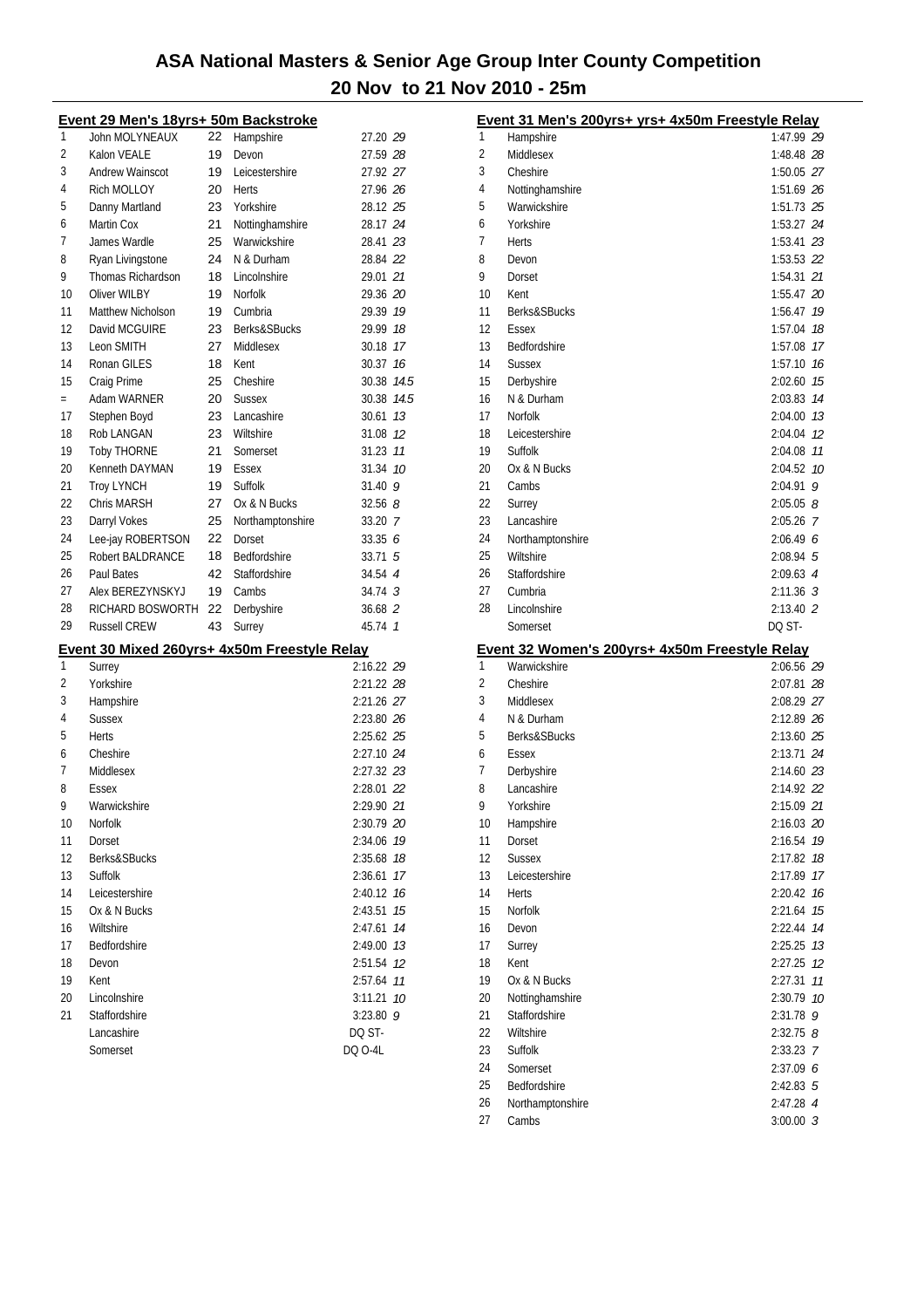|          | Event 33 Men's 100yrs+ 4x50m Freestyle Relay   |                          |
|----------|------------------------------------------------|--------------------------|
| 1        | Yorkshire                                      | 1:37.17 29               |
| 2        | Suffolk                                        | 1:39.63 28               |
| 3        | Hampshire                                      | 1:39.81 27               |
| 4        | Cheshire                                       | 1:40.08 26               |
| 5        | Middlesex                                      | 1:40.66 25               |
| 6        | Warwickshire                                   | 1:41.59 24               |
| 7        | Ox & N Bucks                                   | 1:41.77 23               |
| 8        | Devon                                          | 1:41.84 22               |
| 9        | Essex                                          | 1:42.90 21               |
| 10       | Cambs                                          | 1:43.55 20               |
| 11       | <b>Sussex</b>                                  | 1:43.88 79               |
| 12       | Berks&SBucks                                   | 1:44.60 18               |
| 13       | N & Durham                                     | 1:45.98 17               |
| 14       | Dorset                                         | 1:46.34 16               |
| 15       | Lancashire                                     | 1:46.58 75               |
| 16       | Derbyshire                                     | 1:46.72 74               |
| 17       | Norfolk                                        | 1:47.27 13               |
| 18       | Kent                                           | 1:47.96 12               |
| 19       | Nottinghamshire                                | 1:48.25 77               |
| 20       | Leicestershire                                 | 1:48.29 10               |
| 21       | Wiltshire                                      | 1:48.53 $9$              |
| 22       | Lincolnshire                                   | 1:49.86 $8$              |
| 23       | Somerset                                       | $1:53.00$ 7              |
| 24       | Surrey                                         | 1:57.406                 |
| 25       | Staffordshire                                  | $2:00.15$ 5              |
| 26       | Cumbria                                        | 2:05.58 4                |
| 27       | Bedfordshire                                   | $2:05.61$ 3              |
|          | Herts                                          | DQ ST-                   |
|          | Event 34 Women's 100yrs+ 4x50m Freestyle Relay |                          |
| 1        | Warwickshire                                   | 1:51.14 29               |
| 2        |                                                |                          |
|          | Middlesex                                      | 1:53.57 28               |
| 3        | Yorkshire                                      | 1:54.79 27               |
| 4        | Hampshire                                      | 1:55.57 26               |
| 5        | Cheshire                                       | 1:56.02 25               |
| 6        | Wiltshire                                      | 1:56.55 24               |
| 7        | Dorset                                         | 1:57.49 23               |
| 8        | <b>Sussex</b>                                  | 1:57.52 22               |
| 9        | Herts                                          | 1:58.61 21               |
| 10       | Ox & N Bucks                                   | 1:59.14 20               |
| 11       | Berks&SBucks                                   | 1:59.26 19               |
| 12       | Devon                                          | 2:00.02 18               |
| 13       | Norfolk                                        | 2:00.19 17               |
| 14       | Derbyshire                                     | 2:00.25 76               |
| 15       | Leicestershire                                 | 2:02.69 15               |
| 16       | Suffolk                                        | 2:02.98 74               |
| 17       | Kent                                           | 2:03.40 73               |
| 18       | Northamptonshire                               | 2:03.42 12               |
| 19       | Lancashire                                     | 2:04.26 77               |
| 20       | Staffordshire                                  | 2:04.67 10               |
| 21       | Bedfordshire                                   | $2:05.60$ 9              |
| 22       | Surrey                                         | $2:05.79$ 8              |
| 23       | Somerset                                       | 2:06.42 7                |
| 24       | <b>Essex</b>                                   | 2:06.616                 |
| 25       | Cambs                                          | 2:06.94 5                |
| 26       | Lincolnshire                                   | 2:10.50 4                |
| 27<br>28 | Cumbria<br>N & Durham                          | $2:11.05$ 3<br>2:11.98 2 |
| 29       | Nottinghamshire                                | 2:14.69 7                |

|     | Event 35 Men's 65yrs+ 50m Freestyle   |          |                  |                              |          |
|-----|---------------------------------------|----------|------------------|------------------------------|----------|
| 1   | William LETCH                         | 70       | Devon            | 30.25 29                     |          |
| 2   | Neil McKinnon                         | 69       | Cheshire         | 30.74 <i>28</i>              |          |
| 3   | Duncan MCCREADIE                      | 65       | Berks&SBucks     | 31.17 27                     |          |
| 4   | <b>Stuart MOSS</b>                    | 65       | Kent             | 31.47 26                     |          |
| 5   | John Tennant                          | 71       | Warwickshire     | 32.48 25                     |          |
| 6   | Stan CLARKE                           | 72       | Essex            | 32.57 24                     |          |
| 7   | Derek PARR                            | 66       | Middlesex        | 32.90 23                     |          |
| 8   | John FISH                             | 70       | Suffolk          | 33.18 22                     |          |
| 9   | Peter Kendrew                         | 70       | Yorkshire        | 33.27 21                     |          |
| 10  | <b>Chris STAINES</b>                  | 65       | Norfolk          | 33.28 20                     |          |
| 11  | John Gall                             | 66       | Lancashire       | 33.73 19                     |          |
| 12  | <b>Geoff STOKES</b>                   | 71       | Hampshire        | 33.93 18                     |          |
| 13  | David CUMMING                         | 72       | <b>Sussex</b>    | 34.48 17                     |          |
| 14  | Robert Apel                           | 66       | Northamptonshire | 34.52 15.5                   |          |
| $=$ | Robert Blane                          | 65       | Nottinghamshire  | 34.52 15.5                   |          |
| 16  | Paul Ferguson                         | 66       | Staffordshire    | 34.67                        | 14       |
| 17  | Anthony PEARCE                        | 65       | Surrey           | 35.33 73                     |          |
| 18  | David HALL                            | 68       | Ox & N Bucks     | 36.26 12                     |          |
| 19  | <b>TED EVANS</b>                      | 75       | Derbyshire       | 36.65 77                     |          |
| 20  | Norman Stephenson                     | 66       | N & Durham       | 37.10 10                     |          |
| 21  | <b>Bob HOLMAN</b>                     | 66       | Dorset           | $37.45$ 9                    |          |
| 22  | Dave SKYE                             | 66       | Herts            | $38.01$ $8$                  |          |
| 23  | Richard GODDARD                       | 68       | Cambs            | 38.52 7                      |          |
| 24  | <b>Allen Miles</b>                    | 82       | Leicestershire   | 39.77 6                      |          |
| 25  | Doug WINSTONE                         | 78       | Wiltshire        | 42.86 5                      |          |
| 26  | lan Benton                            | 65       | Lincolnshire     | 44.90 4                      |          |
| 27  | <b>Basil GELL</b>                     | 79       | Bedfordshire     | $46.23 \text{ } 3$           |          |
| 28  | Gordon RAWLINGS                       | 70       | Somerset         | 1:03.85 2                    |          |
|     | Event 36 Women's 65yrs+ 50m Freestyle |          |                  |                              |          |
| 1   | Jean HOWARD-JONES                     | 67       | Dorset           | 34.42 29                     |          |
| 2   | Jane ASHER                            | 79       | Surrey           | 37.81 <i>28</i>              |          |
| 3   | Elaine BLOWER                         | 65       | Middlesex        | 38.05 27                     |          |
| 4   | <b>Jill COMPLIN</b>                   | 70       | Essex            | 38.70 26                     |          |
| 5   | Elisabeth Green                       | 70       | Warwickshire     | 40.12 25                     |          |
| 6   | Susan HOLDICH                         | 67       | Suffolk          | 40.26 24                     |          |
| 7   | Jackie JACKSON                        | 72       | Herts            | 40.62 23                     |          |
| 8   | Diane FORD                            | 67       | Hampshire        | 40.84 22                     |          |
| 9   | Jennie DEAN                           | 67       | <b>Sussex</b>    | 41.08 21                     |          |
| 10  | Christine Hornby                      | 68       | Lancashire       | 42.13 20                     |          |
| 11  | Rotaud PALMER                         | 69       | Ox & N Bucks     | 43.46 19                     |          |
| 12  | Matty VAN DE VEEN                     | 66       | Norfolk          | 43.67                        | 18       |
| 13  | Brenda Walker                         | 72       | Cheshire         | 44.05                        | 17       |
| 14  | Anne GRANTHAM                         | 72       | Devon            | 44.39                        | 16       |
| 15  | Carol VAUGHAN                         | 65       | Wiltshire        | 47.24                        | 15       |
| 16  | Nina Savory                           | 65       | Lincolnshire     | 48.50                        | 14       |
| 17  | Iris BELLIS                           | 67       | Bedfordshire     | 48.77                        | 13       |
| 18  | Maureen TOMLINSON                     | 66       | Berks&SBucks     | 49.32                        |          |
| 19  | Diana Evans                           | 66       | Staffordshire    | 52.14                        | 12<br>11 |
| 20  |                                       | 70       | Somerset         | 54.40                        | 10       |
| 21  | Rosemary JOHNSON<br>Naomi Crowder     | 74       | Yorkshire        | 58.08                        | 9        |
| 22  | Audrey HEAD                           |          | Cambs            |                              |          |
| 23  | Maureen FAKLEY                        | 78<br>73 | Kent             | $1:07.96$ $8$<br>$1:12.63$ 7 |          |
|     |                                       |          |                  |                              |          |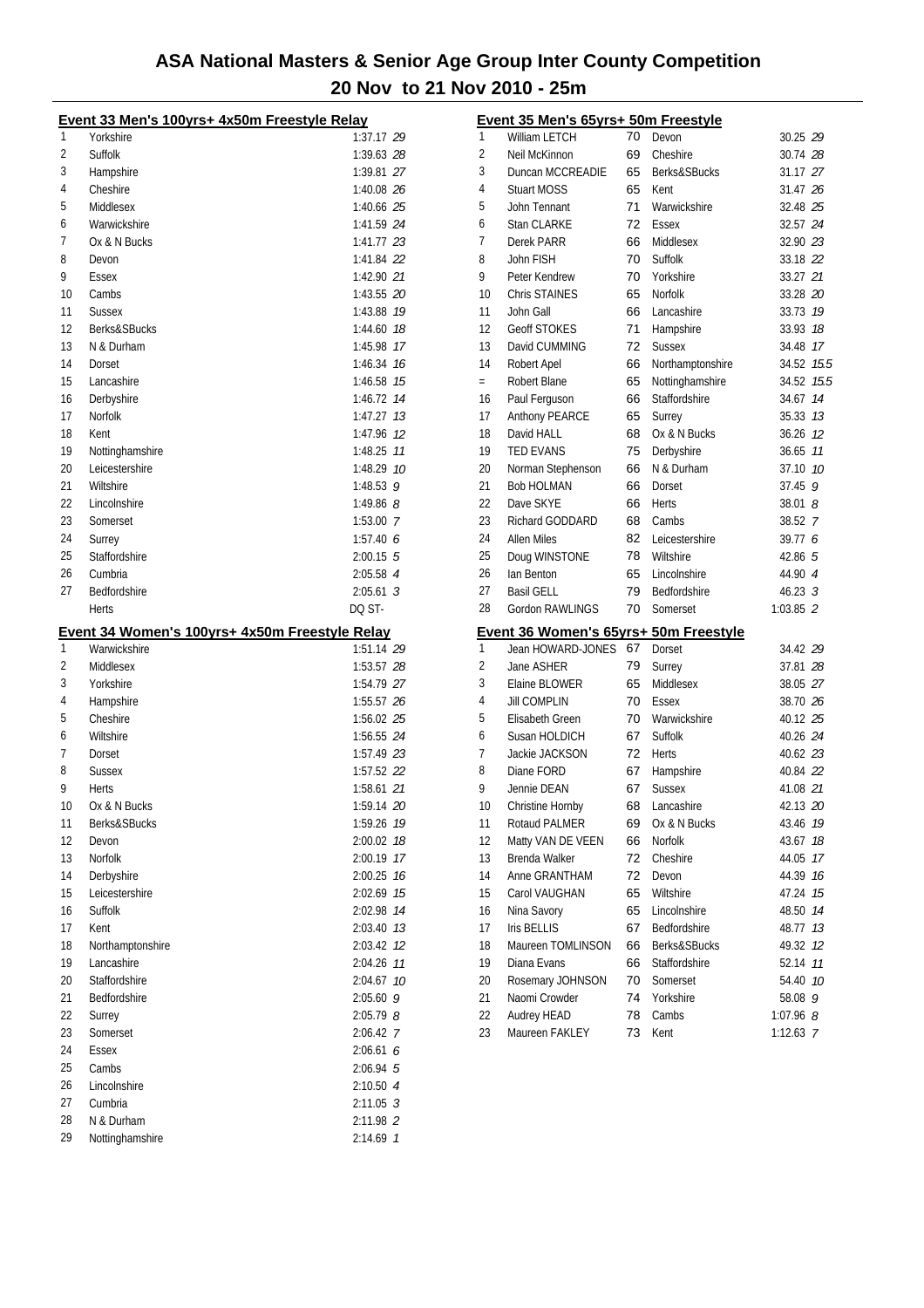|          | Event 37 Men's 55yrs+ 50m Freestyle         |          |                                  |                            |
|----------|---------------------------------------------|----------|----------------------------------|----------------------------|
| 1        | <b>Brian Godfrey</b>                        | 55       | Yorkshire                        | 28.16 29                   |
| 2        | Neville Barton                              | 56       | Cheshire                         | 28.24 28                   |
| 3        | Stephen BRAINE                              | 56       | <b>Sussex</b>                    | 28.91 27                   |
| 4        | Chris DUNN                                  | 64       | Herts                            | 28.92 26                   |
| 5        | Peter RAE                                   | 57       | Essex                            | 29.32 25                   |
| 6        | <b>Trevor Clark</b>                         | 56       | Warwickshire                     | 29.35 24                   |
| 7        | Michael GIBSON                              | 62       | Hampshire                        | 29.49 23                   |
| 8        | Stephen FOLSOM                              | 57       | Middlesex                        | 29.57 22                   |
| 9        | <b>Tony MEEK</b>                            | 60       | Kent                             | 30.21 21                   |
| 10       | David HODGETTS                              | 63       | Surrey                           | 30.28 20                   |
| 11       | <b>Bill RATTY</b>                           | 55       | Ox & N Bucks                     | 31.13 19                   |
| 12       | Les JESSOP                                  | 57       | Dorset                           | 18<br>31.51                |
| 13       | <b>Gerald Battams</b>                       | 55       | Northamptonshire                 | 31.91 17                   |
| 14       | Colin MAYES                                 | 55       | Bedfordshire                     | 32.01 16                   |
| 15       | Alan WILTON                                 | 57       | <b>Norfolk</b>                   | 32.04 15                   |
| 16       | Paul RUSSELL                                | 58       | Devon                            | 32.20 14                   |
| 17       | <b>JAMES CORBETT</b>                        | 61       | Derbyshire                       | 32.62 13                   |
| 18       | Andy CHAPMAN                                | 57       | Wiltshire                        | 32.68 12                   |
| 19       | Richard Woodall                             | 55       | Staffordshire                    | 32.99 11                   |
| 20       | Robin Oldfield                              | 63       | Leicestershire                   | 33.24<br>10                |
| 21       | Len PHOENIX                                 | 61       | Suffolk                          | $33.35$ 9                  |
| 22       | Iain Nicholson                              | 56       | Nottinghamshire                  | $34.05$ $8$                |
| 23       | <b>Graham Pearson</b>                       | 58       | Cumbria                          | 34.29 7                    |
| 24       | Charles Van Heyningen                       | 62       | Lancashire                       | 34.636                     |
| 25       | Nigel SALSBURY                              | 70       | Berks&SBucks                     | 34.96 5                    |
| 26       | Anthony Goddard                             | 57       | Lincolnshire                     | 36.30 4                    |
| 27       | Richard GODDARD                             | 68       | Cambs                            | $43.04 \text{ } 3$         |
| 28       | Les DEBENHAM                                | 63       | Somerset                         | 51.61 2                    |
|          | Norman Stephenson                           | 66       | N & Durham                       | DO ST-                     |
|          |                                             |          |                                  |                            |
|          |                                             |          |                                  |                            |
|          | Event 38 Women's 55yrs+ 50m Freestyle       |          |                                  |                            |
| 1        | Rachel Barton                               | 62       | Cheshire                         | 32.22 29                   |
| 2        | Kath Tunnicliffe                            | 58       | Staffordshire                    | 32.60 28                   |
| 3        | Mary Purvis                                 | 55       | N & Durham                       | 32.72 27                   |
| 4<br>5   | Anne Bourne                                 | 56       | Warwickshire                     | 33.46 26                   |
|          | Susan HAIGH                                 | 58       | Devon                            | 33.47 25                   |
| 6<br>7   | <b>Frances PENWARDEN</b>                    | 56<br>56 | Surrey<br>Yorkshire              | 34.34 24                   |
| 8        | Wendy Offord                                |          |                                  | 34.44 23                   |
| 9        | Linda ASHMORE                               | 64<br>55 | Dorset                           | 34.52 22                   |
| 10       | Barbara BOXALL                              |          | <b>Essex</b>                     | 34.69 21                   |
|          | Alison GWYNN                                | 62<br>57 | <b>Sussex</b><br>Somerset        | 34.79 20<br>19             |
| 11       | Lesley HAROLD                               |          |                                  | 34.98                      |
| 12<br>13 | <b>VAL THORPE</b><br><b>Christine AYERS</b> | 57<br>57 | Derbyshire<br>Bedfordshire       | 35.20<br>18<br>17<br>35.41 |
| 14       | Karen BELLAS                                | 58       | Middlesex                        | 35.93<br>16                |
| 15       | Janet Wood                                  | 60       | Leicestershire                   | 15<br>36.42                |
| 16       | <b>Claire GRIFFITHS</b>                     | 57       | <b>Herts</b>                     | 36.75<br>14                |
| 17       | Pat Reynolds                                |          |                                  |                            |
| 18       | Anne CORK                                   | 60<br>59 | Northamptonshire<br>Berks&SBucks | 37.80<br>13<br>12          |
| 19       | Teresa STRINGER                             | 57       | Kent                             | 38.54<br>11<br>38.88       |
| 20       | Pat JACKSON                                 | 63       | Norfolk                          | 39.15<br>10                |
| 21       | Vicki BUCK                                  | 60       | Suffolk                          | 9<br>40.62                 |
| 22       | Barbara KOLBERT                             | 62       | Ox & N Bucks                     | 43.90 8                    |
| 23       | Liz REID                                    | 60       | Cambs                            | 44.65 7                    |
| 24       | Janet West                                  | 59       | Nottinghamshire                  | 45.38 6                    |
| 25       | Muriel HITCHCOCK                            | 72       | Wiltshire                        | 45.78 5                    |
| 26       | Jenny BALL                                  | 72       | Hampshire                        | 47.07 4                    |
| 27       | Christine Hornby                            | 68       | Lancashire                       | 49.71<br>3                 |
| 28       | Rita Baxter                                 | 74       | Lincolnshire                     | 57.80 2                    |

|          | Event 39 Men's 45yrs+ 50m Freestyle   |          |                          |                    |      |
|----------|---------------------------------------|----------|--------------------------|--------------------|------|
| 1        | Mark REYNOLDS                         | 47       | Middlesex                | 25.63 29           |      |
| 2        | <b>Nick VAUGHAN</b>                   | 46       | Dorset                   | 26.24 28           |      |
| 3        | Alec Johnson                          | 48       | Cheshire                 | 26.55 27           |      |
| 4        | Tom GREENWOOD                         | 50       | Hampshire                | 26.69 26           |      |
| 5        | Michael Ireland                       | 46       | Warwickshire             | 26.86 25           |      |
| 6        | Mark Shipston                         | 50       | Nottinghamshire          | 26.89 23.5         |      |
| $=$      | Andrew Wycherley                      | 45       | Yorkshire                | 26.89 23.5         |      |
| 8        | Mick Commons                          | 49       | Leicestershire           | 27.27 22           |      |
| 9        | Mark Smith                            | 46       | Lincolnshire             | 27.67 21           |      |
| 10       | Dave MILBURN                          | 48       | Berks&SBucks             | 27.73 20           |      |
| 11       | Simon VEALE                           | 54       | Devon                    | 27.97 18.5         |      |
| $=$      | Andy Pratt                            | 52       | Lancashire               | 27.97              | 18.5 |
| 13       | Graham POTTER                         | 54       | Surrey                   | 28.14 17           |      |
| 14       | <b>Stuart CURTIS</b>                  | 45       | Somerset                 | 28.22 15.5         |      |
| $=$      | Kenny CROMWELL                        | 45       | Wiltshire                | 28.22 15.5         |      |
| 16       | <b>Tim FRASER</b>                     | 51       | <b>Sussex</b>            | 28.27 14           |      |
| 17       | Dave CARTLEDGE                        | 50       | Bedfordshire             | 28.40 73           |      |
| 18       | Paul FRENCH                           | 45       | Kent                     | 28.49 12           |      |
| 19       | Martyn FRESHER                        | 48       | Cambs                    | 28.66 11           |      |
| 20       | John CARDY                            | 47       | Ox & N Bucks             | 28.80 10           |      |
| 21       | Wray SHEWELL-COOPER49                 |          | <b>Herts</b>             | 29.01              | 9    |
| 22       | Peter Lockitt                         | 53       | N & Durham               | $29.13$ $8$        |      |
| 23       | Keith ODDY                            | 47       | Essex                    | 29.15 7            |      |
| 24       | STEVE GOODALL                         | 45       | Derbyshire               | 29.35 6            |      |
| 25       | Peter LYNCH                           | 48       | Suffolk                  | 30.06 5            |      |
| 26       | Simon Longstaff                       | 49       | Staffordshire            | 30.294             |      |
| 27       | Adam LELEAN                           | 48       | Norfolk                  | $30.41 \text{ } 3$ |      |
| 28       | Paul Nicholson                        | 53       | Cumbria                  | 30.76 2            |      |
| 29       | John Parker                           | 51       | Northamptonshire         | 32.21 1            |      |
|          |                                       |          |                          |                    |      |
|          |                                       |          |                          |                    |      |
|          | Event 40 Women's 45yrs+ 50m Freestyle | 47       |                          |                    |      |
| 1        | Hayley Bettinson                      | 50       | Warwickshire             | 29.16 29           |      |
| 2        | <b>Christine PORTER</b>               | 50       | Middlesex<br>Cumbria     | 29.21 28           |      |
| 3<br>4   | Judy Hattle                           | 46       |                          | 29.59 27           |      |
| 5        | <b>Judy Brown</b>                     | 54       | Cheshire<br>Essex        | 29.71 26           |      |
|          | Alyson FORDHAM                        |          | Staffordshire            | 30.71 25           |      |
| 6<br>7   | Lindsey Gowland                       | 53<br>47 |                          | 30.73 24           |      |
| 8        | <b>Debbie MATLESS</b>                 |          | Norfolk<br>Yorkshire     | 31.04 23           |      |
|          | Karen Graham                          | 45       |                          | 31.08 22           |      |
| 9        | Sally WINTER                          | 50       | Herts                    | 31.37 21           |      |
| 10       | Denise WARD                           | 45       | Devon                    | 31.51 20           |      |
| 11       | <b>Felicity PORRITT</b>               | 46       | Kent                     | 31.61              | 19   |
| 12       | Caroline SLIMIN                       | 45<br>45 | Hampshire                | 31.62              | 18   |
| 13       | <b>Bridget BEWICK</b>                 |          | Berks&SBucks             | 31.72              | 17   |
| 14       | Eileen LUTHER                         | 52       | <b>Sussex</b>            | 32.06              | 16   |
| 15       | Maggie SMITH                          | 52       | Ox & N Bucks             | 32.76              | 15   |
| 16       | Jane SNEDDON                          | 50       | Wiltshire                | 32.89              | 14   |
| 17       | Sue Arrowsmith                        | 48       | Nottinghamshire          | 33.09              | 13   |
| 18       | Chris Barnet                          | 50       | Leicestershire           | 33.30 12           |      |
| 19       | Dawn PRETTY                           | 46       | Suffolk                  | 33.38              | 11   |
| 20       | Roberta Barker                        | 45       | N & Durham               | 34.11              | 10   |
| 21       | Kate MASON                            | 51       | Dorset                   | 34.69              | 9    |
| 22       | MAGGI TUCK                            | 48       | Derbyshire               | 34.878             |      |
| 23       | Barbara Holmes                        | 51       | Lancashire               | 34.99 7            |      |
| 24       | <b>Bernice Battams</b>                | 53       | Northamptonshire         | 35.96 6            |      |
| 25       | Chris GOODAIR                         | 53       | Surrey                   | $36.41\;\;5$       |      |
| 26       | Fiona JAKEMAN                         | 51       | Cambs                    | 36.98 4            |      |
| 27<br>28 | Sue Prictor<br>Lesley HAROLD          | 49<br>57 | Lincolnshire<br>Somerset | 38.75 3<br>40.24 2 |      |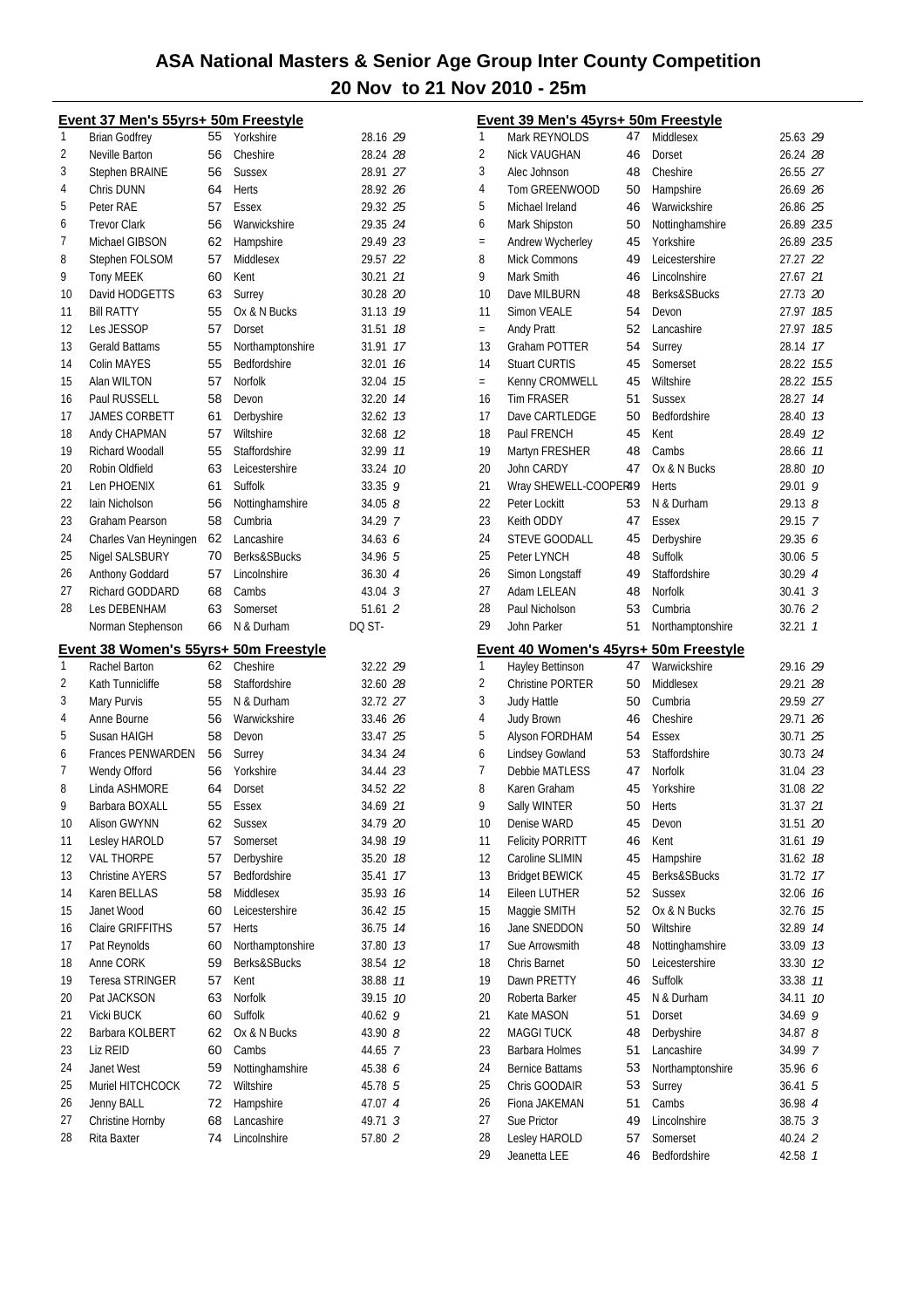|                | Event 41 Men's 35yrs+ 50m Freestyle   |          |                  |                    |
|----------------|---------------------------------------|----------|------------------|--------------------|
| 1              | David WARREN                          | 39       | Middlesex        | 24.68 29           |
| $\overline{2}$ | <b>Paul Clemence</b>                  | 40       | Yorkshire        | 24.99 28           |
| 3              | David Rees                            | 37       | Cheshire         | 25.02 27           |
| 4              | Martin LANE                           | 39       | Essex            | 25.45 26           |
| 5              | David Chaney                          | 42       | N & Durham       | 25.48 25           |
| 6              | Adam PERROTT                          | 43       | Hampshire        | 25.49 24           |
| 7              | lan WOODWARD                          | 40       | <b>Sussex</b>    | 25.65 23           |
| 8              | John CUNNINGHAM                       | 40       | <b>Herts</b>     | 25.67 22           |
| 9              | Garry MAVIN                           | 39       | Cambs            | 25.78 21           |
| 10             | <b>Stuart WATSON</b>                  | 35       | Surrey           | 26.13 20           |
| 11             | Damian LO CASCIO                      | 40       | Kent             | 26.84 19           |
| 12             | Peter Undery                          | 35       | Warwickshire     | 27.08 18           |
| 13             | Martin GALE                           | 40       | <b>Norfolk</b>   | 27.23 17           |
| 14             | <b>Richard Stock</b>                  | 43       | Leicestershire   | 27.27 16           |
| 15             | David Hamilton                        | 39       | Nottinghamshire  | 27.38 15           |
| 16             | <b>GARRY VICKERS</b>                  | 42       | Derbyshire       | 27.47 14           |
| 17             | Mark Little                           | 44       | Cumbria          | 27.57 13           |
| 18             | <b>Keith WITHERS</b>                  | 36       | Wiltshire        | 28.02 12           |
| 19             | Dave STANNARD                         | 39       | Berks&SBucks     | 28.13 11           |
| 20             | <b>Andrew SMALL</b>                   | 47       | Dorset           | 28.46 10           |
| 21             | Stephen HAYWARD                       | 51       | Devon            | 28.90 9            |
| 22             | Adam CRISP                            | 36       | Ox & N Bucks     | 29.168             |
| 23             | Nicholas Clover                       | 36       | Lincolnshire     | 29.29 7            |
| 24             | <b>Conrad BURGESS</b>                 | 37       | Suffolk          | 29.79 6            |
| 25             | Paul Bates                            | 42       | Staffordshire    | 30.03, 5           |
| 26             |                                       |          |                  |                    |
| 27             | Martin Chamberlain                    | 38       | Northamptonshire | 31.43 4            |
|                | Gavin MUMMERY                         | 44       | Somerset         | 31.48 <sup>3</sup> |
| 28             | John O'ROURKE                         | 41       | Bedfordshire     | 33.32 2            |
|                | Chris Counsell                        | 36       | Lancashire       | DO ST-             |
|                | Event 42 Women's 35yrs+ 50m Freestyle |          |                  |                    |
| 1              | Nikki HARRIS                          | 42       | Wiltshire        | 28.30 29           |
| 2              | <b>Helen Sadler</b>                   | 40       | Cheshire         | 28.68 28           |
| 3              | Melanie Mcwhirter                     | 37       | Warwickshire     | 28.79 27           |
| 4              | Lesley CORDIAL                        | 43       | Berks&SBucks     | 29.14 26           |
| 5              | <b>Teresa DRAY</b>                    | 38       | <b>Sussex</b>    | 29.24 25           |
| 6              | Claire Hughes                         | 41       | Lancashire       | 29.55 24           |
| 7              | Philippa Rickard                      | 39       | Yorkshire        | 29.56 23           |
| 8              | Alla SHEPTOVA                         | 39       | Middlesex        | 29.67 22           |
| 9              | <b>HELEN AKERS</b>                    | 39       | Derbyshire       | 29.88 21           |
| 10             | Debbie Martin                         | 36       | N & Durham       | 30.14 20           |
| 11             | Delia BAXTER                          | 38       | Hampshire        | 30.20<br>19        |
| 12             | Sarah Noble-Kendrick                  | 36       | Northamptonshire | 30.51<br>18        |
| 13             | <b>Sharon PERRY</b>                   | 38       | Suffolk          | 17<br>30.70        |
| 14             | Del JENKINS                           | 44       | Kent             | 30.96 16           |
| 15             | Lydianne Lock                         | 41       | Leicestershire   | 31.28 15           |
| 16             | Claire ROWLAND                        | 37       | Surrey           | 31.34<br>14        |
| 17             | Ju;ie SANDERS                         | 38       | Essex            | 31.64<br>13        |
| 18             | Helen DIXON                           | 35       | Norfolk          | 32.09<br>11.5      |
| $=$            | Nicola HORSFORD                       | 41       | Bedfordshire     | 11.5<br>32.09      |
| 20             | <b>Becky KELLY</b>                    | 36       | Dorset           | 32.21<br>10        |
| 21             | Adele PARHAM                          | 43       | Somerset         | 9<br>32.35         |
| 22             | Hayley Fountain                       | 35       | Lincolnshire     | 32.408             |
| 23             | Amanda WHITE                          | 37       | Herts            | 32.71 7            |
| 24             | Sarah CHAMBERLAIN                     | 37       | Cambs            | 32.98 6            |
| 25             | Kirsty HARVEY                         | 35       | Ox & N Bucks     |                    |
|                |                                       |          |                  | 33.03 5            |
|                |                                       |          |                  |                    |
| 26             | Helen Crossley                        | 38       | Nottinghamshire  | 33.51 4            |
| 27             | Jenny Powell                          | 42       | Staffordshire    | 33.59 3            |
| 28<br>29       | Shara SHADDICK<br>Vanessa Foster      | 39<br>52 | Devon<br>Cumbria | 34.16 2<br>35.87 1 |

|     | Event 43 Men's 25yrs+ 50m Freestyle   |    |                  |                    |                |
|-----|---------------------------------------|----|------------------|--------------------|----------------|
| 1   | Alistair Crawford                     | 26 | Yorkshire        | 23.59 29           |                |
| 2   | Chris AUST                            | 28 | Ox & N Bucks     | 24.28 28           |                |
| 3   | Phil MUSPRATT                         | 25 | Wiltshire        | 24.64 27           |                |
| 4   | Stephen MAVIN                         | 35 | Cambs            | 24.83 26           |                |
| 5   | Paul Longland                         | 31 | Cheshire         | 24.90 25           |                |
| 6   | Shaun HARRISON                        | 31 | Suffolk          | 24.96 24           |                |
| 7   | Nathan Oxford                         | 25 | Leicestershire   | 25.03 23           |                |
| 8   | <b>Matthew Thomas</b>                 | 27 | Warwickshire     | 25.09 22           |                |
| 9   | Karl BUCHHOLTZ                        | 33 | Berks&SBucks     | 25.18 21           |                |
| 10  | <b>Neal TAYLOR</b>                    | 25 | Devon            | 25.22 20           |                |
| 11  | Craig BRANSBY                         | 36 | Middlesex        | 25.27 19           |                |
| 12  | Chris OSMAN                           | 28 | Hampshire        | 25.33 18           |                |
| 13  | Adrian FENNER                         | 26 | Essex            | 25.42 17           |                |
| 14  | Ed Clayton                            | 34 | Lancashire       | 25.46 16           |                |
| 15  | <b>Stuart CLARKE</b>                  | 26 | <b>Herts</b>     | 25.66 75           |                |
| 16  | Max PATERSON                          | 29 | Norfolk          | 25.81 14           |                |
| 17  | DAVE HOLLAND                          | 29 | Derbyshire       | 25.90 12.5         |                |
| $=$ | Ben Marshall                          | 25 | Lincolnshire     | 25.90 12.5         |                |
| 19  | Darren SIMS                           | 26 | <b>Sussex</b>    | 26.01              | 11             |
| 20  | Luke SMITH                            | 25 | Kent             | 26.50 10           |                |
| 21  | Marcel SCHOLTEN                       | 44 | Bedfordshire     |                    | 9              |
| 22  | Chris Middleton                       |    |                  | 26.57              | 8              |
| 23  | Matt Glover                           | 27 | Northamptonshire | 27.01              |                |
|     |                                       | 32 | Nottinghamshire  | 27.09 7            |                |
| 24  | Tom CUNNINGHAM                        | 26 | Dorset           | 27.24 6            |                |
| 25  | Peter Germain                         | 28 | N & Durham       | 27.54 <sub>5</sub> |                |
| 26  | Daryl Slee                            | 34 | Cumbria          | 27.63 4            |                |
| 27  | Dean RDILEY                           | 25 | Somerset         | 27.73 3            |                |
| 28  | <b>Russell CREW</b>                   | 43 | Surrey           | 28.20 2            |                |
| 29  | Simeon Hemmings                       | 38 | Staffordshire    | 30.66 7            |                |
|     | Event 44 Women's 25yrs+ 50m Freestyle |    |                  |                    |                |
| 1   | Zoe CRAY                              | 36 | Suffolk          | 26.68 29           |                |
| 2   | Gina HOBSON                           | 33 | Middlesex        | 27.53 28           |                |
| 3   | Sarah Lambert                         | 29 | Yorkshire        | 27.55 27           |                |
| 4   | Kate Ward                             | 29 | Staffordshire    | 27.82 26           |                |
| 5   | Rebecca SMITH                         | 31 | Wiltshire        | 28.32 24.5         |                |
| $=$ | Kate HENDERSON                        | 29 | Berks&SBucks     | 28.32 24.5         |                |
| 7   | Nicola Raine                          | 28 | Warwickshire     | 28.72 23           |                |
| 8   | <b>Kirsty HEARD</b>                   | 26 | Dorset           | 29.05 22           |                |
| 9   | Sarah COLLINGS                        | 32 | Hampshire        | 29.24 21           |                |
| 10  | KIRSTIE FORBES                        | 28 | Derbyshire       | 29.39 <i>20</i>    |                |
| 11  | Victoria BARKER                       | 31 | <b>Herts</b>     | 29.48              | 19             |
| 12  | Aneska Binks                          | 33 | Leicestershire   | 29.58              | 18             |
| 13  | Kira NEAL                             | 26 | Essex            | 29.80              | 17             |
| 14  | Joannie MARRIOTT                      | 28 | Norfolk          | 30.03 76           |                |
| 15  | Helen Tonge                           | 33 | Cheshire         | 30.32              | 15             |
| 16  | Alexandra MCCRAE                      | 31 | <b>Sussex</b>    | 30.75              | 14             |
| 17  | Claire Hughes                         | 41 | Lancashire       | 31.51              | 13             |
| 18  | Karan PINNEGER                        | 31 | Somerset         | 31.56              | 12             |
| 19  | Kelly Bullimore                       | 32 | Lincolnshire     | 31.63              | 11             |
| 20  | Zsuzsanna FELVEGI                     | 31 | Ox & N Bucks     | 31.64              | 10             |
| 21  | Louisa Wallace                        | 29 | Northamptonshire | 31.85              | 9              |
| 22  | Crista PAGE                           | 35 | Devon            | 31.898             |                |
| 23  | <b>Becci HARVEY</b>                   | 32 | Kent             | 32.09 7            |                |
| 24  | Rachel BUCKINGHAM                     | 29 | Bedfordshire     | 32.27 6            |                |
| 25  | <b>Maureen Preston</b>                | 25 | N & Durham       | 32.59 5            |                |
| 26  | Rachel JONES                          | 25 | Cambs            | 32.78 4            |                |
| 27  | Hayley WATTERSTON                     | 25 | Surrey           | 33.10 3            |                |
| 28  | Sally Dyer                            | 33 | Nottinghamshire  | 34.34 2            |                |
| 29  | Collette Brown                        | 51 | Cumbria          | 34.76              | $\overline{1}$ |
|     |                                       |    |                  |                    |                |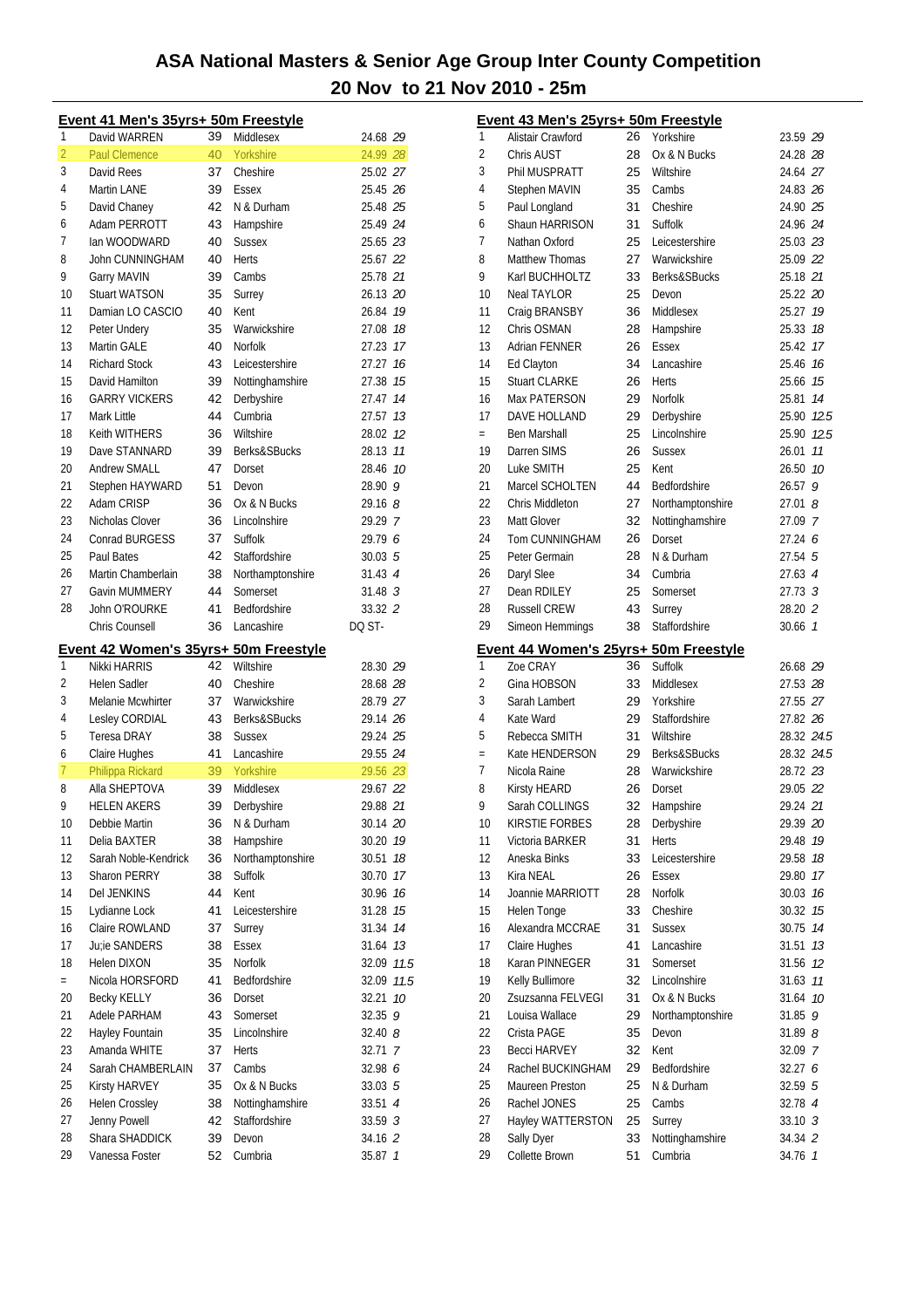|     | Event 45 Men's 18yrs+ 50m Freestyle                  |    |                  |                      |
|-----|------------------------------------------------------|----|------------------|----------------------|
| 1   | Tsubasa Nakagawa                                     | 18 | Leicestershire   | 23.72 29             |
| 2   | Adam Winder                                          | 21 | Yorkshire        | 24.19 28             |
| 3   | Chris ROWLEY                                         | 20 | Hampshire        | 24.28 27             |
| 4   | James Wardle                                         | 25 | Warwickshire     | 24.46 26             |
| 5   | Kyle Brick                                           | 19 | Cheshire         | 24.48 25             |
| 6   | <b>Geoff SHORT</b>                                   | 23 | <b>Herts</b>     | 24.74 24             |
| 7   | Dane MCKNIGHT                                        | 22 | Essex            | 25.04 23             |
| 8   | Kalon VEALE                                          | 19 | Devon            | 25.16 22             |
| 9   | Matthew Nicholson                                    | 19 | Cumbria          | 25.20 21             |
| 10  | <b>Troy LYNCH</b>                                    | 19 | Suffolk          | 25.23 20             |
| 11  | <b>Clive BATES</b>                                   | 21 | Kent             | 25.48 79             |
| 12  | James ADAMS                                          | 18 | Surrey           | 25.49 18             |
| 13  | Leon SMITH                                           | 27 | Middlesex        | 25.63 17             |
| 14  | <b>Olivier DUDAS</b>                                 | 27 | Ox & N Bucks     | 25.76 16             |
| 15  | Kostas STAMATAKIS                                    | 23 | Dorset           | 25.99 15             |
| 16  | Sam Parry                                            | 20 | <b>Norfolk</b>   | 14<br>26.01          |
| 17  | Alex BEREZYNSKYJ                                     | 19 | Cambs            | 26.06 12.5           |
| $=$ | Ryan Livingstone                                     | 24 | N & Durham       | 26.06 12.5           |
| 19  | <b>Richard Bell</b>                                  | 24 | Lincolnshire     | 26.17 11             |
| 20  | John Burke                                           | 19 | Lancashire       | 26.26 10             |
| 21  | <b>Tom Bates</b>                                     | 23 | Nottinghamshire  | 26.359               |
| 22  | Shaun CHALLIS                                        | 23 | <b>Sussex</b>    | 26.398               |
| 23  | <b>JACK CHAMBERS</b>                                 | 22 | Derbyshire       | 26.44 7              |
| 24  | David MCGUIRE                                        | 23 | Berks&SBucks     | 26.716               |
| 25  | Rob LANGAN                                           | 23 | Wiltshire        | 27.28 5              |
| 26  | Olie Brown                                           | 22 | Staffordshire    | 28.22 4              |
| 27  | Greg KYD                                             | 22 | Somerset         | 28.52 <sub>3</sub>   |
| 28  | Robert BALDRANCE                                     | 18 | Bedfordshire     | 28.80 2              |
|     |                                                      |    |                  |                      |
| 1   | Event 46 Women's 18yrs+ 50m Freestyle<br>Hannah KEEN | 24 | <b>Sussex</b>    |                      |
| 2   | Aimee Ramm                                           | 28 | Leicestershire   | 27.12 29<br>27.25 28 |
| 3   |                                                      | 22 |                  |                      |
|     | <b>Justine Clark</b>                                 | 18 | Warwickshire     | 27.39 27             |
| 4   | Hannah ASKEW                                         | 24 | Ox & N Bucks     | 27.46 26             |
| 5   | <b>Holly Newsome</b>                                 |    | Cheshire         | 27.92 25             |
| 6   | Jenny Starling                                       | 20 | Yorkshire        | 27.98 24             |
| 7   | REBECCA WARD                                         | 25 | Derbyshire       | 28.06 23             |
| 8   | Sarah MEAKER                                         | 21 | Dorset           | 28.29 22             |
| 9   | Sam EFFEMY                                           | 25 | Middlesex        | 28.49 21             |
| 10  | Sara GREENWOOD                                       | 23 | Norfolk          | 28.62 20             |
| 11  | Jodie Barber                                         | 21 | Northamptonshire | 19<br>28.74          |
| 12  | Laura HENRY                                          | 27 | Surrey           | 28.84<br>18          |
| 13  | <b>Tara DUDLEY</b>                                   | 24 | Devon            | 17<br>28.91          |
| 14  | Alishia Palmer                                       | 18 | Nottinghamshire  | 16<br>29.41          |
| 15  | Becky O'BRIEN                                        | 21 | Berks&SBucks     | 15<br>29.46          |
| 16  | Bethan SMITH                                         | 29 | Wiltshire        | 14<br>29.50          |
| 17  | <b>Helen CLOSE</b>                                   | 22 | Hampshire        | 29.61<br>13          |
| 18  | Becky COOK                                           | 20 | Somerset         | 29.76<br>12          |
| 19  |                                                      |    |                  |                      |
|     | Sharnie CLEMENTS                                     | 20 | Kent             | 29.98<br>11          |
| 20  | Fay WESTWOOD                                         | 18 | Cambs            | 30.50 10             |
| 21  | Laura HEALEY                                         | 21 | Suffolk          | 30.54 9              |
| 22  | <b>Jess HUGGETT</b>                                  | 19 | Herts            | 30.778               |
| 23  | Kelly HECTOR                                         | 19 | Essex            | 30.78 7              |
| 24  | Victoria Crawford                                    | 20 | Lancashire       | 30.956               |
| 25  | Becky Newman                                         | 22 | N & Durham       | 30.97 5              |
| 26  | Shiona Hattle                                        | 20 | Cumbria          | 31.25 4              |
| 27  | Ellie Addison                                        | 18 | Lincolnshire     | 31.29.3              |
| 28  | <b>Whitney Hurst</b>                                 | 24 | Staffordshire    | 32.02 2              |

|    | Event 47 Mixed 240yrs+ 4x50m Medley Relay                     |               |    |
|----|---------------------------------------------------------------|---------------|----|
| 1  | Cheshire                                                      | 2:29.96 29    |    |
| 2  | Yorkshire                                                     | 2:33.11 28    |    |
| 3  | Hampshire                                                     | 2:33.96 27    |    |
| 4  | Warwickshire                                                  | 2:35.40 26    |    |
| 5  | Berks&SBucks                                                  | 2:35.49 25    |    |
| 6  | Lancashire                                                    | 2:36.96 24    |    |
| 7  | Herts                                                         | 2:37.79 23    |    |
| 8  | Northamptonshire                                              | 2:39.98 22    |    |
| 9  | Derbyshire                                                    | 2:41.32 21    |    |
| 10 | Middlesex                                                     | $2:41.64$ 20  |    |
| 11 | Surrey                                                        | 2:43.50 79    |    |
| 12 | Devon                                                         | 2:44.92       | 18 |
| 13 | Norfolk                                                       | 2:45.35       | 17 |
| 14 | Dorset                                                        | 2:47.78       | 16 |
| 15 | Kent                                                          | 2:55.79 75    |    |
| 16 | Wiltshire                                                     | 2:56.32 74    |    |
| 17 | Ox & N Bucks                                                  | 2:57.95 73    |    |
| 18 | Leicestershire                                                | 2:58.44 12    |    |
| 19 | Bedfordshire                                                  | 2:59.45 77    |    |
| 20 | Essex                                                         | $3:00.92$ 10  |    |
| 21 | Staffordshire                                                 | $3:01.15$ 9   |    |
| 22 | Suffolk                                                       | $3:03.16$ 8   |    |
| 23 | Nottinghamshire                                               | $3:07.57$ 7   |    |
| 24 | Somerset                                                      | 3:10.996      |    |
|    | Sussex                                                        | DQ FO-        |    |
|    |                                                               |               |    |
| 1  | <u>Event 48 Men's 160yrs+ 4x50m Medley Relay</u><br>Middlesex | 1:55.82 29    |    |
| 2  | Cheshire                                                      | 1:58.71 28    |    |
| 3  | Hampshire                                                     | 1:59.59 27    |    |
| 4  | Cambs                                                         | 1:59.81 26    |    |
| 5  | Berks&SBucks                                                  | 2:01.13 25    |    |
| 6  | Devon                                                         | 2:01.18 24    |    |
| 7  | Herts                                                         | $2:02.00$ 23  |    |
| 8  | Surrey                                                        | 2:02.40 22    |    |
| 9  | Warwickshire                                                  | 2:02.60 21    |    |
| 10 | <b>Sussex</b>                                                 | 2:03.30 20    |    |
| 11 | Dorset                                                        | 2:03.60 19    |    |
| 12 | N & Durham                                                    | 2:03.67       | 18 |
| 13 | Yorkshire                                                     | 2:03.91       | 17 |
| 14 | Lancashire                                                    | 2:04.84       | 16 |
| 15 | Kent                                                          | 2:04.88       | 15 |
| 16 | Leicestershire                                                | 2:05.04       | 14 |
| 17 | Essex                                                         | 2:06.15       | 13 |
| 18 | Cumbria                                                       | 2:06.52       | 12 |
| 19 | Suffolk                                                       | 2:07.55       | 11 |
| 20 | Derbyshire                                                    | 2:08.55       | 10 |
| 21 | Norfolk                                                       | 2:11.95       | 9  |
| 22 | Ox & N Bucks                                                  | $2:12.72$ $8$ |    |
| 23 | Lincolnshire                                                  | 2:14.74 7     |    |
| 24 | Staffordshire                                                 | 2:14.95 6     |    |
| 25 | Wiltshire                                                     | $2:18.95$ 5   |    |
| 26 | Bedfordshire                                                  | 2:20.15 4     |    |
| 27 | Northamptonshire                                              | $2:20.50$ 3   |    |
| 28 | Somerset                                                      | 2:21.45 2     |    |
|    |                                                               |               |    |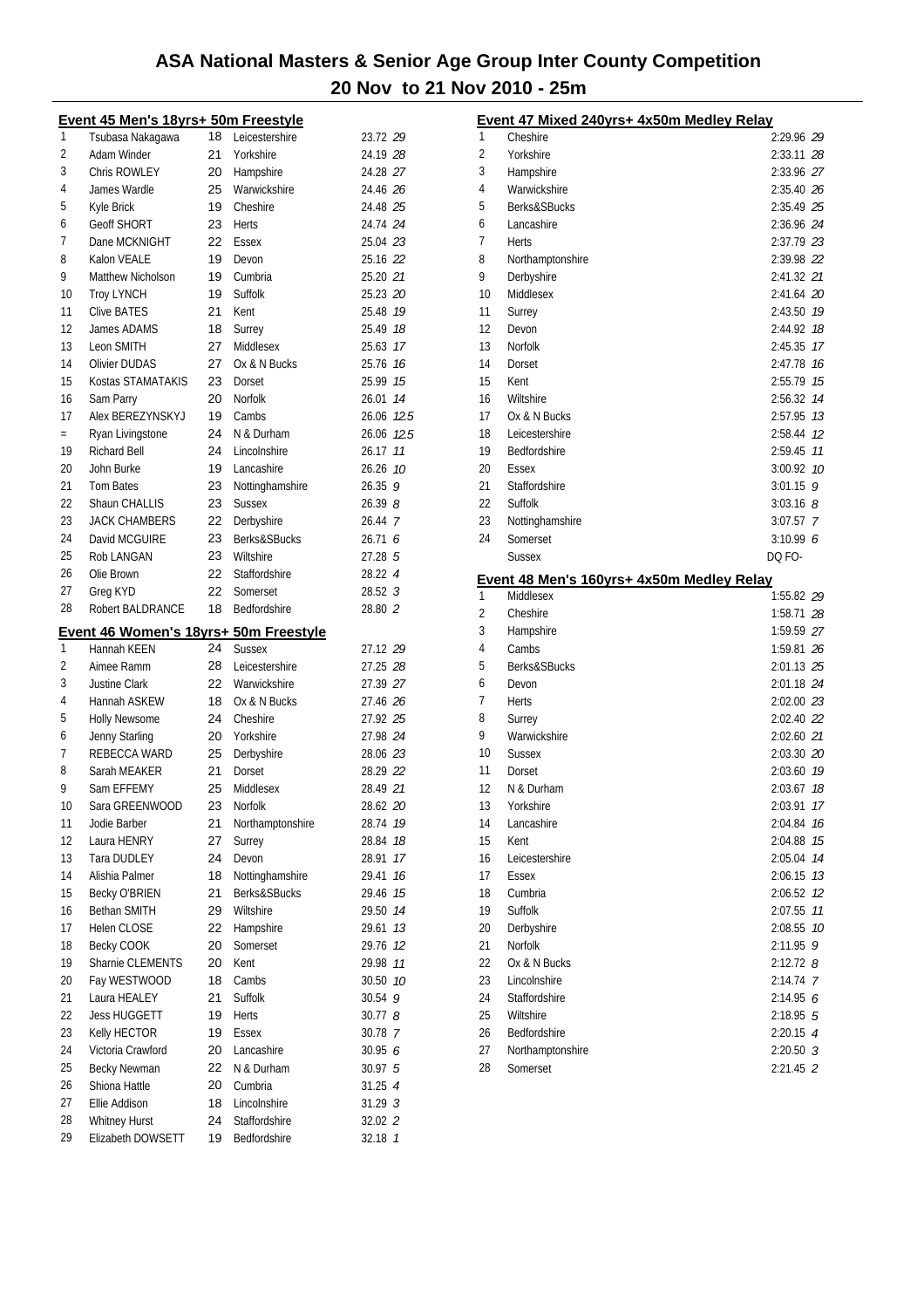|        | Event 49 Women's 160yrs+ 4x50m Medley Relay           |               |
|--------|-------------------------------------------------------|---------------|
| 1      | Middlesex                                             | 2:13.60 29    |
| 2      | Cheshire                                              | 2:16.18 28    |
| 3      | Warwickshire                                          | 2:16.88 27    |
| 4      | Yorkshire                                             | 2:19.75 26    |
| 5      | Berks&SBucks                                          | 2:20.84 25    |
| 6      | Kent                                                  | 2:23.66 24    |
| 7      | Herts                                                 | 2:24.68 23    |
| 8      | <b>Sussex</b>                                         | 2:25.73 22    |
| 9      | Hampshire                                             | 2:26.22 21    |
| 10     | Suffolk                                               | 2:26.60 20    |
| 11     | Leicestershire                                        | 2:27.13 19    |
| 12     | <b>Essex</b>                                          | 2:29.31 18    |
| 13     | Cumbria                                               | 2:29.54 17    |
| 14     | Ox & N Bucks                                          | 2:30.15 76    |
| 15     | Bedfordshire                                          | 2:30.93 75    |
| 16     |                                                       | 2:31.24 74    |
| 17     | Derbyshire<br>Wiltshire                               |               |
|        |                                                       | 2:32.08 73    |
| 18     | Staffordshire                                         | 2:32.35 12    |
| 19     | Norfolk                                               | 2:33.97 11    |
| 20     | Nottinghamshire                                       | 2:34.55 10    |
| 21     | Dorset                                                | $2:35.16$ 9   |
| 22     | Cambs                                                 | $2:35.88$ $8$ |
| 23     | N & Durham                                            | 2:36.43 7     |
| 24     | Lincolnshire                                          | 2:40.026      |
| 25     | Somerset                                              | 2:40.98 5     |
| 26     | Surrey                                                | 2:44.04 4     |
| 27     | Lancashire                                            | $2:47.74$ 3   |
| 28     | Northamptonshire                                      | 2:56.56 2     |
|        | Devon                                                 | DQ SL-1L      |
|        |                                                       |               |
|        |                                                       |               |
| 1      | Event 50 Men's 72yrs+ 4x50m Medley Relay<br>Hampshire | 1:47.29 29    |
| 2      | Yorkshire                                             | 1:50.11 28    |
| 3      | Warwickshire                                          | 1:51.99 27    |
| 4      | Devon                                                 | 1:52.23 26    |
| 5      | Cheshire                                              | 1:52.77 25    |
|        |                                                       |               |
| 6<br>7 | Leicestershire                                        | 1:52.85 24    |
|        | Suffolk                                               | 1:53.04 23    |
| 8<br>9 | Herts                                                 | 1:53.31 22    |
|        | Middlesex                                             | 1:53.58 21    |
| 10     | Ox & N Bucks                                          | 1:55.24 20    |
| 11     | Nottinghamshire                                       | 1:57.20 79    |
| 12     | Essex                                                 | 1:57.28<br>18 |
| 13     | Kent                                                  | 17<br>1:57.94 |
| 14     | Lincolnshire                                          | 16<br>1:58.12 |
| 15     | Norfolk                                               | 1:58.73<br>15 |
| 16     | Cambs                                                 | 14<br>1:59.14 |
| 17     | N & Durham                                            | 2:00.21<br>13 |
| 18     | Cumbria                                               | 2:00.84<br>12 |
| 19     | Dorset                                                | 2:01.02<br>11 |
| 20     | Lancashire                                            | 2:01.35 10    |
| 21     | Berks&SBucks                                          | 2:02.98 9     |
| 22     | Wiltshire                                             | 2:02.99 8     |
| 23     | Somerset                                              | 2:07.61 7     |
| 24     | Derbyshire                                            | 2:08.166      |
| 25     | Surrey                                                | 2:10.66 5     |
| 26     | Bedfordshire                                          | 2:10.78 4     |
| 27     | Staffordshire                                         | $2:16.45$ 3   |
| 28     | Northamptonshire                                      | 2:19.09 2     |

|    | Event 51 Women's 72yrs+ 4x50m Medley Relay |    |                  |               |     |
|----|--------------------------------------------|----|------------------|---------------|-----|
| 1  | Warwickshire                               |    |                  | 2:04.40 29    |     |
| 2  | Middlesex                                  |    |                  | 2:08.55 28    |     |
| 3  | Yorkshire                                  |    |                  | 2:10.37 27    |     |
| 4  | Cheshire                                   |    |                  | 2:10.67 26    |     |
| 5  | Sussex                                     |    |                  | 2:10.73 25    |     |
| 6  | Hampshire                                  |    |                  | 2:11.40 24    |     |
| 7  | Ox & N Bucks                               |    |                  | 2:11.60 23    |     |
| 8  | Devon                                      |    |                  | 2:11.76 22    |     |
| 9  | Norfolk                                    |    |                  | 2:13.34 21    |     |
| 10 | Berks&SBucks                               |    |                  | 2:13.64 20    |     |
| 11 | Wiltshire                                  |    |                  | 2:14.50 79    |     |
| 12 | <b>Herts</b>                               |    |                  | 2:14.71       | 18  |
| 13 | Dorset                                     |    |                  | 2:15.14       | 17  |
| 14 | Suffolk                                    |    |                  | 2:16.94       | 16  |
| 15 | Derbyshire                                 |    |                  | 2:17.47       | 15  |
| 16 | Leicestershire                             |    |                  | 2:17.69       | 14  |
| 17 | Northamptonshire                           |    |                  | 2:18.16 73    |     |
| 18 | <b>Essex</b>                               |    |                  | 2:19.73       | -12 |
| 19 | <b>Bedfordshire</b>                        |    |                  | 2:20.89       | 11  |
| 20 | Nottinghamshire                            |    |                  | 2:21.66       | 10  |
| 21 | N & Durham                                 |    |                  | $2:22.04$ 9   |     |
| 22 | Somerset                                   |    |                  | $2:22.62$ $8$ |     |
| 23 | Kent                                       |    |                  | 2:24.99 7     |     |
| 24 | Surrey                                     |    |                  | 2:25.556      |     |
| 25 | Lincolnshire                               |    |                  | 2:26.965      |     |
| 26 | Lancashire                                 |    |                  | $2:28.73$ 4   |     |
| 27 | Staffordshire                              |    |                  | $2:32.13$ 3   |     |
| 28 | Cambs                                      |    |                  | 2:35.92 2     |     |
| 29 | Cumbria                                    |    |                  | 2:39.48 7     |     |
|    | Event 52 Men's 65yrs+ 50m Butterfly        |    |                  |               |     |
| 1  | Derek PARR                                 | 66 | Middlesex        | 33.42 29      |     |
| 2  | <b>William LETCH</b>                       | 70 | Devon            | 34.28 28      |     |
| 3  | Neil McKinnon                              | 69 | Cheshire         | 34.41 27      |     |
| 4  | David STAVELEY                             | 68 | Kent             | 35.95 26      |     |
| 5  | <b>Charles PARKER</b>                      | 69 | Hampshire        | 36.53 25      |     |
| 6  | Stan CLARKE                                | 72 | Essex            | 37.24 24      |     |
| 7  | David CUMMING                              | 72 | <b>Sussex</b>    | 37.26 23      |     |
| 8  | John Tennant                               | 71 | Warwickshire     | 37.80 22      |     |
| 9  | Duncan MCCREADIE                           | 65 | Berks&SBucks     | 37.91 21      |     |
| 10 | Roger BILLING                              | 67 | Surrey           | 38.91 20      |     |
| 11 | Alan JACKSON                               | 71 | Norfolk          | 39.20         | 19  |
| 12 | David HALL                                 | 68 | Ox & N Bucks     | 40.76         | 18  |
| 13 | Norman Stephenson                          | 66 | N & Durham       | 40.85         | 17  |
| 14 | Paul Ferguson                              | 66 | Staffordshire    | 41.39         | 16  |
| 15 | John Gall                                  | 66 | Lancashire       | 41.67         | 15  |
| 16 | Robert Apel                                | 66 | Northamptonshire | 43.19         | 14  |
| 17 | John FISH                                  | 70 | Suffolk          | 43.91         | 13  |
| 18 | John Ward                                  | 73 | Yorkshire        | 45.35         | 12  |
| 19 | <b>Tony PERELLA</b>                        | 70 | Dorset           | 49.81         | 11  |
| 20 | Dave SKYE                                  | 66 | Herts            | 50.36         | 10  |
| 21 | Richard GODDARD                            | 68 | Cambs            | 51.63 $9$     |     |
| 22 | <b>Ted Evans</b>                           | 75 | Derbyshire       | $52.73$ $8$   |     |
| 23 | Tony Taylor                                | 68 | Nottinghamshire  | 54.80 7       |     |
| 24 | Richard PAYNE                              | 65 | Wiltshire        | 55.10 6       |     |
| 25 | David Cobb                                 | 73 | Leicestershire   | $1:16.14$ 5   |     |
|    |                                            |    |                  |               |     |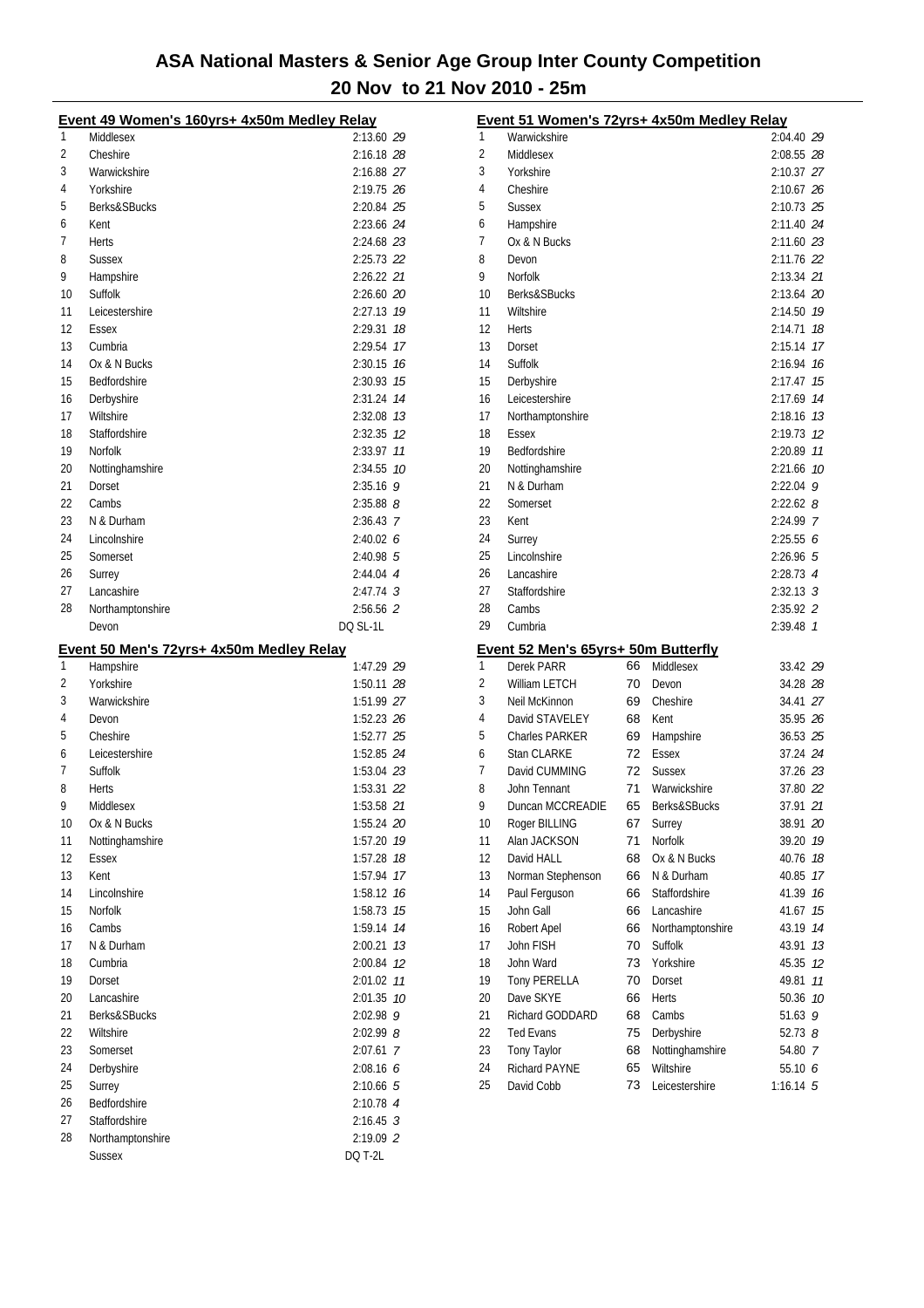|     | Event 53 Women's 65yrs+ 50m Butterfly |    |                  |            |    |
|-----|---------------------------------------|----|------------------|------------|----|
| 1   | Jean HOWARD-JONES                     | 67 | Dorset           | 43.49 29   |    |
| 2   | Jane ASHER                            | 79 | Surrey           | 44.30 28   |    |
| 3   | Diane FORD                            | 67 | Hampshire        | 45.91 27   |    |
| 4   | Georgie HAMILTON                      | 67 | Middlesex        | 48.01 26   |    |
| 5   | Janet JEFFRIES                        | 65 | <b>Sussex</b>    | 48.94 25   |    |
| 6   | <b>Janet MASTERS</b>                  | 70 | Bedfordshire     | 49.34 24   |    |
| 7   | Rotraud PALMER                        | 69 | Ox & N Bucks     | 51.34 23   |    |
| 8   | Doreen Gordon                         | 68 | Lancashire       | 51.41 22   |    |
| 9   | <b>Jill COMPLIN</b>                   | 70 | Essex            | 51.81 21   |    |
| 10  | Sue HOLDICH                           | 67 | Suffolk          | 54.50 20   |    |
| 11  | <b>Glenys FRANCE</b>                  | 66 | Wiltshire        | 54.72 19   |    |
| 12  | Elisabeth Green                       | 70 | Warwickshire     | 54.88 18   |    |
| 13  | Matty VAN DE VEEN                     | 66 | <b>Norfolk</b>   | 56.92 17   |    |
| 14  | Brenda Walker                         | 72 | Cheshire         | 58.32 16   |    |
| 15  | Maureen TOMLINSON                     | 66 | Berks&SBucks     | 59.11 15   |    |
| 16  | Lindsay LANT                          | 73 | Somerset         | 1:05.26 74 |    |
| 17  | Rita Baxter                           | 74 | Lincolnshire     | 1:05.79 73 |    |
| 18  | Maureen FAKLEY                        | 73 | Kent             | 1:41.23 12 |    |
|     | Event 54 Men's 55yrs+ 50m Butterfly   |    |                  |            |    |
| 1   | Christopher Brown                     | 57 | Yorkshire        | 31.14 29   |    |
| 2   | <b>Trevor Clark</b>                   | 56 | Warwickshire     | 31.36 28   |    |
| 3   | Stephen BRAINE                        | 56 | <b>Sussex</b>    | 32.04 27   |    |
| 4   | Stephen FOLSOM                        | 57 | Middlesex        | 32.08 26   |    |
| 5   | Tony MEEK                             | 60 | Kent             | 32.96 25   |    |
| 6   | <b>Bill RATTY</b>                     | 55 | Ox & N Bucks     | 33.58 24   |    |
| 7   | Graham Pearson                        | 58 | Cumbria          | 34.52 23   |    |
| 8   | Derek Booth                           | 61 | Cheshire         | 34.61 22   |    |
| 9   | Peter RAE                             | 57 | Essex            | 34.78 21   |    |
| 10  | Michael GIBSON                        | 62 | Hampshire        | 34.92 20   |    |
| 11  | Carl MULLENDER                        | 55 | Surrey           | 35.62 19   |    |
| 12  | lan Hamblet                           | 58 | Leicestershire   | 36.27 18   |    |
| 13  | lan BAYS                              | 59 | <b>Herts</b>     | 36.56 17   |    |
| 14  | Paul RUSSELL                          | 58 | Devon            | 36.95 15.5 |    |
| $=$ | Robin SNELL                           | 60 | Wiltshire        | 36.95 15.5 |    |
| 16  | James Corbett                         | 61 | Derbyshire       | 36.98 14   |    |
| 17  | Les JESSOP                            | 57 | Dorset           | 37.38 13   |    |
| 18  | Chris TRUEMAN                         | 63 | <b>Norfolk</b>   | 38.08 12   |    |
| 19  | Richard Braybrook                     | 64 | Northamptonshire | 39.78      | 11 |
| 20  | Iain Nicholson                        | 56 | Nottinghamshire  | 40.09      | 10 |
| 21  | Colin MAYES                           | 55 | Bedfordshire     | 41.62 9    |    |
| 22  | Norman Stephenson                     | 66 | N & Durham       | 42.36 7.5  |    |
| $=$ | lan Paulger                           | 59 | Lincolnshire     | 42.36 7.5  |    |
| 24  | Nigel SALSBURY                        | 70 | Berks&SBucks     | 44.08 6    |    |
| 25  | <b>Terry MANSI</b>                    | 61 | Suffolk          | 44.46 5    |    |
| 26  | David HERBERT                         | 58 | Somerset         | 47.91 4    |    |
|     | Tom Kelleher                          | 61 | Lancashire       | DQ ST-     |    |
|     |                                       |    |                  |            |    |

|    | Event 55 Women's 55yrs+ 50m Butterfly |    |                  |                    |    |
|----|---------------------------------------|----|------------------|--------------------|----|
| 1  | Rachel Barton                         | 62 | Cheshire         | 36.19 29           |    |
| 2  | Mary Purvis                           | 55 | N & Durham       | 36.28 28           |    |
| 3  | Clare WILLISON                        | 55 | <b>Sussex</b>    | 36.90 27           |    |
| 4  | Susan HAIGH                           | 58 | Devon            | 37.22 26           |    |
| 5  | Jenny Meritt                          | 59 | Derbyshire       | 37.76 25           |    |
| 6  | <b>Frances PENWARDEN</b>              | 56 | Surrey           | 38.13 24           |    |
| 7  | Anne Bourne                           | 56 | Warwickshire     | 38.58 23           |    |
| 8  | Kath Tunnicliffe                      | 58 | Staffordshire    | 38.87 22           |    |
| 9  | Sally Shields                         | 56 | Yorkshire        | 39.13 21           |    |
| 10 | Julia HECTOR                          | 57 | Somerset         | 39.47 20           |    |
| 11 | Claire GRIFFITHS                      | 57 | Herts            | 39.51              | 19 |
| 12 | Pat JACKSON                           | 63 | Norfolk          | 40.79 18           |    |
| 13 | Karen BELLAS                          | 58 | Middlesex        | 41.37              | 17 |
| 14 | <b>Christine AYERS</b>                | 57 | Bedfordshire     | 41.87              | 16 |
| 15 | Anne CORK                             | 59 | Berks&SBucks     | 42.00              | 15 |
| 16 | Barbara BOXALL                        | 55 | Essex            | 42.24              | 14 |
| 17 | <b>Judy MCRAE</b>                     | 59 | Dorset           | 43.15              | 13 |
| 18 | <b>Teresa STRINGER</b>                | 57 | Kent             | 43.87              | 12 |
| 19 | Pat Reynolds                          | 60 | Northamptonshire | 45.34              | 11 |
| 20 | Diane FORD                            | 67 | Hampshire        | 48.17              | 10 |
| 21 | Helen Jenkins                         | 64 | Lancashire       | 49.29              | 9  |
| 22 | Janet Wood                            | 60 | Leicestershire   | 49.66 8            |    |
| 23 | Vicki BUCK                            | 60 | Suffolk          | 51.34 7            |    |
| 24 | Muriel HITCHCOCK                      | 72 | Wiltshire        | 52.07 6            |    |
| 25 | Barbara KOLBERT                       | 62 | Ox & N Bucks     | 57.17 5            |    |
|    | Event 56 Men's 45yrs+ 50m Butterfly   |    |                  |                    |    |
| 1  | Alec Johnson                          | 48 | Cheshire         | 28.52 29           |    |
| 2  | Nick VAUGHAN                          | 46 | Dorset           | 28.58 28           |    |
| 3  | Stan VELA                             | 48 | Middlesex        | 29.03 27           |    |
| 4  | <b>Steve Goodall</b>                  | 45 | Derbyshire       | 29.48 26           |    |
| 5  | Jamie ASHER                           | 45 | Surrey           | 29.82 25           |    |
| 6  | Christopher Ryall                     | 45 | Warwickshire     | 29.91 24           |    |
| 7  | Mark Patterson                        | 46 | Nottinghamshire  | 29.93 23           |    |
| 8  | <b>Clive BENSON</b>                   | 47 | Hampshire        | 30.24 22           |    |
| 9  | Neil ROBERTS                          | 50 | Devon            | 30.42 21           |    |
| 10 | <b>Barry CHANDLER</b>                 | 51 | Herts            | 30.48 20           |    |
| 11 | Andrew FRESHER                        | 46 | Cambs            | 30.52              | 19 |
| 12 | <b>Tim FRASER</b>                     | 51 | <b>Sussex</b>    | 30.53              | 18 |
| 13 | Robert Lucas                          | 49 | Yorkshire        | 31.32 17           |    |
| 14 | Rob Schofield                         | 45 | Lancashire       | 31.39              | 16 |
| 15 | Chris EHINGER                         | 46 | Berks&SBucks     | 31.41              | 15 |
| 16 | Mark Smith                            | 46 | Lincolnshire     | 31.67              | 14 |
| 17 | Craig Heggie                          | 48 | Cumbria          | 31.70              | 13 |
| 18 | Mick Commons                          | 49 | Leicestershire   | 31.81              | 12 |
| 19 | Dale BARKER                           | 48 | Suffolk          | 31.83              | 11 |
| 20 | Julian REED                           | 45 | Ox & N Bucks     | 31.85              | 10 |
| 21 | <b>Graham POWELL</b>                  | 54 | Bedfordshire     | 32.04              | 9  |
| 22 | Keith ODDY                            | 47 | Essex            | $32.16$ $8$        |    |
| 23 | Phillip COTTON                        | 54 | Norfolk          | 32.38 7            |    |
| 24 | Kevin HONOUR                          | 50 | Kent             | 32.53 6            |    |
| 25 | Paul Ross                             | 45 | N & Durham       | 32.625             |    |
| 26 | Martyn Finney                         | 52 | Staffordshire    | 33.58 4            |    |
| 27 | Kevin Odams                           | 49 | Northamptonshire | 36.57 <sup>3</sup> |    |
| 28 | Will COLLINGS-WELLS                   | 50 | Wiltshire        | 38.16 2            |    |
|    | <b>Stuart CURTIS</b>                  | 45 | Somerset         | DQ ST-             |    |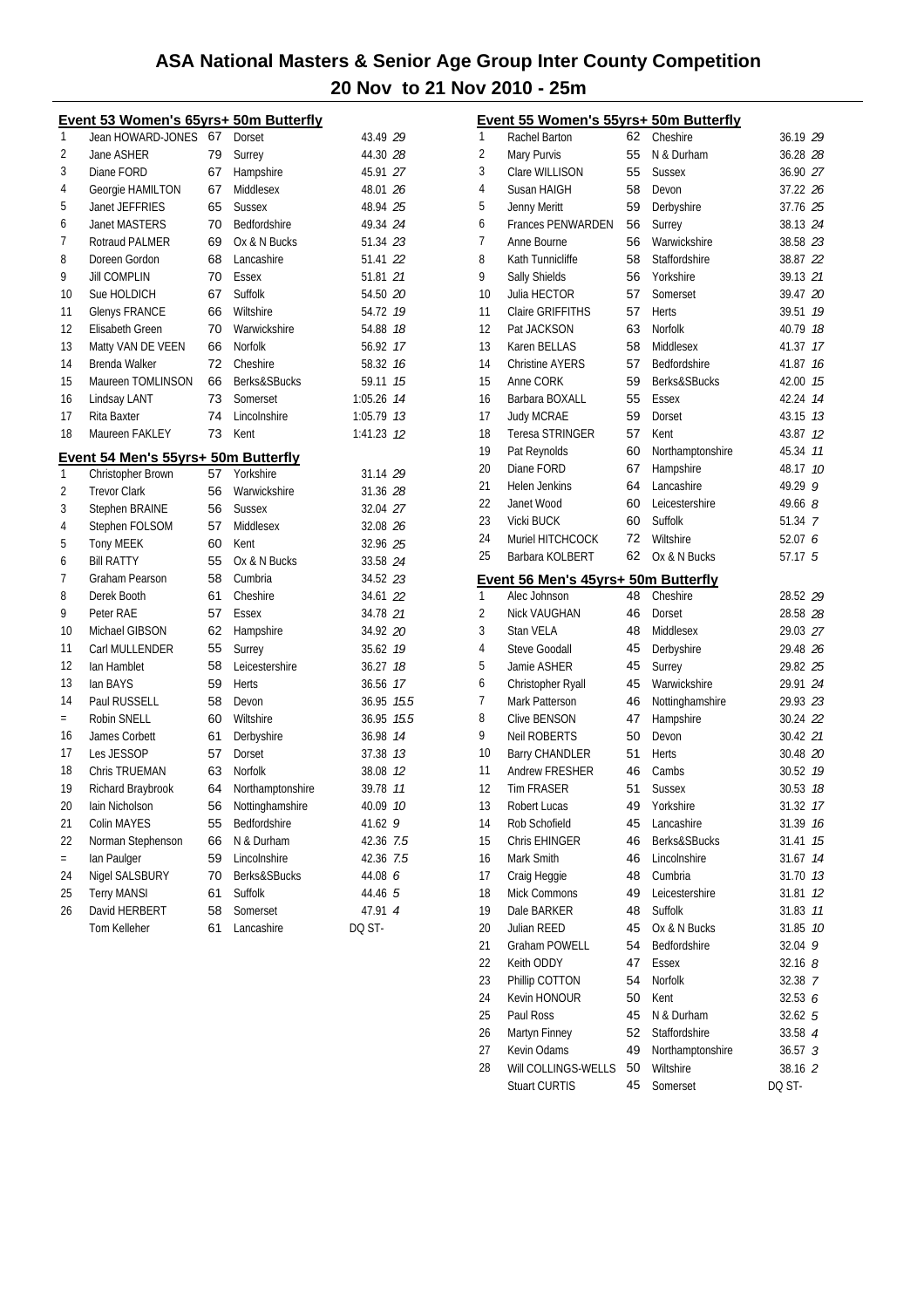|     | Event 57 Women's 45yrs+ 50m Butterfly |          |                      |                    |    |
|-----|---------------------------------------|----------|----------------------|--------------------|----|
| 1   | Judy Hattle                           | 50       | Cumbria              | 31.71 29           |    |
| 2   | <b>Christine PORTER</b>               | 50       | Middlesex            | 32.02 27.5         |    |
| $=$ | Hayley Bettinson                      | 47       | Warwickshire         | 32.02 27.5         |    |
| 4   | Debbie MATLESS                        | 47       | Norfolk              | 33.85 26           |    |
| 5   | Karen Graham                          | 45       | Yorkshire            | 34.34 25           |    |
| 6   | Madeline RAYMOND                      | 47       | Essex                | 34.80 24           |    |
| 7   | Lindsey Gowland                       | 53       | Staffordshire        | 34.91 23           |    |
| 8   | Denise WARD                           | 45       | Devon                | 35.06 22           |    |
| 9   | Amanda HEATH                          | 53       | Berks&SBucks         | 35.33 21           |    |
| 10  | Margaret SMITH                        | 52       | Ox & N Bucks         | 35.38 20           |    |
| 11  | Andrea FIELDING                       | 45       | Somerset             | 36.41              | 19 |
| 12  | Julie Spaven                          | 45       | Lancashire           | 36.50 18           |    |
| 13  | Ruth Cheema                           | 48       | Leicestershire       | 36.77              | 17 |
| 14  | Sue WELHAM                            | 46       | <b>Herts</b>         | 36.89              | 16 |
| 15  | Jill Jones                            |          | Cheshire             |                    | 15 |
| 16  |                                       | 53       |                      | 37.02              |    |
|     | <b>Helen DICKENS</b>                  | 52       | Dorset               | 38.05              | 14 |
| 17  | Jenny VICK                            | 47       | Kent                 | 38.11              | 13 |
| 18  | Coral WALLIS                          | 51       | <b>Sussex</b>        | 38.27              | 12 |
| 19  | Jane SNEDDON                          | 50       | Wiltshire            | 38.90              | 11 |
| 20  | Caroline SLIMIN                       | 45       | Hampshire            | 39.09              | 10 |
| 21  | Maggi Tuck                            | 48       | Derbyshire           | 39.39 9            |    |
| 22  | Dawn PRETTY                           | 46       | Suffolk              | 40.86 $8$          |    |
| 23  | Verity Dobbie                         | 51       | N & Durham           | 42.20 7            |    |
| 24  | Fiona JAKEMAN                         | 51       | Cambs                | 42.23 $6$          |    |
| 25  | <b>Bernice Battams</b>                | 53       | Northamptonshire     | 43.47 5            |    |
| 26  | Chris Gillard                         | 54       | Nottinghamshire      | 44.05 4            |    |
| 27  | Sara ALLEN                            | 47       | Surrey               | 46.49 <sup>3</sup> |    |
| 28  | Andrea Feasby                         | 45       | Lincolnshire         | 46.88 2            |    |
| 29  | <b>Janet MASTERS</b>                  | 70       | Bedfordshire         | 51.48 7            |    |
|     | Event 58 Men's 35yrs+ 50m Butterfly   |          |                      |                    |    |
| 1   | David WARREN                          | 39       | Middlesex            | 26.36 29           |    |
| 2   | David Chaney                          | 42       | N & Durham           | 27.42 28           |    |
| 3   | David Rees                            | 37       | Cheshire             | 27.51 27           |    |
| 4   | John CUNNINGHAM                       | 40       | <b>Herts</b>         | 27.76 26           |    |
| 5   | Garry MAVIN                           | 39       | Cambs                | 27.89 25           |    |
| 6   | Magnus WEIGHTON                       | 38       | Hampshire            | 28.20 24           |    |
| 7   | Damian LO CASCIO                      | 40       | Kent                 | 28.31 23           |    |
| 8   | Peter Undery                          | 35       | Warwickshire         | 28.35 22           |    |
| 9   | lan Wilkes                            |          | 43 Leicestershire    | 28.47 21           |    |
| 10  | Mark SALWAY                           | 42       | <b>Sussex</b>        | 28.50 20           |    |
| 11  | Steve Parkin                          | 35       | Cumbria              | 28.51              | 19 |
| 12  |                                       |          |                      |                    |    |
| 13  | <b>Kyran Parker</b>                   | 40<br>35 | Yorkshire            | 29.35              | 18 |
|     | Stuart WATSON                         |          | Surrey<br>Lancashire | 29.38<br>29.63     | 17 |
| 14  | John Gray                             | 39       |                      |                    | 16 |
| 15  | Matthew GOMEZ                         | 44       | Ox & N Bucks         | 29.83              | 15 |
| 16  | Mark OSTERRITTER                      | 38       | Essex                | 29.95              | 14 |
| 17  |                                       |          |                      |                    |    |
| 18  | Martin GALE                           | 40       | Norfolk              | 30.14              | 13 |
|     | Andrew ALLUM                          | 36       | Berks&SBucks         | 30.83              | 12 |
| 19  | Gareth COWELL                         | 35       | Devon                | 31.15              | 11 |
| 20  | Adrian Homer                          | 40       | Northamptonshire     | 31.25              | 10 |
| 21  | Murray SHACKLEFORD                    | 44       | Dorset               | 31.49 9            |    |
| 22  | Paul Ingle                            | 39       | Derbyshire           | 31.578             |    |
| 23  | <b>Stuart GIBBS</b>                   | 37       | Wiltshire            | 31.70 7            |    |
| 24  | Keith Draper                          | 48       | Staffordshire        | 31.74 6            |    |
| 25  | <b>Ashley Fullard</b>                 | 35       | Nottinghamshire      | 32.75 5            |    |
| 26  | Conrad BURGESS                        | 37       | Suffolk              | 32.80 4            |    |
| 27  | Alex PINNEGER                         | 35       | Somerset             | 35.17 <sup>3</sup> |    |
| 28  | Ray Barry<br>Keith SPENCE             | 39       | Lincolnshire         | 35.41 2<br>38.53 7 |    |

|     | Event 59 Women's 35yrs+ 50m Butterfly |    |                  |                      |                |
|-----|---------------------------------------|----|------------------|----------------------|----------------|
| 1   | <b>Teresa DRAY</b>                    | 38 | <b>Sussex</b>    | 31.76 29             |                |
| 2   | <b>Jo PEARCE</b>                      | 37 | Cambs            | 31.78 28             |                |
| 3   | Helen Sadler                          | 40 | Cheshire         | 31.88 27             |                |
| 4   | Lesley CORDIAL                        | 43 | Berks&SBucks     | 32.28 26             |                |
| 5   | Philippa Rickard                      | 39 | Yorkshire        | 32.56 25             |                |
| 6   | Karen Key                             | 36 | Northamptonshire | 33.05 24             |                |
| 7   | <b>Jill Groves</b>                    | 36 | Warwickshire     | 33.17 23             |                |
| 8   | Kate WICKENS                          | 40 | Suffolk          | 33.47 22             |                |
| 9   | Karen O'DEA                           | 41 | Middlesex        | 34.24 21             |                |
| 10  | Claire ROWLAND                        | 37 | Surrey           | 34.34 20             |                |
| 11  | Pam WARE                              | 38 | Herts            | 34.53 19             |                |
| 12  | Debbie Martin                         | 36 | N & Durham       | 34.73 18             |                |
| 13  |                                       |    |                  |                      |                |
|     | Donna WICKENS                         | 44 | Kent             | 35.00 17             |                |
| 14  | Catie Cain                            | 40 | Derbyshire       | 35.20 15.5           |                |
| $=$ | Katherine VEALE                       | 44 | Devon            | 35.20 15.5           |                |
| 16  | Lydianne Lock                         | 41 | Leicestershire   | 35.21                | 14             |
| 17  | <b>Jo CRESSWELL</b>                   | 42 | Norfolk          | 35.38 73             |                |
| 18  | <b>Chantelle FERRIS</b>               | 35 | Wiltshire        | 36.01                | 12             |
| 19  | Louise JARVIS                         | 41 | Bedfordshire     | 36.06 77             |                |
| 20  | <b>Becky KELLY</b>                    | 36 | Dorset           | 36.14 10             |                |
| 21  | Catherine SHEARN                      | 41 | Hampshire        | 36.589               |                |
| 22  | Jenny Powell                          | 42 | Staffordshire    | $36.64$ $8$          |                |
| 23  | Sarah BERRY                           | 37 | Essex            | $36.65 \quad 7$      |                |
| 24  | Adele PARHAM                          | 43 | Somerset         | 37.38 6              |                |
| 25  | Kirsty HARVEY                         | 35 | Ox & N Bucks     | 38.675               |                |
| 26  | Wendy Clarkson                        | 40 | Lincolnshire     | 38.71 4              |                |
| 27  | Kaye Arbon                            | 38 | Nottinghamshire  | 41.08 <sup>3</sup>   |                |
| 28  | Vanessa Foster                        | 52 | Cumbria          | 42.01 2              |                |
|     |                                       |    |                  |                      |                |
|     |                                       |    |                  |                      |                |
| 29  | Rosie Lewis                           | 39 | Lancashire       | 49.58                | $\overline{1}$ |
|     | Event 60 Men's 25yrs+ 50m Butterfly   |    |                  |                      |                |
| 1   | David Holmes                          | 28 | Yorkshire        | 26.02 29             |                |
| 2   | Stephen MAVIN                         | 35 | Cambs            | 26.61 28             |                |
| 3   | James Wardle                          | 25 | Warwickshire     | 26.68 27             |                |
| 4   | Craig Ward                            | 25 | Cheshire         | 26.75 26             |                |
| 5   | Ed Clayton                            | 34 | Lancashire       | 26.88 25             |                |
| 6   | Stephen MURPHY                        | 25 | <b>Sussex</b>    | 27.33 24             |                |
| 7   | David ROBERTS                         | 29 | Middlesex        | 27.34 23             |                |
| 8   | Adrian FENNER                         | 26 | Essex            | 27.54 22             |                |
| 9   | Chris MARSH                           | 27 | Ox & N Bucks     |                      |                |
| 10  | Luke SMITH                            | 25 | Kent             | 27.83 21<br>27.98 20 |                |
| 11  | Tom CUNNINGHAM                        | 26 |                  | 27.99                | 18.5           |
| $=$ | David THOMPSON                        | 26 | Dorset<br>Devon  | 27.99                | 18.5           |
| 13  | Matt Smith                            | 25 |                  |                      |                |
|     |                                       |    | Leicestershire   | 28.14                | 17             |
| 14  | Alistair GARMENDIA                    | 26 | Hampshire        | 28.39                | 15.5           |
| $=$ | <b>Ben BRADLEY</b>                    | 30 | Berks&SBucks     | 28.39                | 15.5           |
| 16  | Thomas WILLIAMS                       | 25 | Suffolk          | 28.42                | 14             |
| 17  | David READ                            | 38 | Herts            | 28.61                | 13             |
| 18  | William APPLEBY                       | 28 | Norfolk          | 28.65                | 12             |
| 19  | Chris Holmes                          | 29 | Nottinghamshire  | 29.05 77             |                |
| 20  | Chris Hulme                           | 28 | N & Durham       | 29.18 9.5            |                |
| $=$ | Mike HODGSON                          | 43 | Surrey           | 29.18 9.5            |                |
| 22  | Phil MUSPRATT                         | 25 | Wiltshire        | 29.27 8              |                |
| 23  | Alan Young                            | 25 | Cumbria          | 29.72 7              |                |
| 24  | Paul Bates                            | 42 | Staffordshire    | 30.25 6              |                |
| 25  | Ben Marshall                          | 25 | Lincolnshire     | 30.31 5              |                |
| 26  | Marcel SCHOLTEN                       | 44 | Bedfordshire     | 31.08 4              |                |
| 27  | Chris Middleton                       | 27 | Northamptonshire | 31.57 <sup>3</sup>   |                |
| 28  | Steve Chamberlain<br>Ricky HAYES      | 33 | Derbyshire       | 31.97 2              |                |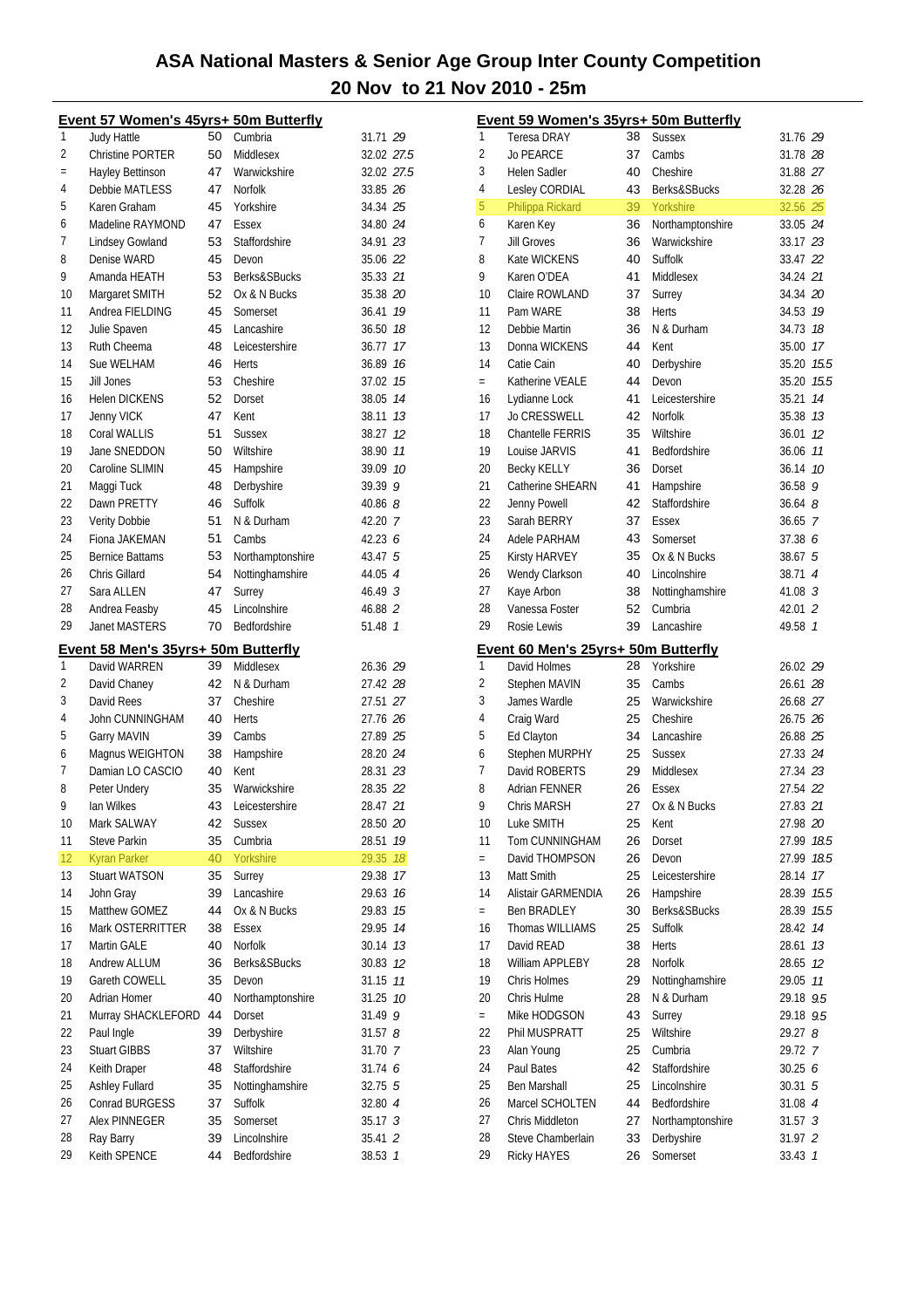|              | Event 61 Women's 25yrs+ 50m Butterfly   |          |                         |                           |                | Event 63 Women's 18yrs+ 50m Butterfly     |    |                  |                              |
|--------------|-----------------------------------------|----------|-------------------------|---------------------------|----------------|-------------------------------------------|----|------------------|------------------------------|
| $\mathbf{1}$ | Lucy Lloyd-Roach                        | 27       | Cheshire                | 29.51 29                  | 1              | Jodie Le Resche                           | 20 | Warwickshire     | 28.24 29                     |
| 2            | Gina HOBSON                             | 33       | Middlesex               | 30.38 28                  | $\overline{2}$ | Aimee Ramm                                | 28 | Leicestershire   | 30.14 28                     |
| 3            | Diletta LUGANO                          | 26       | <b>Sussex</b>           | 30.87 27                  | 3              | Hannah ASKEW                              | 18 | Ox & N Bucks     | 30.22 27                     |
| 4            | <b>Chloe PARNELL</b>                    | 26       | Herts                   | 31.37 26                  | $\sqrt{4}$     | Laura HENRY                               | 27 | Surrey           | 30.72 26                     |
| 5            | Kate Ward                               | 29       | Staffordshire           | 31.42 25                  | 5              | Emma CHALLIS                              | 24 | Devon            | 30.84 25                     |
| 6            | Tina Wilson                             | 33       | Yorkshire               | 31.50 24                  | 6              | <b>Teresa DRAY</b>                        | 38 | <b>Sussex</b>    | 30.89 24                     |
| 7            | Dawn PALMER                             | 34       | Essex                   | 31.77 23                  | $\overline{7}$ | Sara GREENWOOD                            | 23 | Norfolk          | 31.08 23                     |
| 8            | Michelle MATSON                         | 32       | Hampshire               | 32.27 22                  | 8              | Jenny Starling                            | 20 | Yorkshire        | 31.09 22                     |
| 9            | Laura BALE                              | 26       | Dorset                  | 32.53 21                  | 9              | Cathryn GREEN                             | 19 | Hampshire        | 31.31 21                     |
| 10           | Sarah OSMAN                             | 26       | Norfolk                 | 32.63 20                  | 10             | Sam EFFEMY                                | 25 | Middlesex        | 31.45 20                     |
| 11           | Kirstie Forbes                          | 28       | Derbyshire              | 32.69 19                  | 11             | Rebecca Ward                              | 25 | Derbyshire       | 32.02 79                     |
| 12           | <b>Judy Hattle</b>                      | 50       | Cumbria                 | 32.70 18                  | 12             | <b>Bethan Corley</b>                      | 18 | Cheshire         | 32.34 18                     |
| 13           | Sarah PATERSON                          | 30       | Berks&SBucks            | 32.78 17                  | 13             | Rebecca SMITH                             | 31 | Wiltshire        | 32.52 17                     |
| 14           | Joy Stephenson                          | 31       | Warwickshire            | 32.81 16                  | 14             | <b>Jess HUGGETT</b>                       | 19 | Herts            | $32.96$ 16                   |
| 15           | Aneska Binks                            | 33       | Leicestershire          | 32.91 15                  | 15             | Gemma JONES                               | 21 | Berks&SBucks     | 33.02 75                     |
| 16           | Zsuzsanna FELVEGI                       | 31       | Ox & N Bucks            | 33.58 74                  | 16             | Lorraine Doddins                          | 23 | Northamptonshire | 33.15 74                     |
| 17           | <b>Bethan SMITH</b>                     | 29       | Wiltshire               | 33.73 13                  | 17             | <b>Kirsty HEARD</b>                       | 26 | Dorset           | 33.20 73                     |
| 18           | Jane NEVIN                              | 31       | Devon                   | 34.25 12                  | 18             | Jemma Plant                               | 22 | Lancashire       | 33.28 12                     |
| 19           | Sarah Noble-Kendrick                    | 36       | Northamptonshire        | 34.42 77                  | 19             | Laura HEALEY                              | 21 | Suffolk          | 34.15 11                     |
| 20           | Katie FOSTER                            | 27       | Surrey                  | 34.75 10                  | 20             | Alishia Palmer                            | 18 | Nottinghamshire  | 34.39 10                     |
| 21           | Emily SWAIN                             | 27       | Somerset                | 34.99 9                   | 21             | Nicola FARMER                             | 19 | Essex            | 34.61 9                      |
| 22           |                                         |          |                         |                           | 22             |                                           |    |                  | 34.778                       |
|              | Sarah PEARSE                            | 28       | Bedfordshire            | 35.858                    |                | Becky COOK                                | 20 | Somerset         |                              |
| 23           | <b>Becci HARVEY</b>                     | 32       | Kent                    | 35.92 7                   | 23             | Kathleen LOVERDIGE                        | 21 | Cambs            | 34.84 7                      |
| 24           | Maureen Preston                         | 25       | N & Durham              | 36.34 6                   | 24             | Shiona Hattle                             | 20 | Cumbria          | 35.07 6                      |
| 25           | Carlene SANSUM                          | 26       | Suffolk                 | 36.77 5                   | 25             | Emma Thorne                               | 20 | Lincolnshire     | 35.22 5                      |
| 26           | Samantha Dalton                         | 31       | Lincolnshire            | 37.05 4                   | 26             | Emily KING                                | 24 | Kent             | 35.50 4                      |
| 27           | Julie Spaven                            | 45       | Lancashire              | 38.12 3                   | 27             | Becky Newman                              | 22 | N & Durham       | 35.94 3                      |
| 28           | Sally Dyer                              | 33       | Nottinghamshire         | 38.47 2                   | 28             | <b>Whitney Hurst</b>                      | 24 | Staffordshire    | 37.74 2                      |
| 29           | Rachel JONES                            | 25       | Cambs                   | 39.16 7                   | 29             | Elizabeth DOWSETT                         | 19 | Bedfordshire     | 38.30 7                      |
|              |                                         |          |                         |                           |                |                                           |    |                  |                              |
|              | Event 62 Men's 18yrs+ 50m Butterfly     |          |                         |                           |                | Event 64 Mixed 260yrs+ 4x50m Medley Relay |    |                  |                              |
| $\mathbf{1}$ | <b>Geoff SHORT</b>                      | 23       | Herts                   | 25.59 29                  | 1              | <b>Sussex</b>                             |    |                  | 2:35.53 29                   |
| 2            | Alistair Crawford                       | 26       | Yorkshire               | 25.66 28                  | $\overline{2}$ | Cheshire                                  |    |                  | 2:42.11 28                   |
| 3            | David HARRISON                          | 24       | Suffolk                 | 26.79 27                  | 3              | Surrey                                    |    |                  | $2:45.61$ $27$               |
| 4            | Martin Cox                              | 21       | Nottinghamshire         | 26.88 26                  | 4              | Middlesex                                 |    |                  | 2:46.23 26                   |
| 5            | <b>Edward RAFIPAY</b>                   | 24       | Devon                   | 27.11 25                  | 5              | Hampshire                                 |    |                  | $2:48.00$ $25$               |
| 6            | <b>Brendan GILTINANE</b>                | 24       | Hampshire               | 27.26 24                  | 6              | Norfolk                                   |    |                  | 2:48.65 24                   |
| 7            | Justin LANGFORD                         | 20       | <b>Sussex</b>           | 27.32 23                  | 7              | Yorkshire                                 |    |                  | 2:50.88 23                   |
| 8            | Tsubasa Nakagawa                        | 18       | Leicestershire          | 27.37 22                  | 8              | Berks&SBucks                              |    |                  | 2:54.30 22                   |
| 9            | Andrew Mcgurk                           | 21       | Warwickshire            | 27.60 21                  | o              | Dorset                                    |    |                  | 2:58.15 21                   |
| 10           | Matthew Nicholson                       | 19       | Cumbria                 | 27.74 20                  | 10             | Herts                                     |    |                  | 2:59.60 20                   |
| 11           | Kyle Brick                              | 19       | Cheshire                | 27.79 19                  | 11             | Devon                                     |    |                  | 2:59.76 79                   |
| 12           |                                         | 18       | Lincolnshire            | 28.05 18                  | 12             | Lancashire                                |    |                  | 2:59.84 78                   |
| 13           | Haythem Mohamed<br><b>Olivier DUDAS</b> | 27       | Ox & N Bucks            | 28.25 16                  | 13             | Ox & N Bucks                              |    |                  | 3:00.91 17                   |
| $\equiv$     | Dane MCKNIGHT                           | 22       | Essex                   | 28.25 16                  | 14             | Bedfordshire                              |    |                  |                              |
| $\equiv$     | <b>Richard Eccles</b>                   | 19       | Lancashire              |                           | 15             | Essex                                     |    |                  | $3:03.85$ 16<br>$3:05.35$ 15 |
| 16           |                                         | 19       |                         | 28.25 16                  | 16             |                                           |    |                  |                              |
|              | Alex DE TULIO                           |          | Middlesex               | 28.48 14                  |                | Leicestershire                            |    |                  | 3:12.22 74                   |
| 17           | Ronan GILES                             | 18       | Kent                    | 28.80 13                  | 17             | Wiltshire                                 |    |                  | $3:17.14$ 13                 |
| 18           | David MCGUIRE                           | 23       | Berks&SBucks            | 28.89 12                  | 18             | Kent                                      |    |                  | $3:19.11$ $12$               |
| 19           | James BREMNER                           | 18       | Wiltshire               | 29.13 11                  | 19             | Suffolk                                   |    |                  | 3:20.10 77                   |
| 20           | Chris Heaps                             | 22       | N & Durham              | 29.73 10                  | 20             | Staffordshire                             |    |                  | $3:27.83$ 10                 |
| 21           | <b>Jack Chambers</b>                    | 22       | Derbyshire              | 29.82 9                   | 21             | Lincolnshire                              |    |                  | $3:33.44$ 9                  |
| 22           | James ADAMS                             | 18       | Surrey                  | 30.368                    |                | Somerset                                  |    |                  | DQ 0-2L                      |
| 23           | James RUMBELOW                          | 21       | Cambs                   | 30.98 7                   |                |                                           |    |                  |                              |
| 24           | Sam PARRY                               | 20       | Norfolk                 | 31.08 6                   |                |                                           |    |                  |                              |
| 25           | Darryl Vokes                            | 25       | Northamptonshire        | 31.68 5                   |                |                                           |    |                  |                              |
| 26           | Tom RIDDLE                              | 19       | Somerset                | 31.97 4                   |                |                                           |    |                  |                              |
| 27           | Robert BALDRANCE                        | 18       | Bedfordshire            | 33.70 3                   |                |                                           |    |                  |                              |
| 28           | Simon Longstaff<br>Sean HEPPELL         | 49<br>21 | Staffordshire<br>Dorset | 33.91 2<br><b>DQ T-1L</b> |                |                                           |    |                  |                              |